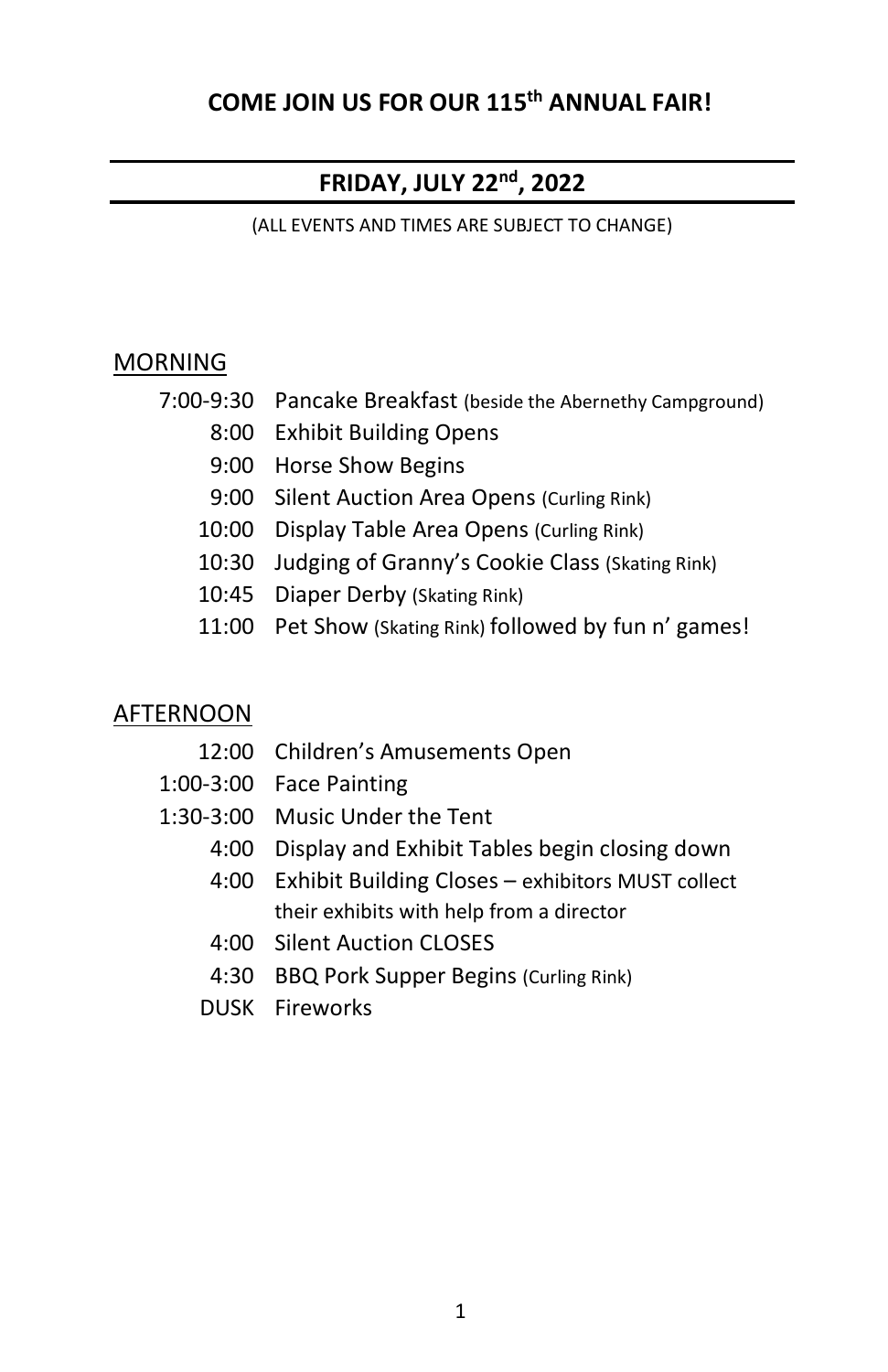# **MAP of ABERNETHY AREA**

Abernethy is located on HWY 22 about 6 km South of the HWY 10 and HWY 22 Junction. The village is 80 minutes East of Regina, 25 minutes West of Melville and 50 minutes West of Yorkton.

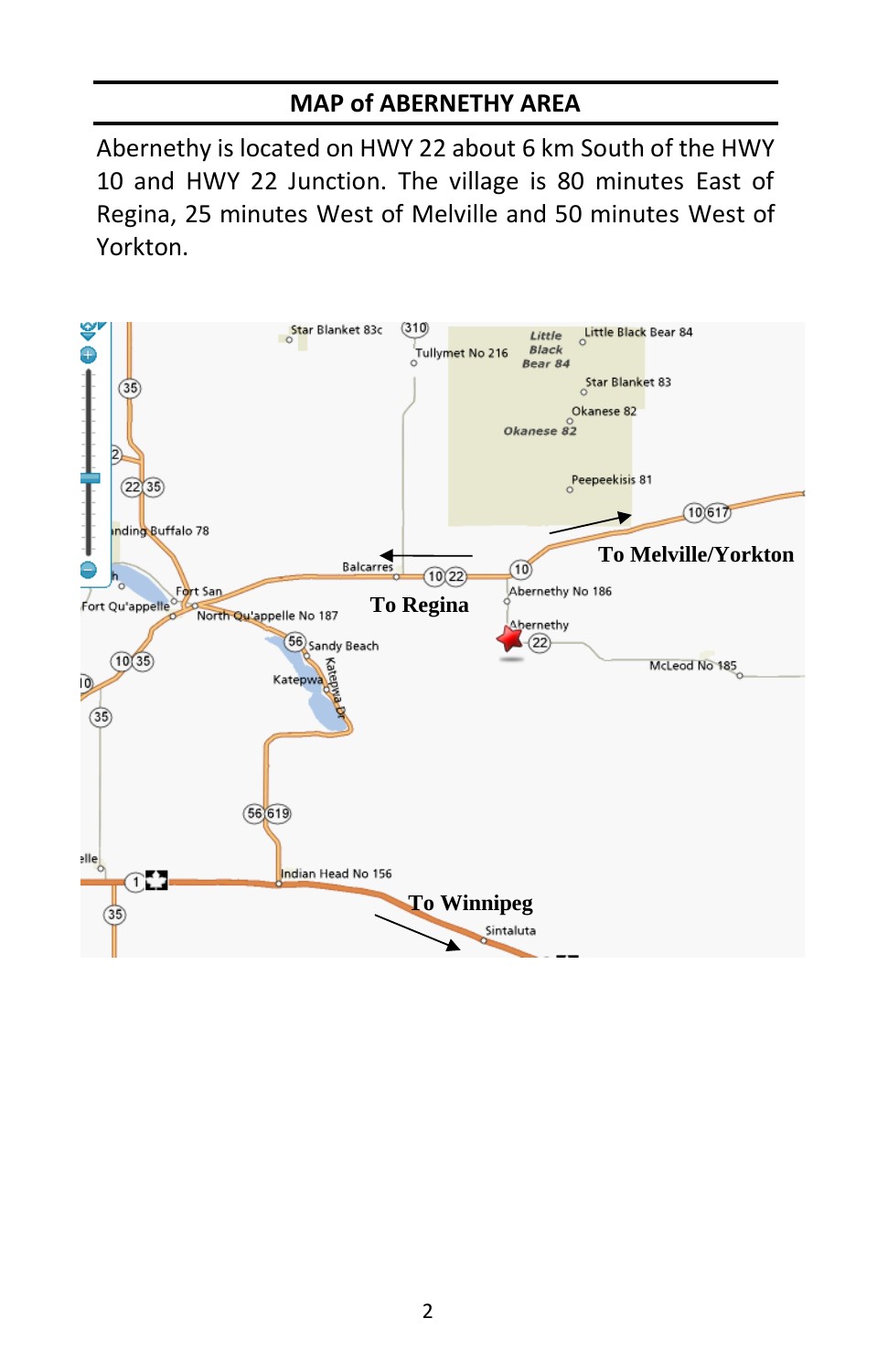# **THANK YOU**

Welcome to the 115<sup>th</sup> Abernethy Agricultural Fair & Exhibition! We extend a warm invitation to join us for this enjoyable and educational event!

The ongoing success of the Fair is the result of the combined efforts and cooperation of exhibitors, judges, committees, directors, donors, sponsors, clean-up crews, cooks, and many people working behind the scenes! Thank you to all who, year after year, make the Aber Fair a tradition.

For well over a century, very special people — VOLUNTEERS have made the Aber Fair a success! Thank you to those community members, neighbours, and friends from away who contribute so much. Please join us in thanking the people around you who make things happen!

We have never had to cancel Fair Day because of weather! So pack your hat and sunscreen and join us for another fantastic day!

> See you on Friday, July 22<sup>nd</sup>! Your Board

Box 177 Abernethy, SK S0A 0A0

abernethyag@gmail.com Website: www.aberagsociety.sk.ca Facebook: www.facebook.com/AbernethyAgSociety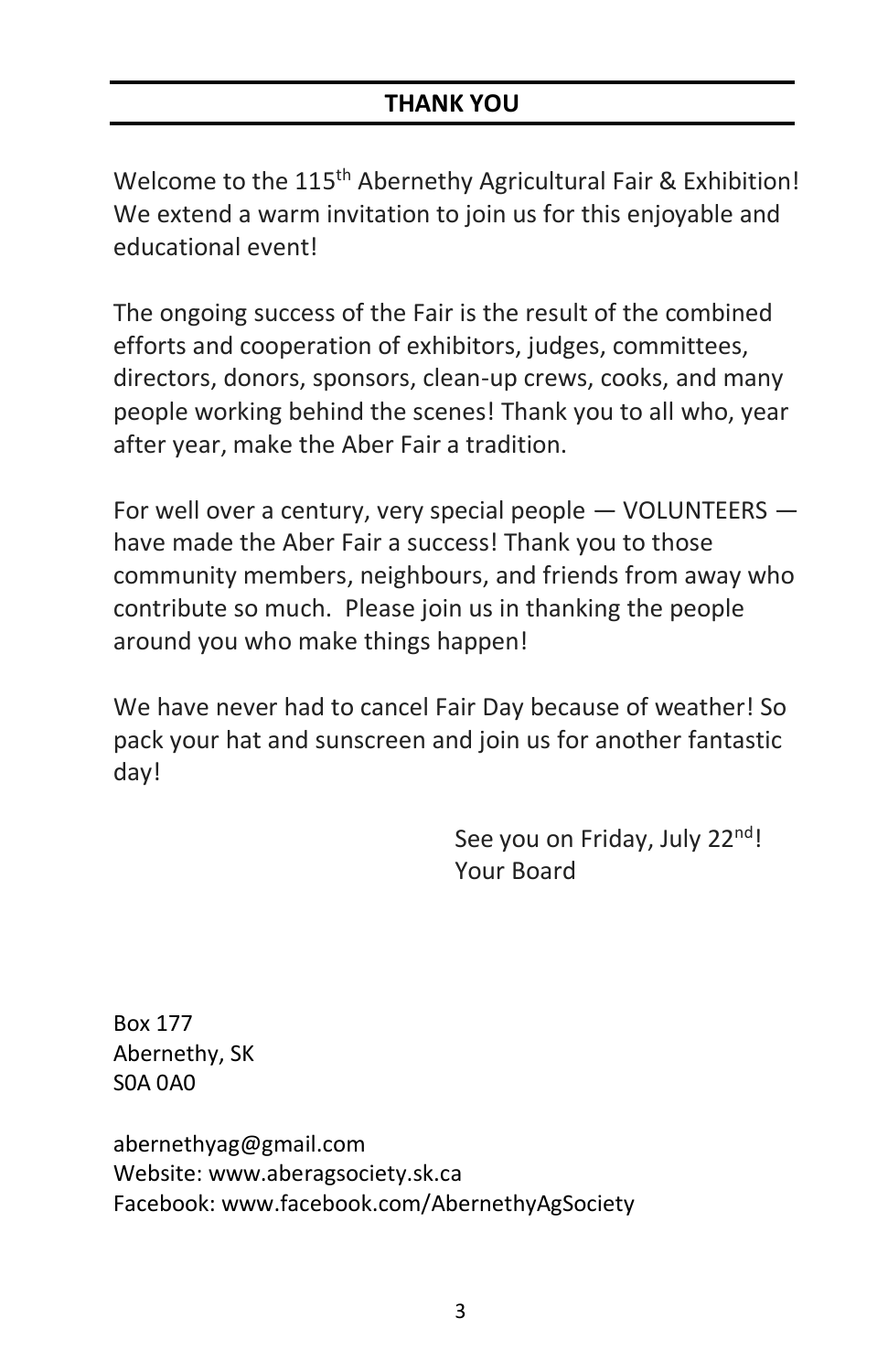# **CONTACTS**

# **CURRENT BOARD MEMBERS**

| 306-333-9996              |
|---------------------------|
| 306-961-5424 (phone/text) |
|                           |
| 306-331-6697              |
|                           |
| 306-333-2000              |
|                           |
|                           |
| 306-333-2004              |
|                           |
| 306-201-4711              |
|                           |
| 306-441-5216              |

# **ABERNETHY FAIR**

| abernethyag@gmail.com |
|-----------------------|
|                       |
| 306-525-4822          |
|                       |

# **OTHER CONTACTS**

|                                        | 306-270-6394 (phone/text) |
|----------------------------------------|---------------------------|
| Scholarship Information  Megan Bennett |                           |
|                                        | 306-333-9996              |
|                                        |                           |
|                                        | 306-333-9997              |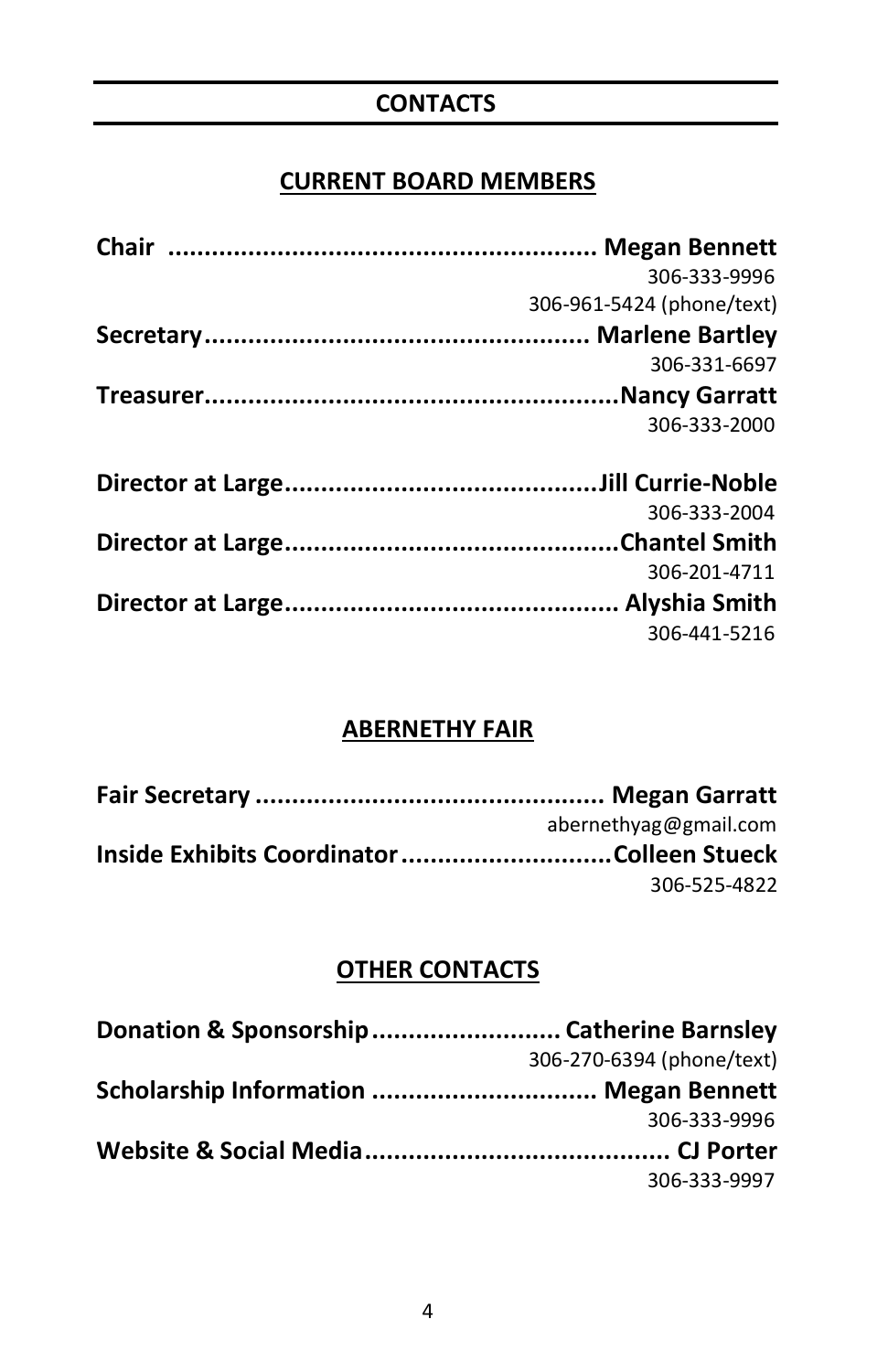# **ABERNETHY AGRICULTURAL SOCIETY, INC. INFORMATION**

# **ADMISSION TO GROUNDS**

No one will be allowed to enter the Fair Grounds at any time without a proper wristband.

- 16 & OLDER: \$5.00
- **15 YEARS & UNDER: \$2.00**
- **4 YEARS & UNDER: FREE**

All pets MUST be **leashed** and **under control by owner**. NO PETS allowed in Exhibit Building or Kitchen/Indoor eating areas. Please clean up after your pets.

No ATM on premises.

# **ENTERING INSIDE EXHIBITS**

#### **PLEASE NOTE TAG DEADLINE & PROCESS!**

# The deadline to request tags for all inside exhibits is **Friday, July 8th, 2022 at 11pm**

#### **Please request on time. Thank you.**

You can enter by mail or email:

Megan Garratt (Fair Secretary) Box 177 Abernethy, SK. S0A 0A0 abernethyag@gmail.com

Any tag requests made **after July 8 th** can be arranged to be picked up from Megan Garratt on either **July 19th or July 20 th** .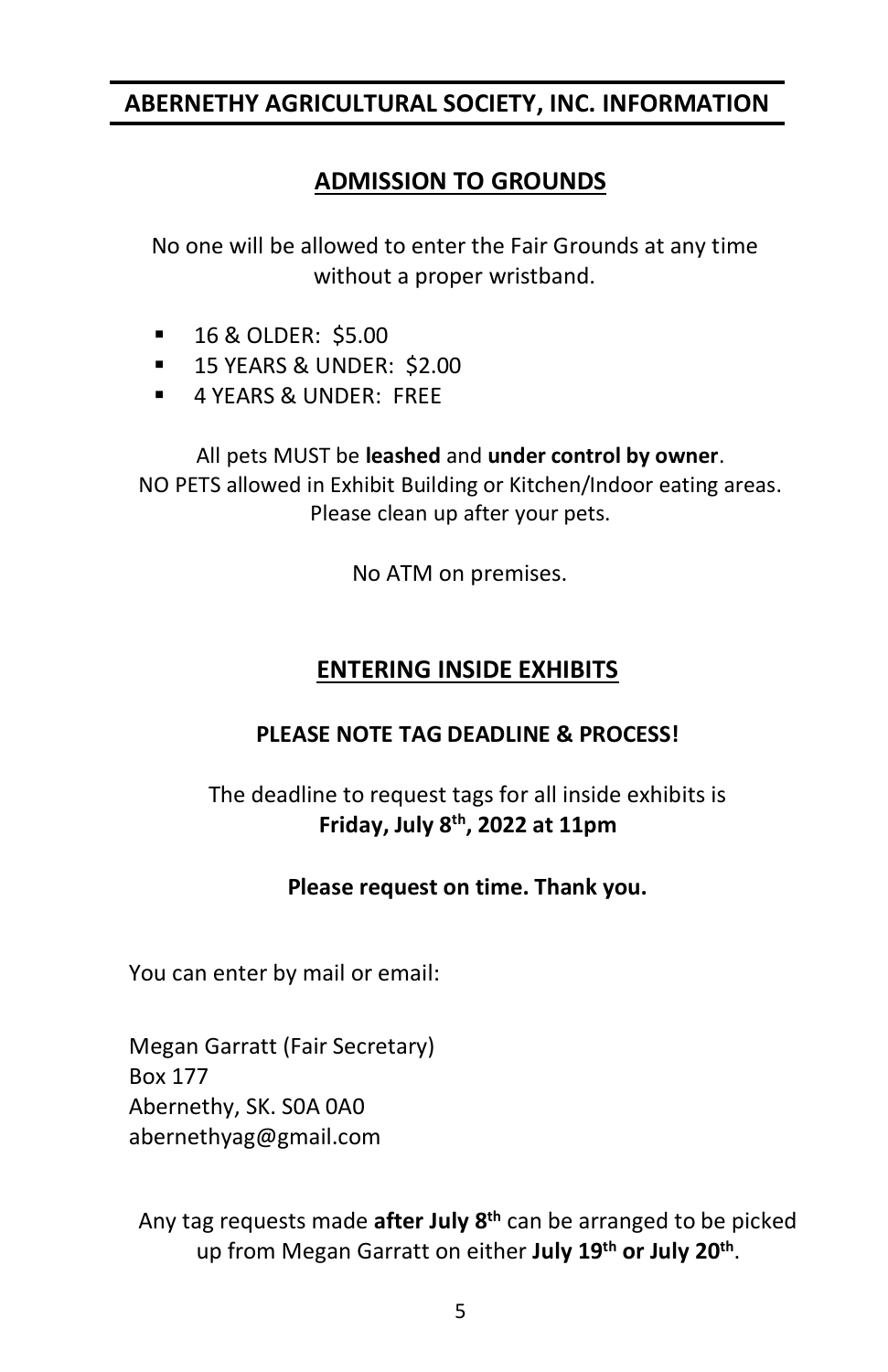# **PREPARATION & GROUNDS CLEAN-UP**

A local youth group will be helping us keep our Fair Grounds clean on Fair Day. Watch for announcements.

Please help keep our Fair Grounds clean by putting all garbage in garbage cans and all recyclables in the appropriate recycling barrels.

Thank you!

# **CALL FOR VOLUNTEERS**

Volunteers are greatly needed for the morning of Monday, July  $18<sup>th</sup>$  to help with set-up/clean-up and for the morning of Saturday, July 23<sup>rd</sup> to help tear-down/clean-up. Coffee, doughnuts, and muffins will be provided to the volunteers on both mornings at the CO-OP. Those willing to lend a hand should contact Evan Behrns at (306) 333-4912 or Colleen Stueck at (306) 525-4822 for more details.

Breakfasts sponsored by SaskEnergy Inc.

**SaskEnergy** 

**Champion of Volunteers**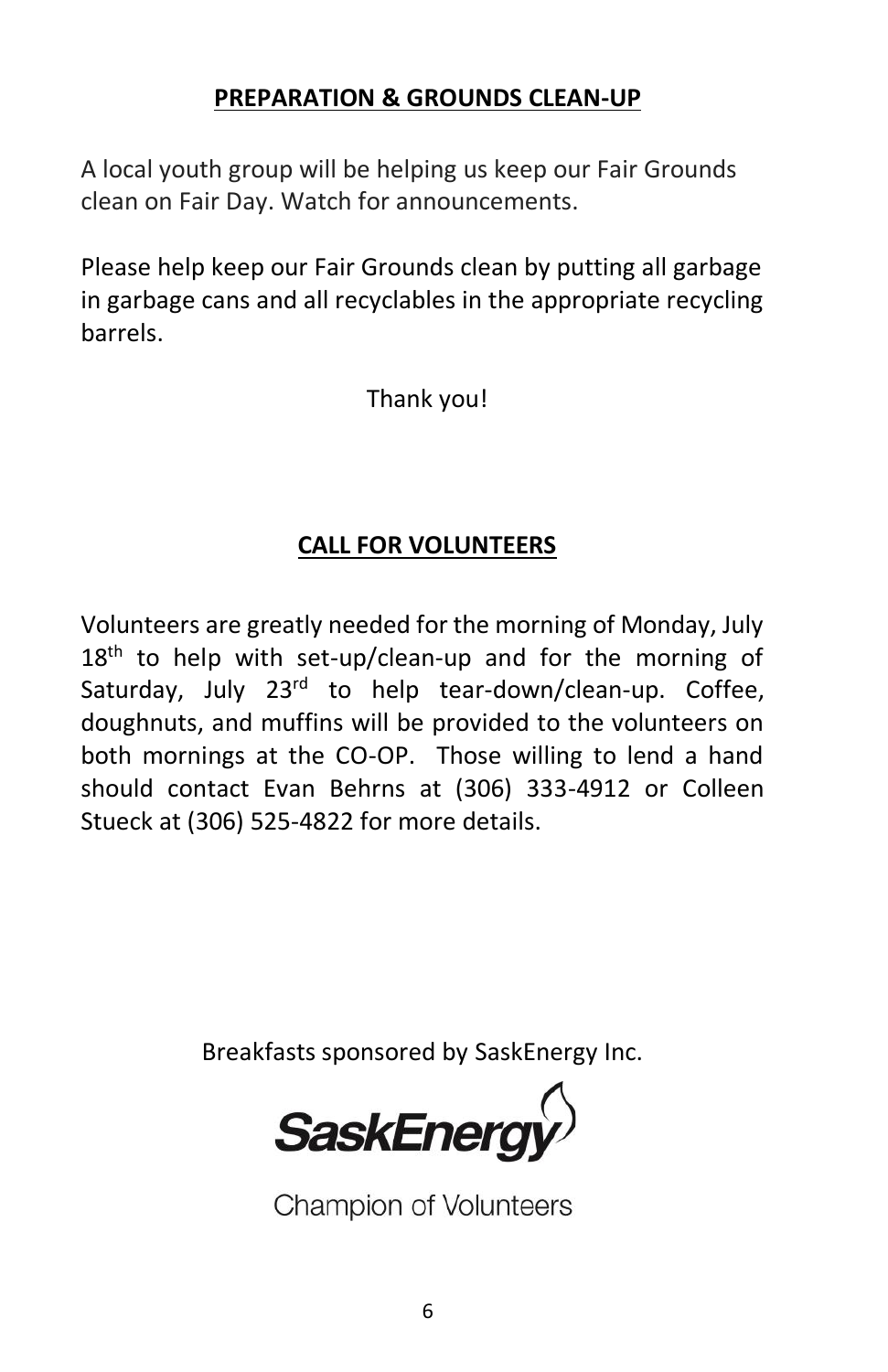# **DISPLAY TABLES**

Book your display tables with **Megan Bennett** by calling **(306) 333-9996**.

Let her know what you need: table, wall space, 110-volt electricity, etc. Bring your own table covers as required.

The AAS retains the right to refuse any or all displays but will try to accommodate as many displays as possible.

Display tables are **free of charge**. They are to be set up and ready to go by 10:00 am on Fair Day and must remain up until at least 4:00 pm.

Please notify **Megan Bennett at (306) 333-9996** if you no longer require a table or tables, as we usually have a waiting list.

# **Please Note!**

**NO NAILS OR STAPLES are allowed to be used in the display area (curling rink). Please use the wire that is strung along the wall to hang your items. If you have any questions, please contact Megan Bennett.**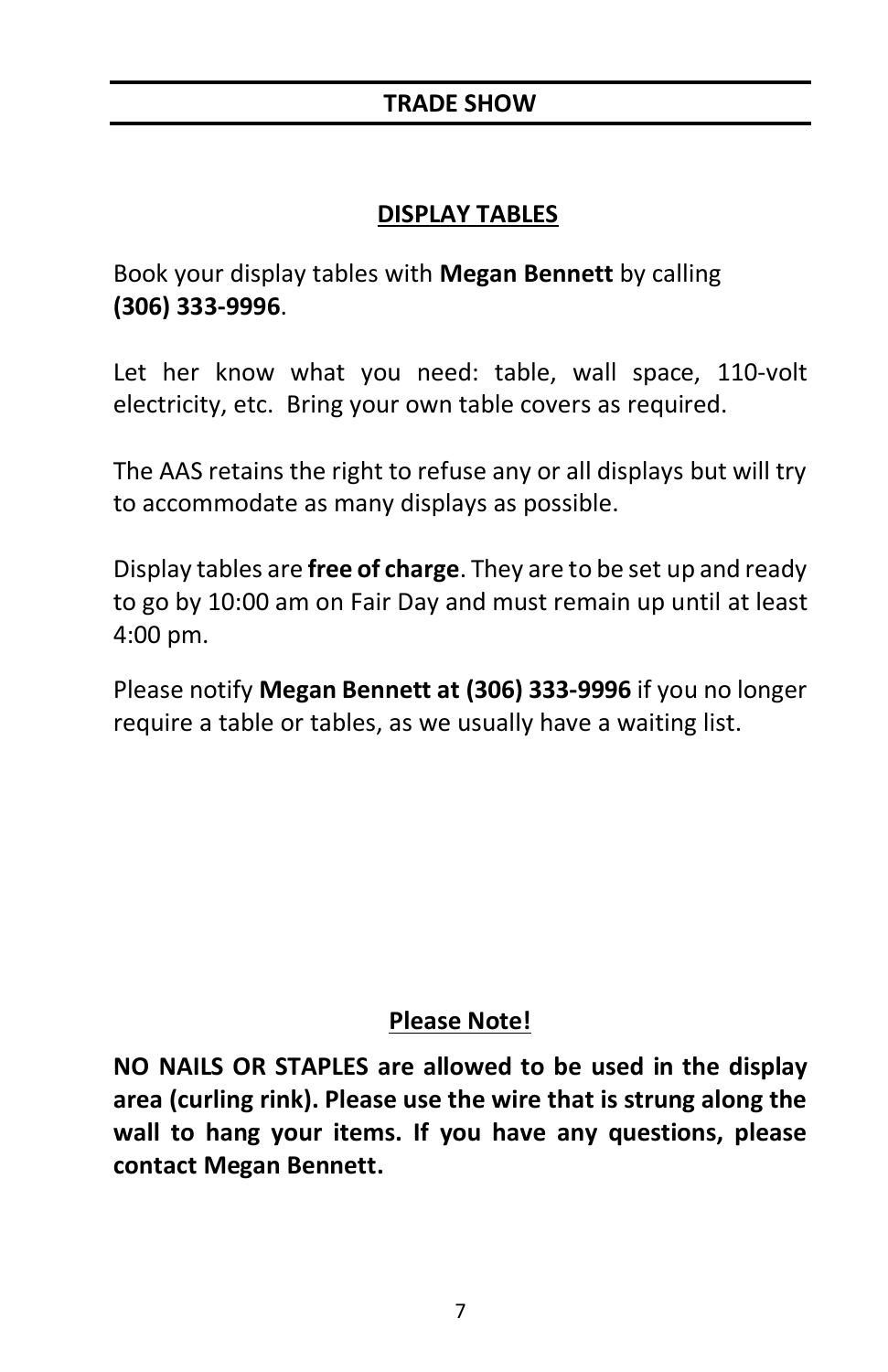# **SILENT AUCTION**

A silent auction will be held in the Curling Rink with many great items!

100% of all proceeds go towards our Abernethy Agricultural Society Scholarship Fund. Bidding will open at 9:00 am and close at 4:00 pm SHARP.

Winning bidders should see the Silent Auction Committee afterward to make payments and collect their items at the silent auction tables at 4:00 pm. All paid-for items must be claimed ASAP.

Please contact **Megan Bennett at (306) 333-9996** well in advance if you have an item for the Silent Auction. It would be greatly appreciated if your item could be dropped off in Abernethy by Wednesday, July 13<sup>th</sup>. Thank you!

Thanks to Conexus Credit Union for their help with the Silent Auction!

# **ABERNETHY AGRICULTURAL SOCIETY SCHOLARSHIP**

One or more \$500 scholarships, sponsored by the Abernethy Agricultural Society, will be awarded each year.

- Available to Grade 12 graduates of Balcarres and North Valley High Schools.
- Requirements: Admission to any agricultural related University or College course.
- **Application must be made to the AAS Secretary by May 1st of the current year**.



Saskatchewan Association of Agricultural Societies & Exhibitions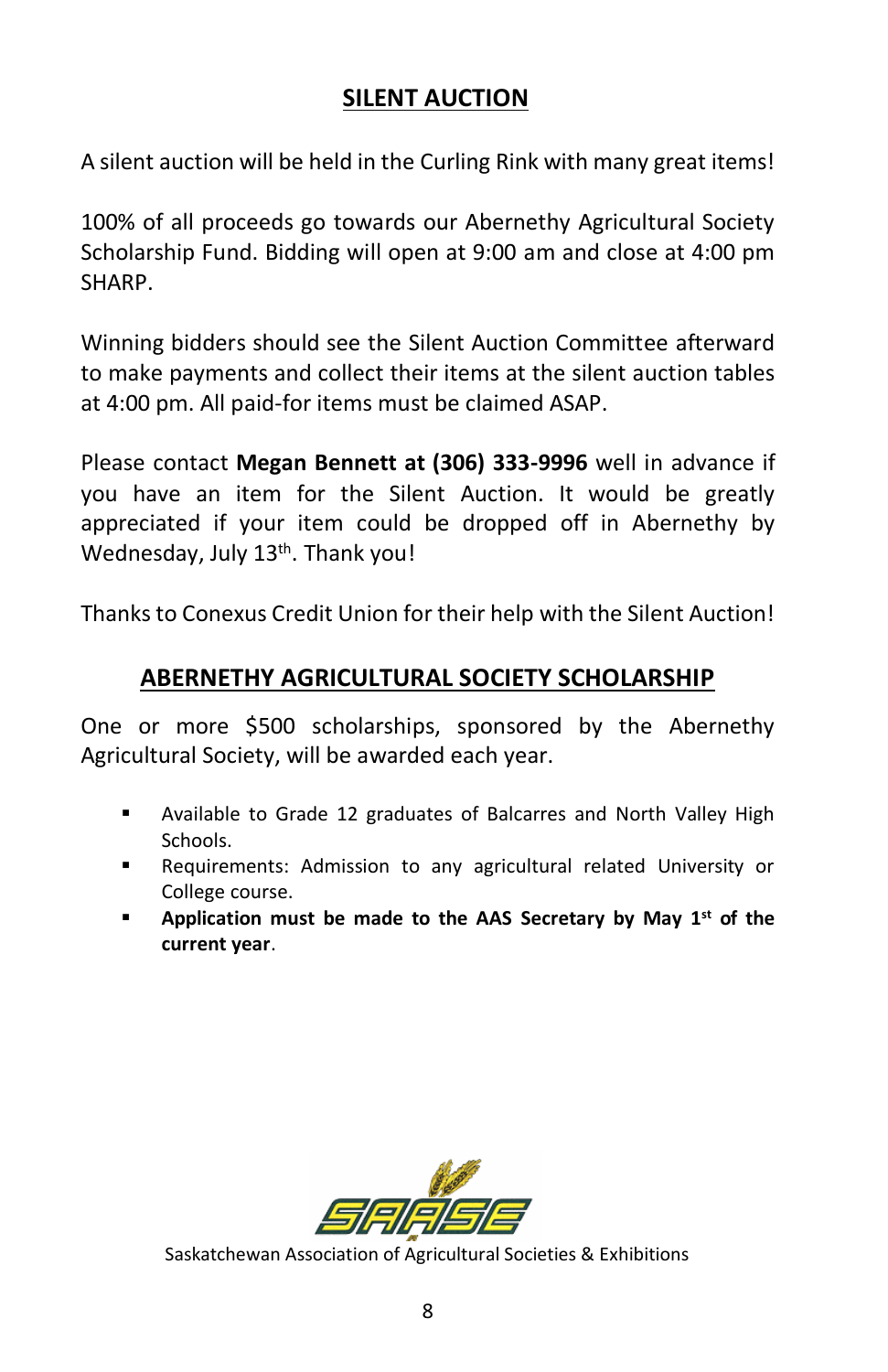# **ABERNETHY CAMPGROUND**

It is located on the east side of Abernethy, directly north of the rink. There are six pull-through RV spots and a tenting area. They are serviced with 30amp power, water, shower and washrooms.

- Self-Registration!
- \$25 Serviced Lots
- \$10 Non-Serviced Lots

For more details, please contact Megan Bennett at (306) 333-9996.

# **PANCAKE BREAKFAST**

# **(from 7:00 am - 9:30 am)**

Just a stone's throw West of the Abernethy Campground.

- Half Order: 2 Pancakes, 2 Sausages w/ Coffee or Juice: \$5.00
- Full Order: 3 Pancakes, 3 Sausages w/ Coffee or Juice: \$7.00

Operated by Abernethy Rink Board

Thanks to Gaynette Downing with RBC Royal Bank for help with the Pancake Breakfast!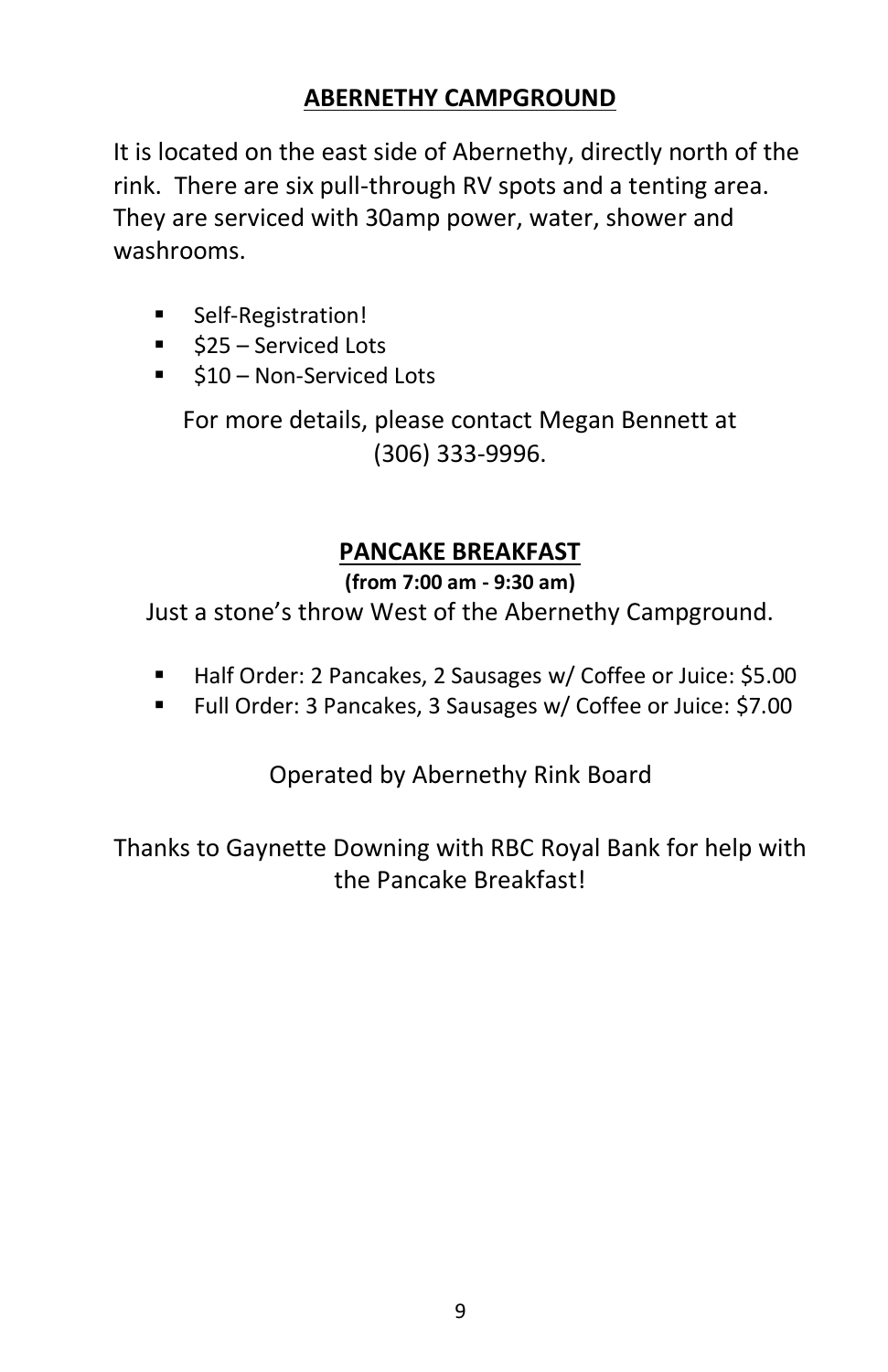# **CHILDREN & YOUTH ACTIVITIES (Diaper Derby, Pet Show, Decorated Bicycles, & Races)**

- Located in the North end of the Skating Rink
- Starts at 10:30am
- Please see the back of the Fair Book for more details AND other activities happening at this year's Fair!

# **THERE ARE MANY MORE AMUSEMENTS & EVENTS HAPPENING ON FAIR DAY! COME ON OUT AND DISCOVER THEM ALL!**

# **MUSIC UNDER THE TENT (afternoon)**

# *BLUE COUNTRY*

Sponsored by Tubman Cremation & Funeral Services

# **BBQ PORK SUPPER**

# **(Begins at 4:30 pm in the Curling Rink)**

- 16 & OLDER: \$12.00
- 15 YEARS & UNDER: \$7.00
- **4 YEARS & UNDER: FREE**

Sponsored by Abernethy Agricultural Society

# **FIREWORKS**

**(at Dusk)**

Sponsored by Abernethy Coop & Country Lane Poultry/Weed Smokers Spraying, Inc.

Operated by Abernethy Fire Department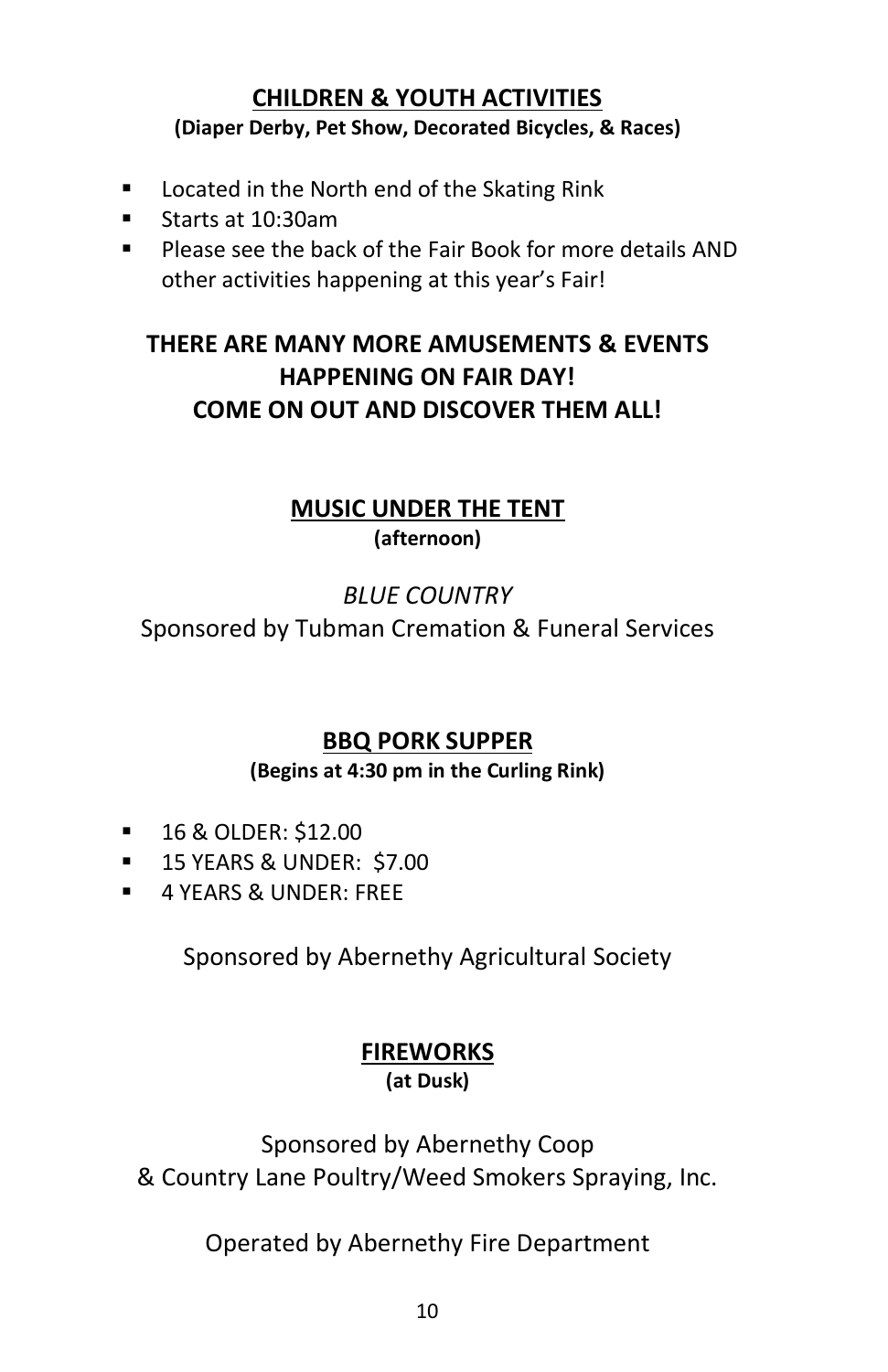#### **MEMBERSHIPS**

A membership to the Abernethy Agricultural Society is available for only \$2.50 annually or \$25.00 for a Life Membership.

Please consider joining us!

#### **HONOURARY LIFE MEMBERS** \*DECEASED

 Allen, Sandra Baillie, Ken \*Ballagh, Caroline \*Barnsley, H.N. \*Barnsley, Isabel Barnsley, Richard \*Barnsley, William \*Beck, Clayton \*Behrns, J.H. \*Bittner, J.R. & Grace \*Burton, Margaret \*Christoffel, Eleanor \*Dawes, Fred & Doris \*Dick, Elton & Jewel \*Dick, James \*Emmerson, R.C. Englot, Rick \*Fleming, Dorothy \*Foster, W.H. & Hazel \*Gardiner, Hon J.G. Garratt, Norma \*Gibbons, George Sr. & Anna \*Gow, Nina \*Heil, Mary \*Heil, P. Edward

\*Ismond, George \*Ismond, W.H. \*Lowe, Sam & Sadie \*Lyster, Don & Marion \*McCall, Bill McCall, Edna \*McCall, Gordon & Myrtle McKinnon, Ron \*Miller, Cora \*Morton, George \*Motherwell, R.T. \*Moulding, Anne Penny, Chad & Tania Penny, Ken \*Penny, Nelle Smith, Audrey \*Spurrier, Ken & Doreen \*Stilborn, J.N. Stilborn, Sydna \*Stueck, J. Alex \*Teece, Harold \*Teece, Mary \*Ward, Marjorie \*Wilkes, Dorothy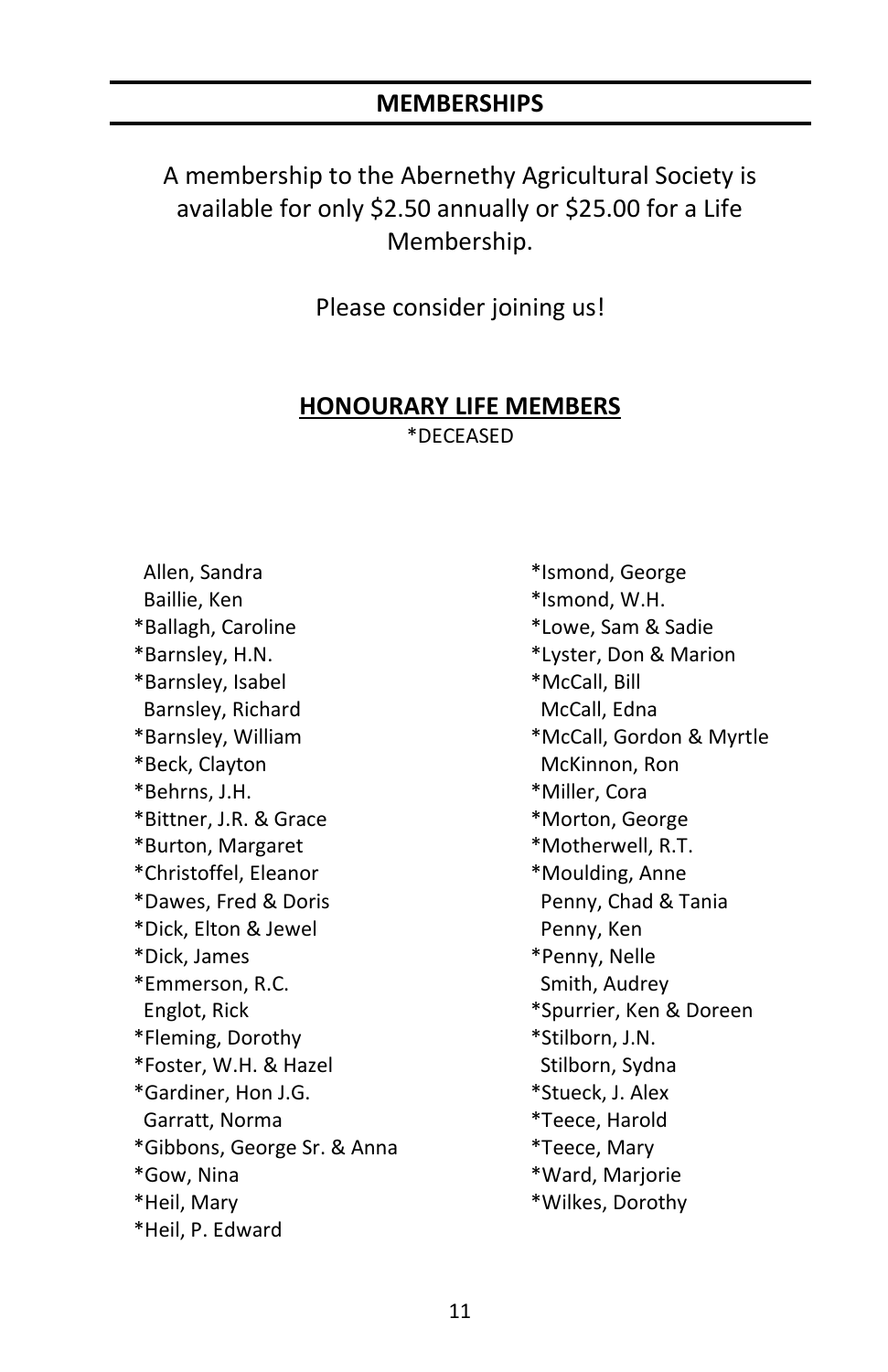#### **PAID LIFE MEMBERSHIP**

Allen, Greg & Ida Andres, Melvin & Judith Archer, Rob & Cherie Baber, Dorothy Baillie, Dallas & Jody Baillie, Ken & Elaine Ballagh, Albert Barnsley Erickson, Carol Barnsley, Catherine Barnsley, Ann Bates, Darren & Kirsten Bates, Dave & Deanna Behrns, Evan & Jeannie Betham, Jim & Lila Bennett, Shawn & Megan Betham, Tim Bieri, Marcus & Elisabeth Bittner, Bryan & Carol Bittner, Ron Blackstock, Linda Bland, Sue Bodnar, Richard Bogart, Joan Boutilier, Joanne Braden, Laurie Bray, Linda Bray, Tim & Kelly Brock, Shelly Bullivant, Dennis & Linda Burton, Louise Burnard, Donna Caughlin, Bruce Coulthard, Ed & Denise Coulthard, Georgina Covey, Marlene Cyca, Donna Dick, Garry Dick, Kelvin & Shirley Dougherty, Bob & Janis Dovell, Karie Elliott, Cyril Elliott, Glen & Kim

Emmerson, Greg & Sheree Emmerson, Kevin Englot, Gloria Englot, Barry & Linda Englot, Hazel Englot, Joe Englot, Mark & Cathy Englot, Darlene Englot, Ron & Linda Englot, Stan & Janet Englot, Terry & Becky Englot, Warren & Irene Fayant, Albert Fenwick, Don Fenwick, Kevin & Sheri Freer, Carol Freer, Lee Garratt, Bill & Nancy Garratt, John Garratt, Megan Gaye, Eileen Gessell, Brittney Gibbons, Martha Hall, Conrad Hartle, Liz Heil, Margaret Heil, Ray & Jeannette Herman, Calvin & Lynn Hubbs, Al Ismond, Stan & Dianne Jakupovic, Anela Janiskewich, Mary-Lou Kanciruk, Barbara Kurtz, Conrad & Joan Lanaway, Joanne Legaarden, Garry Legaarden, Judy Legaarden, Neil Legaarden, Ross Lingelbach, Karissa Locas, Stephane Lowe, Larry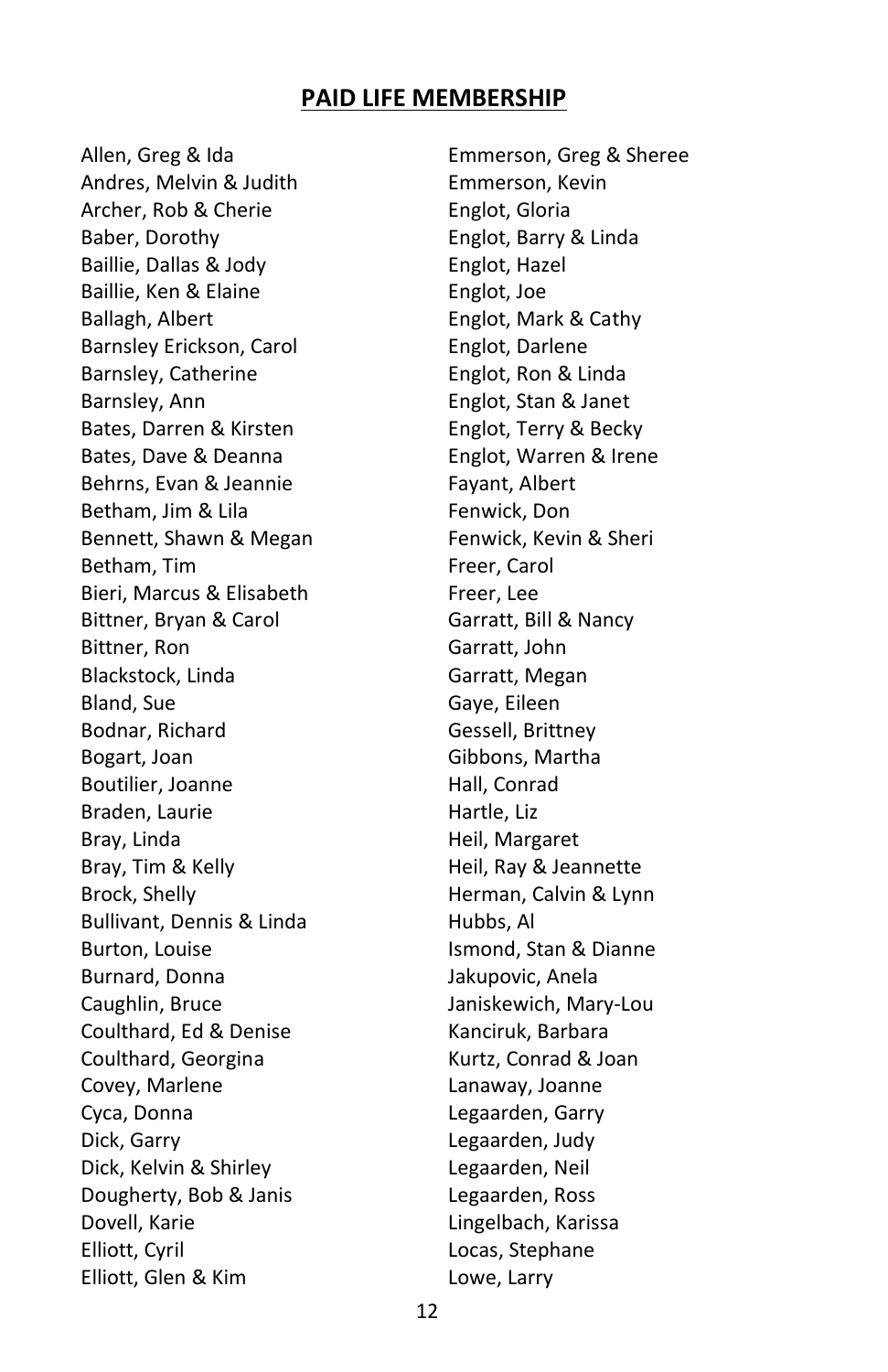Lypka, Ruth Lyster, Bryan & Pat Matsalla, Sheldon McCall, Darlene McCall, Leslie & Donna McCorrister, Rick McKinnon, Betty McMorris, Dennis Melnechenko, Ron Middleton, Larry & Marj Mitura Webber, Mary Moulding, Robert & Anne Marie Noble, Cory & Jill Noble, Don Noble, George & Gaylene Noble, Karen Parfitt, Tannys Pavo-Penny, Gladys Pearce, Elaine Penny, Brett Penny, Craig & Leanne Penny, Mark & Cindy Penny, Murray Penny, Tyler Pilon, Roger & Gilda Piluschak, Linda Playtor, Blake Porter, CJ & George Raab, Georgette

Rilling, Ron & Cheryl Ruecker, Scott & Teri Sandercock, Debbie Schill, Bernard & Pat Sherrard, Lloyd Shiels, Scott Smith, Alyshia & Allair, John Smith, Chantel & Ryan Smith, Les & Marg Smith, Paul & Susan Sheppard, Mac & Fae Stephens, Rick & Sheila Stephenson, John Stilborn, Lionel & Pat Stubbington, Jakki Stueck, Bert Stueck, Charles & Jacqueline Stueck, Colleen Stueck, Dean & Vicky Stueck, Shane Vanin, Don Vertolli, Lucien Walker, Kaitlynd Walker, Tara Ward, Reg & Leona Webber, Mary White, Carmen & Brad Wiebe, Virginia Wilkes, Brian & Donna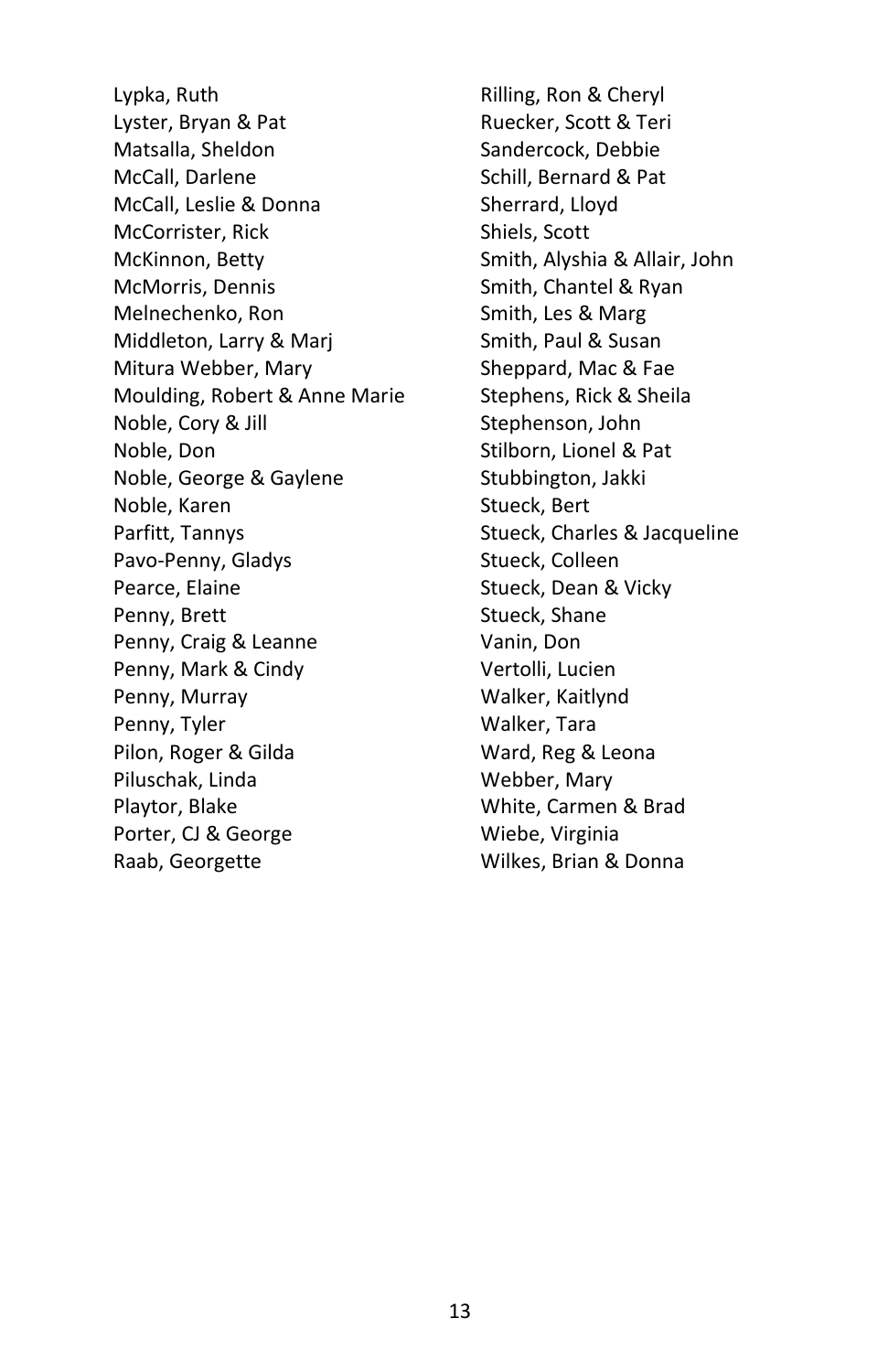# **SPONSORSHIP & DONATIONS**

The Abernethy Agricultural Society would like to thank all of our sponsors and donors for their support! Please support the businesses mentioned in our Fair Book. Let them know we appreciate their generosity.

Donations are tax deductible.

# Cheques are payable to: **R.M. OF ABERNETHY and designated for the: ABERNETHY AGRICULTURAL SOCIETY.**

Mail to:

R.M. of ABERNETHY #186 P.O. Box 249 ABERNETHY, SK S0A 0A0

You will receive a tax-deductible receipt issued from the R.M. of Abernethy.

Although donations may be made at any time, we suggest that donations should be made on or before **April 15th**, so that we may publicize them in that year's Fair Book.

The Abernethy Agricultural Society wishes to sincerely thank everyone for their advertising & donations.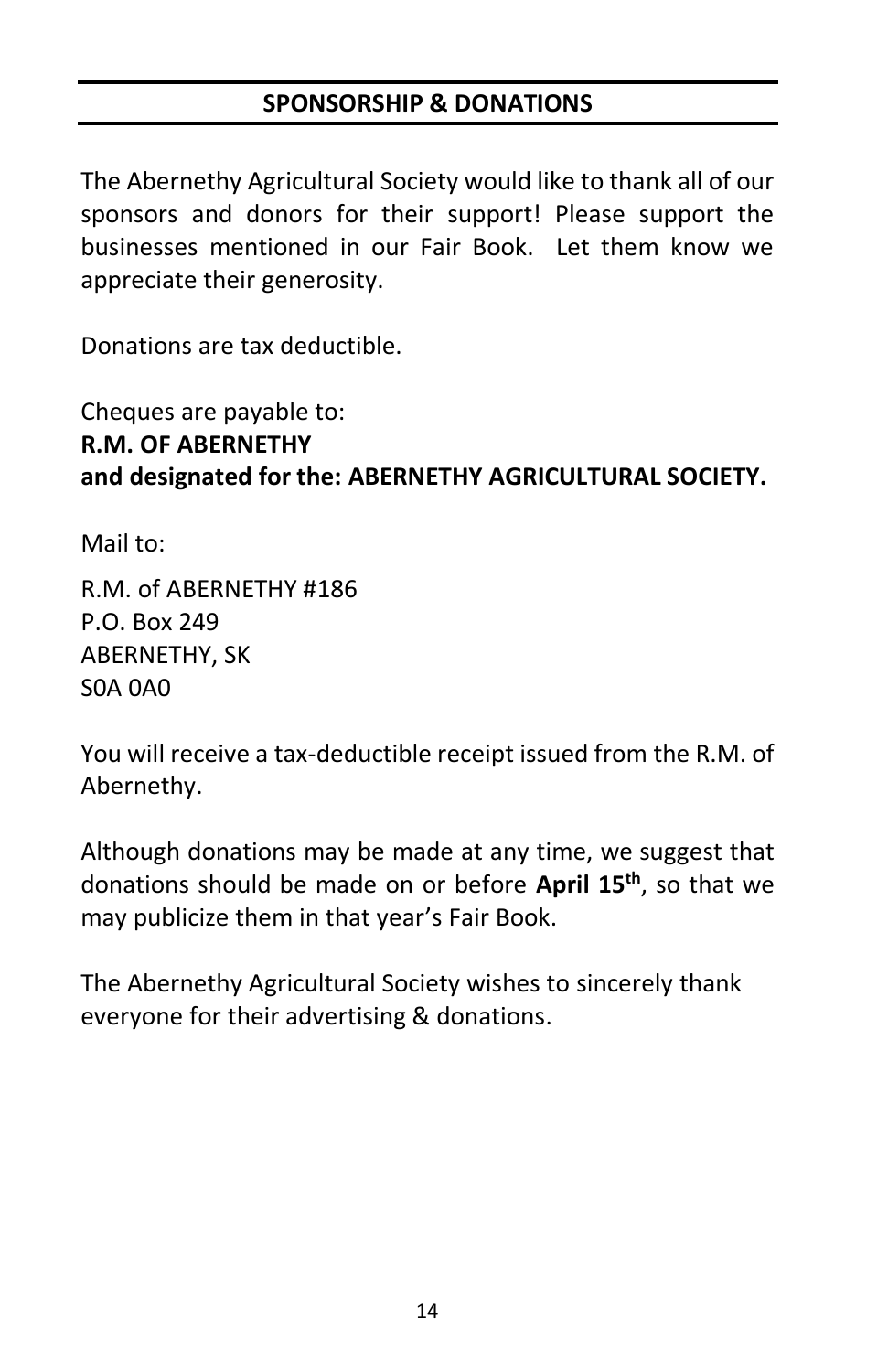# **Abernethy Agricultural Society GENERAL DONATIONS 2020 - 2021**

#### **Thank you for your generosity!**

Although we were unable to have a Fair in either of these years, our expenses continued, and we hosted numerous online events.

ABCD Andres Grain, Ltd. Baillie, Ken & Elaine Balcarres Community Foundation Balcarres Lioness Balcarres Lions Barnsley, Catherine Bittner, Bryan & Carol Burton, Louise Chatterson Lumber 1981, Ltd. Cleggett, Janet Clip 'n' Curl (Holly Lowe) Country Edge (Dana Lowe) Country Lane Poultry, Ltd. Country Stitches Quilters Dunn, Evelyn Fraser, Diane Fries Tallman Lumber Garratt, Bill Garratt, John Garratt, Megan Garratt, Nancy Gattinger Law Office Grainger, Beth Gray, Joan Hamilton, Lynda Hammond Realty (Alex & Anne Morrow) Heil, Margaret Indian Head Chrysler Kirk, Jeannette Legaarden, Judy

Lyster, Bryan & Pat Mass, Cheryl McCall, Darlene McCorrister, Rick McKinnon, Ron & Betty Mercer, Rhonda Noble, Karen Penny, Tania & Chad Penny, Ken Penny, Ken & Gladys Pavo-Pheasantdale Cattle Company Pilon, Gilda & Roger Prairie Ambulance Prairie Co-op SAASE (SK Association of Agricultural Societies & Exhibitions) Sandercock Seed Farms, Ltd. Sask Tourism/Gov't of Saskatchewan Sheppard, Mac & Faye Snyder, Lylia/Schmidt, Cathy/McMillan, Marie & Gieni, Susan Stephens, Keith & Wendy Paquin Stilborn, Sydna Stueck, Colleen Stueck, Dawn Tubman Cremation & Funeral Services Ward, Reg & Leona Weed Smokers Spraying, Ltd.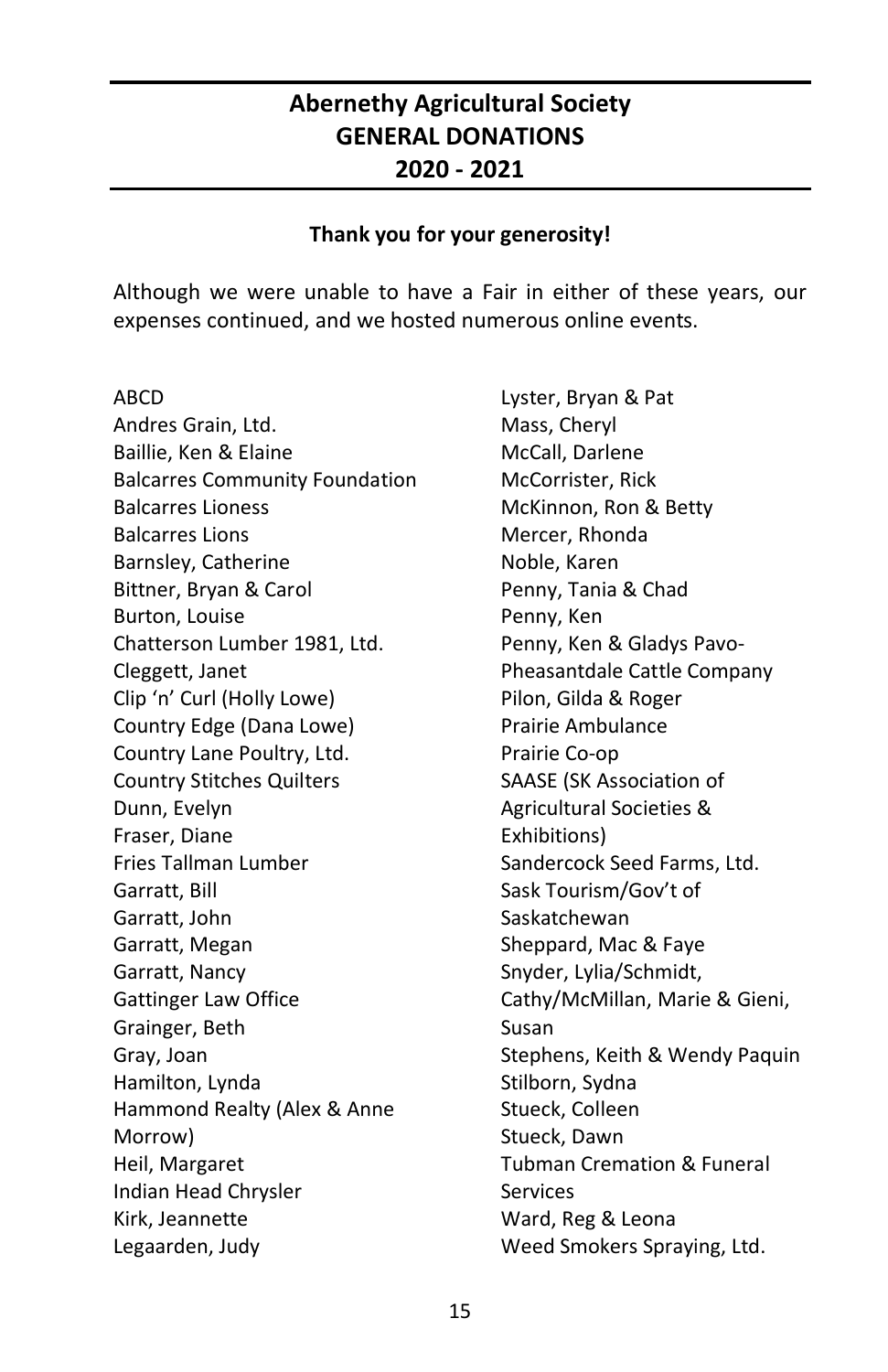#### **AAS GENERAL DONATIONS 2022**

Thank you for your generosity! All donations made after May 6, 2022 will be included in the 2023 Fairbook!

> Abernethy CO-OP Abernethy Nature-Heritage Museum Allied Printers – Regina Andres Grain Baillie, Ken & Elaine Barnsley, Catherine Conexus Credit Union Dunn, Evelyn Fraser, Diane Gattinger Law Office Gil & Nelle Penny Family Heil, Margaret Indian Head Chrysler Kerry Farm Lingenbach, Karissa Lyster, Bryan & Pat Mass, Cheryl McCall, Darlene McCorrister, Rick Penny, Chad & Tania Scheer, Andrew Spectrum Electric – Saskatoon Stueck, Dawn RBC-Royal Bank Ruecker Family Farms, Inc. Ward, Reg & Leona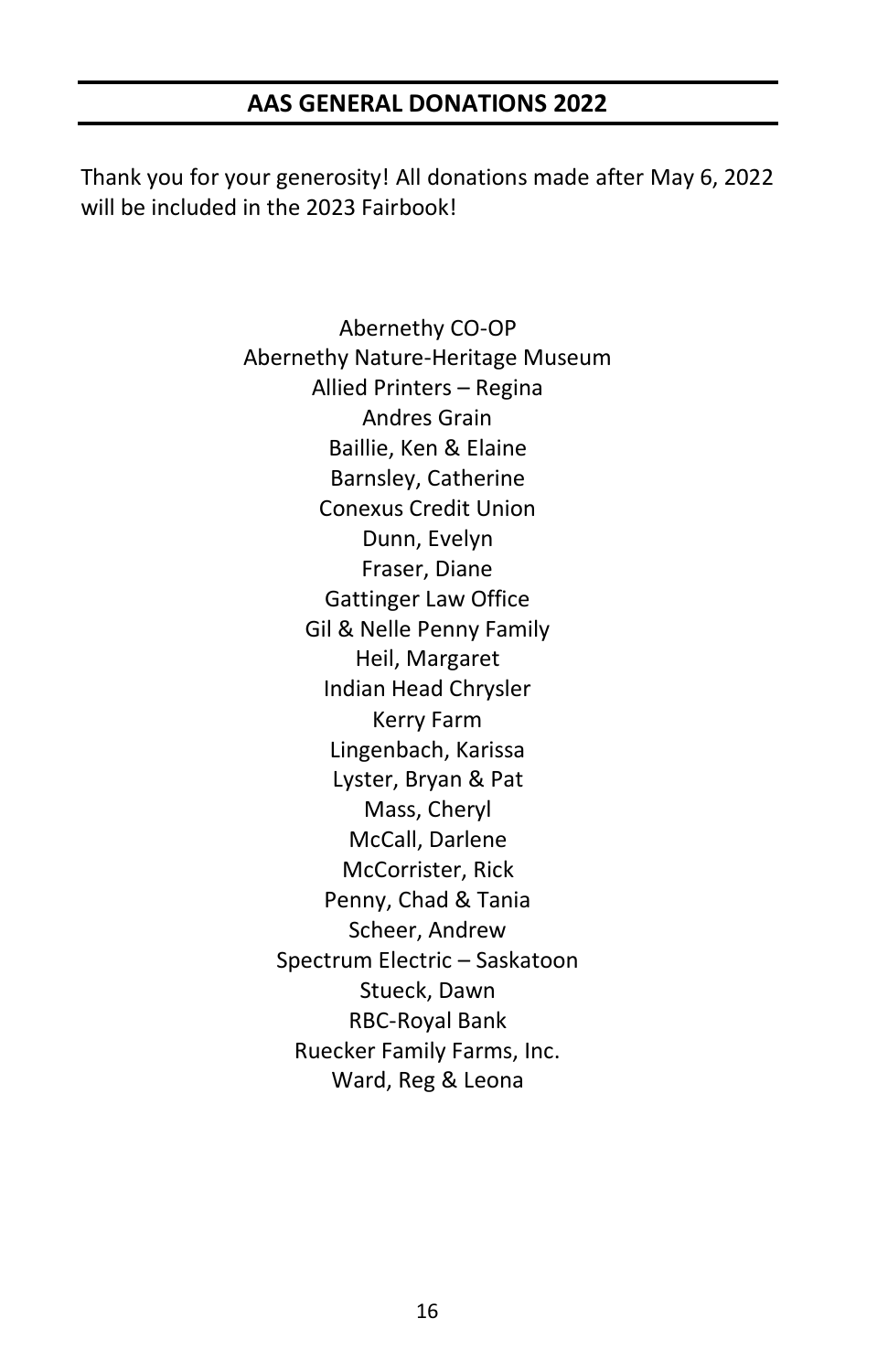# **Abernethy Agricultural Society CENTENNIAL BARN REPAIR DONATIONS**

## **Thank you for your generosity!**

We are nearing our fundraising goal through your personal donations and grants from Conexus Credit Union and Saskatchewan Tourism.

We are grateful to all who have donated to this project so far, and we continue to raise the final dollars needed to complete this project.

Anonymous Baber, Ervin & Dorothy Baillie, Ken & Elaine Barnsley, Catherine Behrns, Evan & Jeannie Cleggett. Alf & Janet Country Lake Poultry Dubiel, Bonnie & Wade Englot, Ron Englot, Warren & Irene Fenwick, Kevin & Sheri Garratt, Bill & Nancy Gaye, Eileen Gibbons, Robert & Jeannie Heil, Ray & Jeannette

Humbert, Joyce Legaarden, Judy Lyster, Bryan & Pat McKenna, Reta Mercer, Rhonda Moulding, Robert & AnneMarie Noble, Don Penny, Ken & Gladys Sask Tourism Grant Stilborn, John Stilbon, Sydna Stueck, Bert Stueck, John R Stueck, Shane Ward, Reg & Leona



Conexus Credit Union's generous donation of \$6,000 will help with barn repairs. Their partnership with community and non-profit organizations makes a meaningful difference in the well-being of communities across Saskatchewan. Thank you, Conexus Credit Union for partnering with the Abernethy Agricultural Society!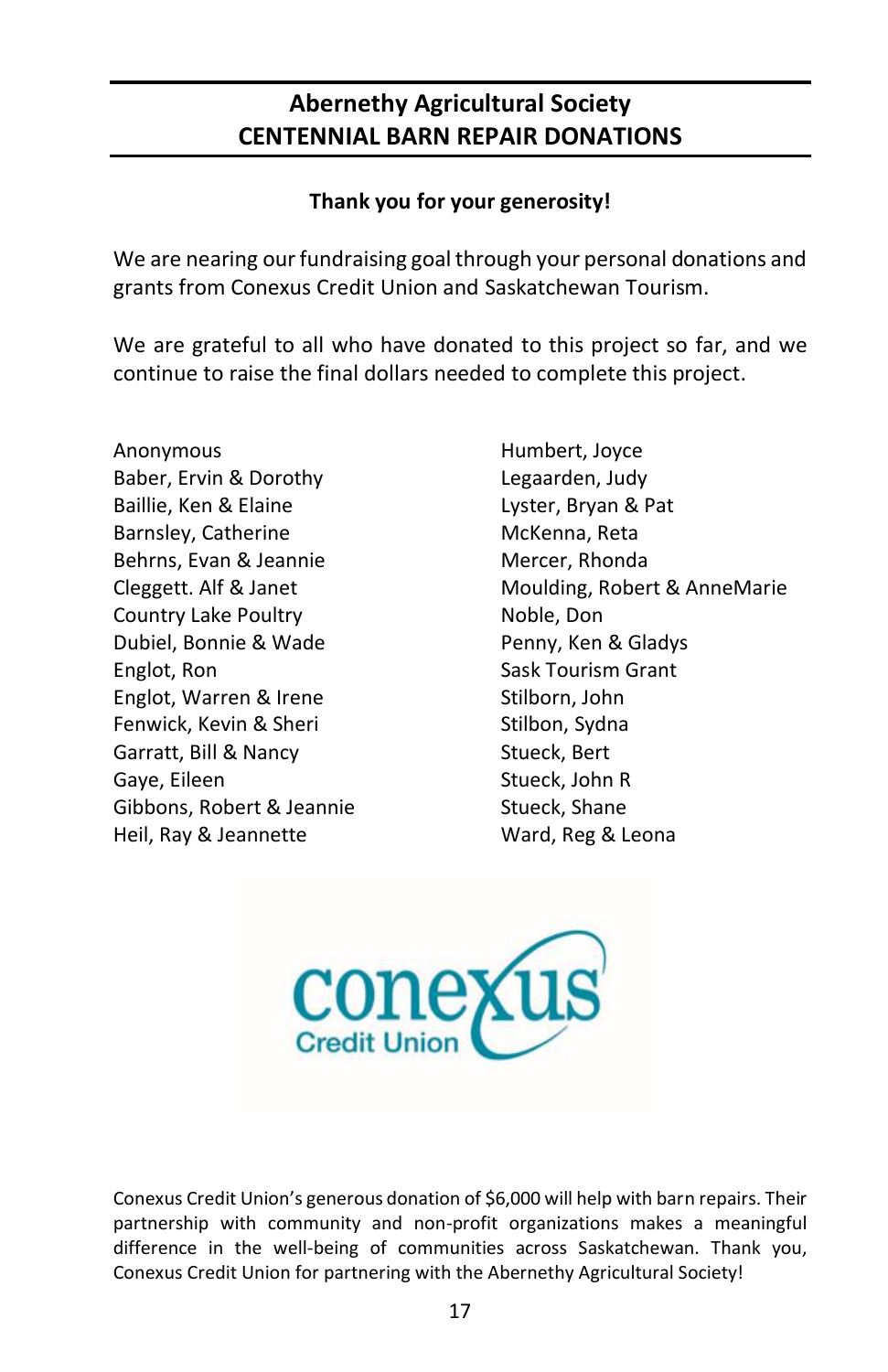# **Donations to Abernethy Agricultural Society for COMMUNITY AED Automated External Defibrillator Purchase, Maintenance, and Public Education**

**Thank you for your generosity in 2020-21! We are very grateful that the Abernethy Community has had an AED in place for nearly two years. In 2021, we purchased a secure case for it to be mounted inside the Fire Hall. Thank you to:**

> Abernethy Co-op Abernethy Ladies' Curling Club Abernethy UCW Bittner, Ron Champion, Donn Englot, Ron Garratt, Bill & Nancy Hamilton, Lynda Foster Kenlis View Farm (Neil & Ross Legaarden) Legaarden, Garry Legaarden, Judy Lingelbach, Kelvin & Karissa Lyster, Bryan Osiowy, Bruce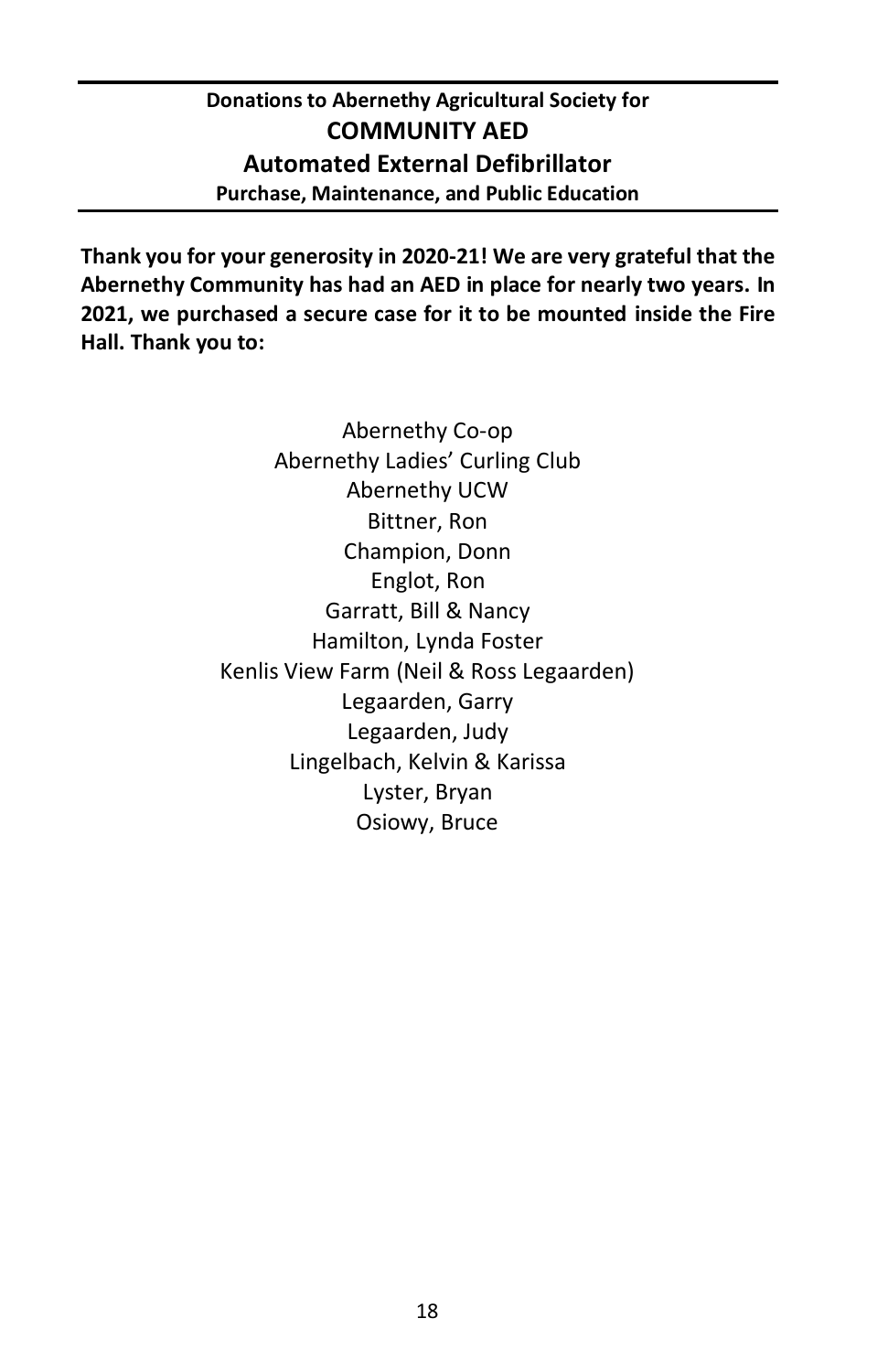# **ABERNETHY HORSE SHOW SPONSORS**

Abernethy Co-op Baber's Pharmasave Dorothy Baber Ken & Elaine Baillie Catherine Barnsley Mark Bonnor Evan Bray Bob & Janis Dougherty Greg & Sheree Emmerson Laine Englot Ron & Linda Englot Kevin & Sheri Fenwick Bill & Nancy Garratt Indian Head Animal Clinic Iron Saddle Ranch: Richard & Barb Krupski Kelvin & Karissa Lingelbach Rick McCorrister Motherwell Homestead NHS Bob & Anne Marie Moulding: Porta Potties Noble Bros. Andrew Scheer Launa Shaw John Stilborn Shane Stueck SynergyAG Balcarres Wilf Walker Trucking

**Please support the businesses previously listed, as we truly appreciate their donations.**

**Donations welcome anytime. If we missed you in this year's Fair Book, we will be pleased to include you in 2023.**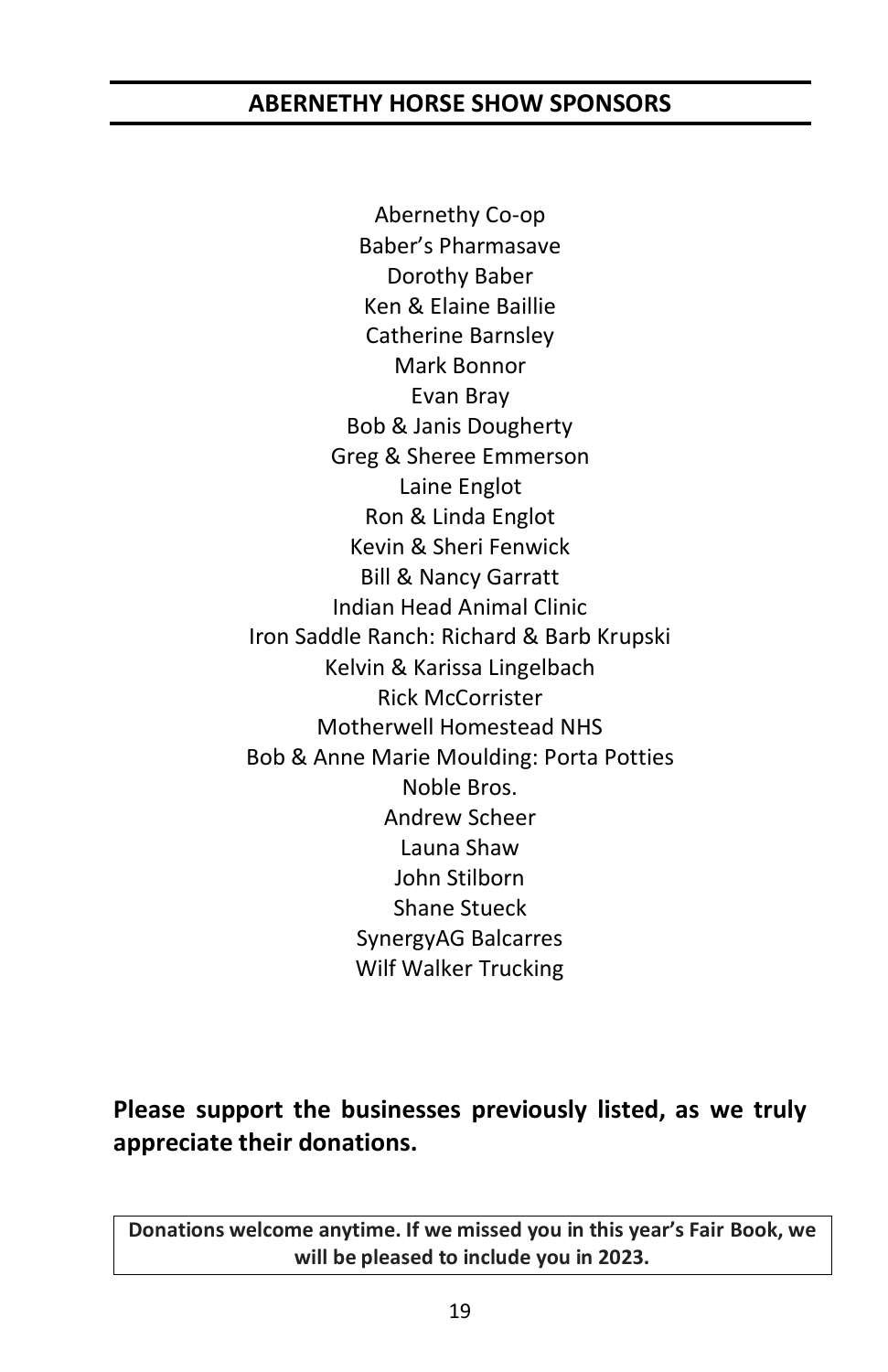# **AAS GENERAL RULES & REGULATIONS**

- 1. This Society shall be termed the "Abernethy Agricultural Society, Inc."
- 2. Exhibitors of registered stock must be able to present registration papers to the Society, except for animals under one year, when pedigree of dam will be accepted.
- 3. All animals must be in the bona fide property of the exhibitor except as otherwise required by the prize list.
- 4. No prize money will be paid out until after the books have been properly made up, but all prize money will be made available on Fair Day. School prize winnings will NOT be handed out at the Fair (All prize money & entries will be delivered to the Schools).
- 5. All precautions within the ability of the AAS for the safety of exhibits, animals and persons at the Fair, will be taken by the Society. However, no liability for loss, damage or injury is undertaken by the AAS.
- 6. No person will be allowed to remain near the judges during their inspection of exhibits except the directors appointed for the purpose. Any person or persons who interfere with the judges while in charge of their duties or shall use contemptuous or abusive language within their hearing, shall be ejected. If an exhibitor, he or she may forfeit any premium won and be barred from exhibiting for 1 year thereafter.
- 7. In the event of financial stringency, the directors reserve the right to decide the prizes offered pro rata.
- 8. Cards of entry will be furnished by the Secretary, including Class, Section, and Entry Number. These must be attached to the item(s) BY THE EXHIBITOR and must remain closed and attached until the judges have given out their awards.
- 9. All animals must be secured in such a way as to fully protect the public. Exhibits of horses, except colts, must be shown on halter.
- 10. Exhibits will not necessarily be awarded a prize unless deemed worthy by the judges.
- 11. All decisions of the judges will be final.
- 12. All animals and articles are at the command of the Directors in charge while on the Fair Grounds or in the Exhibit Hall.
- 13. No entry is required for championship.
- 14. Judging of inside exhibits will commence at **11:00am** the day previous to Fair Day.
- 15. No person may act as a judge in a department where he or she is an exhibitor.
- 16. Directors must display exhibits as presented to them.
- 17. All 4-H entries must be the exhibitor's project.
- 18. All competitors must clean out their stalls after the show.
- 19. No stallions to be shown by junior riders.
- 20. Patterns will be posted one hour prior to the classes.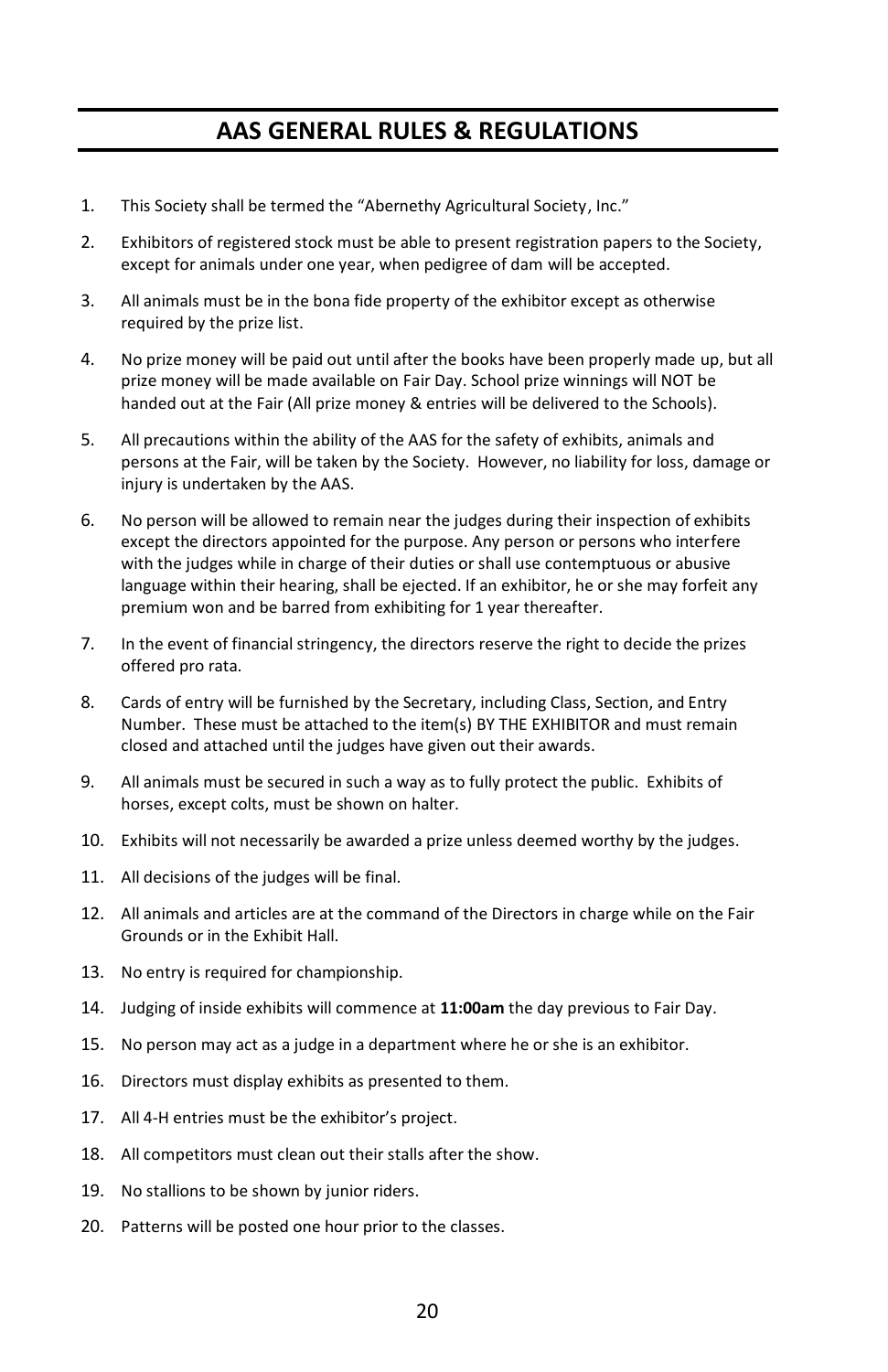# **SHF HERITAGE CIRCUIT SHOW (Abernethy Horse Show)**

#### ENTRIES WILL BE TAKEN THE MORNING OF THE SHOW ENTRY FEE: \$2 per class entered MEMBESHIP FEE of \$2.50 must be paid

Participants are requested to read carefully all rules governing this show. Competition rules will follow the Saskatchewan Horse Federation Rule book. Heritage and Prairie Cup approved classes will count towards year end awards. Please ensure your SHF membership is current and that you have nominated if you are interested in accumulating points for the awards. To qualify for Heritage Provincial Finals September 23-25, 2022, you must attend a minimum of two Heritage shows and have placed in the top 5 in a division to be eligible. Classes followed by HCC are approved for points. Patterns will be posted the morning of the show.

**Helmet Policy: All Juniors must wear an ASTM or BSI approved helmet when participating in any event (classes and practice times). Anyone not in compliance will be disqualified from the event they are participating in.**

*NOTE: Peewee and Jack Benny classes are not Heritage Events and are not eligible for points*

#### **Judging of horses begins at 9:00am sharp.**

|            | Year of Birth/Age |
|------------|-------------------|
| Junior "A" | 2004 to 2006      |
| Junior "B" | 2007 to 2009      |
| Junior "C" | 2010 or later     |
| Peewee     | 8 and under       |
|            |                   |

#### **HALTER CLASSES** (any animal to enter only 1 class)

| 1. | Brood mare with foal at side, or visibly in foal8.00 6.00 4.00 2.00 |  |  |
|----|---------------------------------------------------------------------|--|--|
| 2. |                                                                     |  |  |
| 3. |                                                                     |  |  |
| 4. |                                                                     |  |  |
| 5. | Pony on halter 14.2 hands and under 8.00 6.00 4.00 2.00             |  |  |
| 6. | Mare or gelding, 3 years or older                                   |  |  |
| 7. | Mare or gelding, 3 years or older                                   |  |  |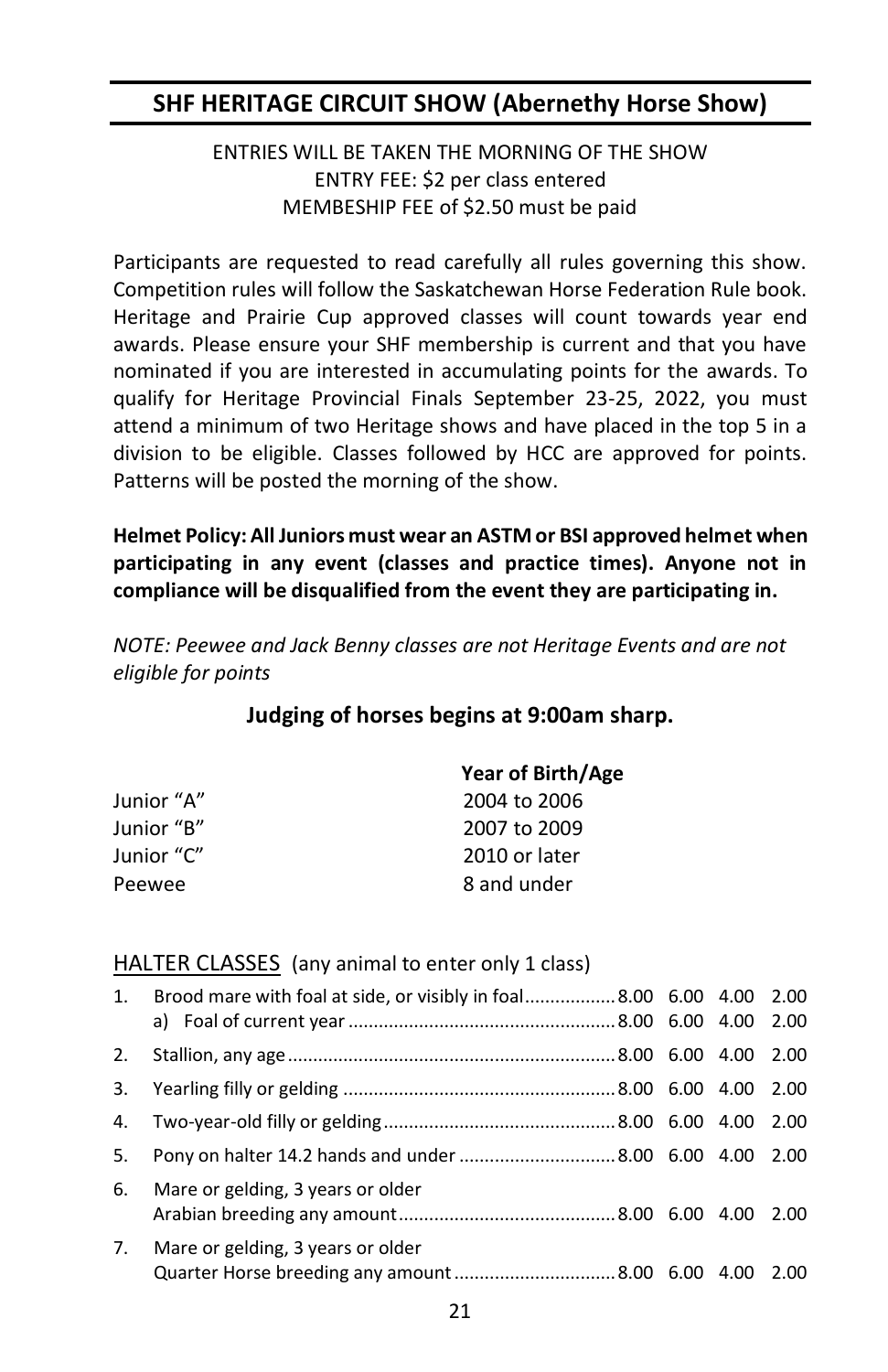| 8.  | Mare or gelding, 3 years or older                                                                                                                                                          |           | 2.00 |
|-----|--------------------------------------------------------------------------------------------------------------------------------------------------------------------------------------------|-----------|------|
| 9.  | Mare or gelding, 3 years or older                                                                                                                                                          |           | 2.00 |
| 10. | Mare or gelding, 3 years or older                                                                                                                                                          |           | 2.00 |
| 11. |                                                                                                                                                                                            |           | 2.00 |
| 12. | Champion and Reserve Champion on Halter (no entry required)<br>1 <sup>st</sup> & 2 <sup>nd</sup> placing from above classes<br>SPONSORED BY SYNERGY AG BALCARRES and BOB & JANIS DOUGHERTY |           |      |
| 13. | Showmanship (HC)<br>SPONSORED BY MOTHERWELL HOMESTEAD NHS                                                                                                                                  |           | 2.00 |
|     | SPONSORED BY MOTHERWELL HOMESTEAD NHS                                                                                                                                                      |           | 2.00 |
|     | SPONSORED BY MOTHERWELL HOMESTEAD NHS                                                                                                                                                      |           | 2.00 |
|     | SPONSORED BY BILL & NANCY GARRATT                                                                                                                                                          |           | 2.00 |
|     | SPONSORED BY MARK BONNOR                                                                                                                                                                   |           | 2.00 |
| 14. | Trail Class (HC) - Separate ring between 11:00 am - 4:00 pm<br>SPONSORED BY INDIAN HEAD ANIMAL CLINIC                                                                                      |           | 2.00 |
|     | SPONSORED BY INDIAN HEAD ANIMAL CLINIC                                                                                                                                                     | 6.00 4.00 | 2.00 |
|     | SPONSORED BY KEVIN & SHERI FENWICK                                                                                                                                                         | 6.00 4.00 | 2.00 |
|     | SPONSORED BY EVAN BRAY                                                                                                                                                                     |           | 2.00 |
|     | SPONSORED BY ANDREW SCHEER                                                                                                                                                                 |           | 1.00 |
|     | f)                                                                                                                                                                                         |           | 2.00 |
|     | (music must be dropped off at sound booth by 9:30am)                                                                                                                                       |           |      |
|     | SPONSORED BY CATHERINE BARNSLEY & RICK McCORRISTER                                                                                                                                         |           |      |
| 16. | English Equitation (HC)<br>a) Junior A ………………………………………………………………8.00 6.00 4.00<br>SPONSORED BY MARK BONNOR                                                                                  |           | 2.00 |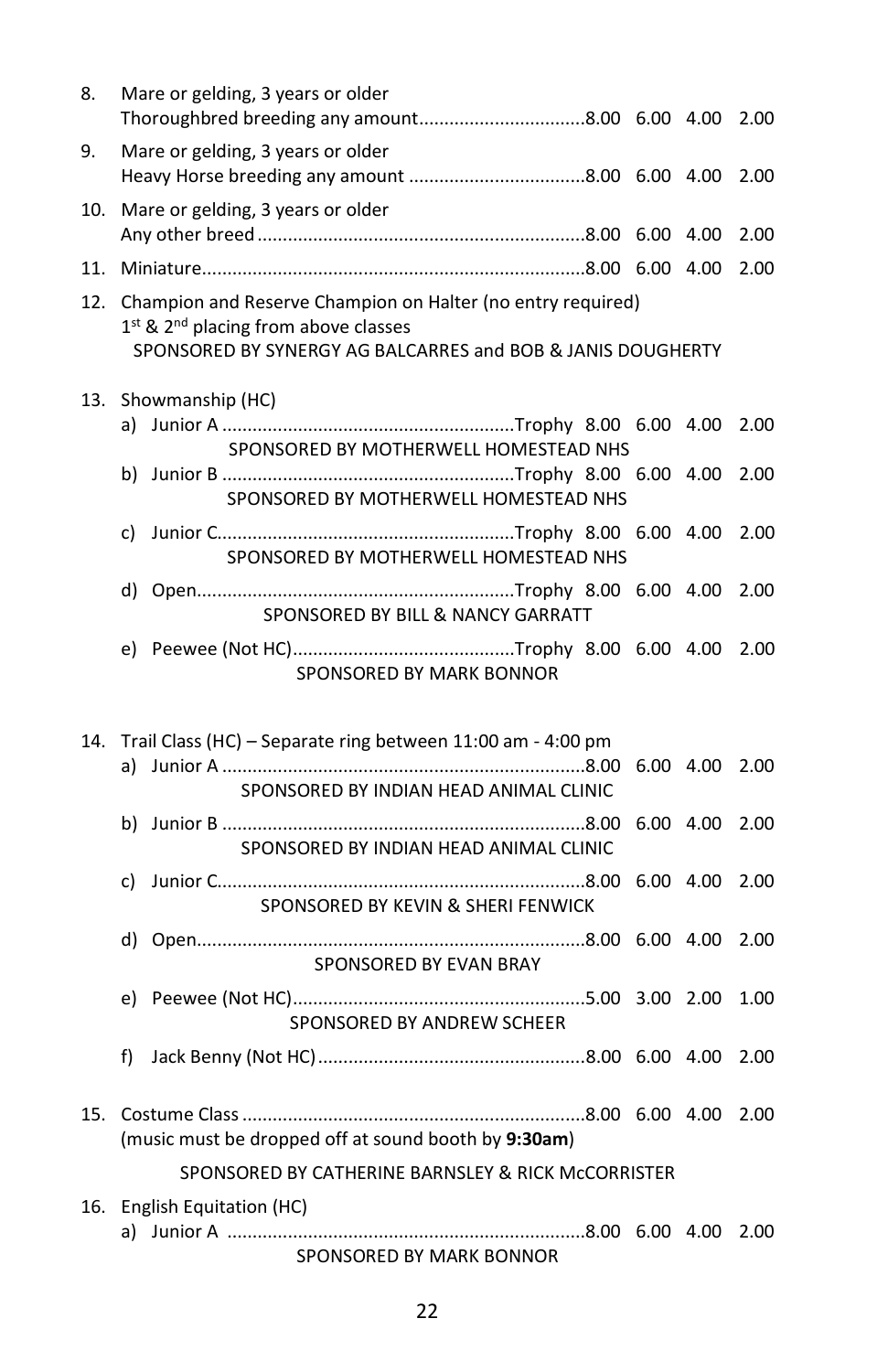|     |    | SPONSORED BY JOHN STILBORN                         |  | 2.00 |
|-----|----|----------------------------------------------------|--|------|
|     |    | SPONSORED BY BOB & JANIS DOUGHERTY                 |  | 2.00 |
|     |    | SPONSORED BY CATHERINE BARNSLEY & RICK McCORRISTER |  | 2.00 |
|     |    | SPONSORED BY LAUNA SHAW                            |  | 1.00 |
|     | f) |                                                    |  | 2.00 |
| 17. |    | English Pleasure (HC)                              |  |      |
|     |    | SPONSORED BY SHANE STUECK                          |  | 2.00 |
|     |    | SPONSORED BY DOROTHY BABER                         |  | 2.00 |
|     |    | SPONSORED BY SHANE STUECK                          |  | 2.00 |
|     |    | SPONSORED BY BILL & NANCY GARRATT                  |  | 2.00 |
|     |    | SPONSORED BY JOHN STILBORN                         |  | 1.00 |
|     | f) |                                                    |  | 2.00 |
| 18. |    | Road Hack (HC)                                     |  |      |
|     |    | SPONSORED BY EVAN BRAY                             |  | 2.00 |
|     |    | SPONSORED BY ANDREW SCHEER                         |  | 2.00 |
|     |    | SPONSORED BY BILL & NANCY GARRATT                  |  | 2.00 |
|     |    | SPONSORED BY DOROTHY BABER                         |  | 2.00 |
|     |    | SPONSORED BY KEVIN & SHERI FENWICK                 |  | 1.00 |
|     | f) |                                                    |  | 1.00 |
|     |    |                                                    |  | 2.00 |
|     |    | SPONSORED BY SYNERGY AG BALCARRES                  |  | 2.00 |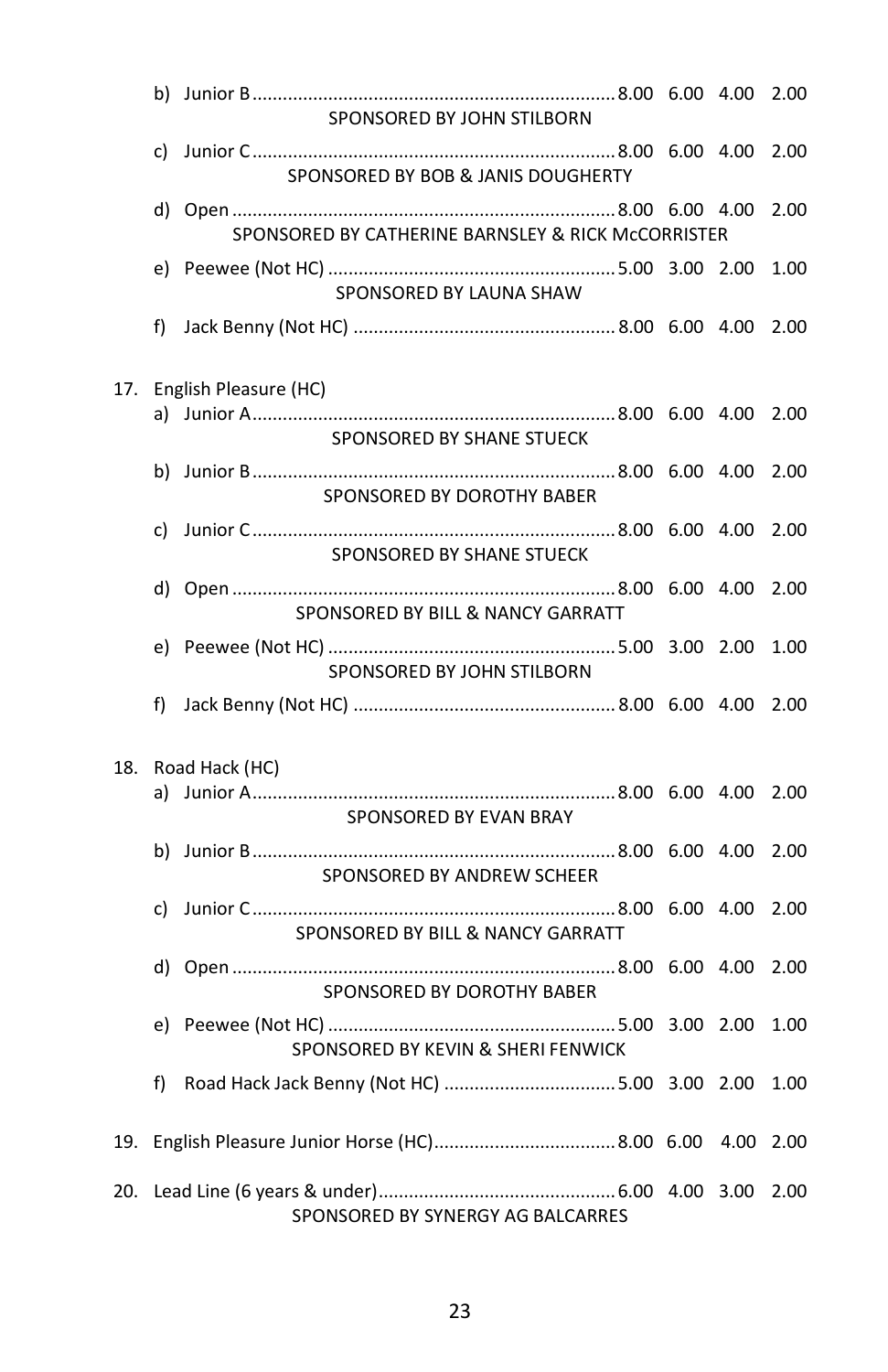21. Walk-Trot (8 years & under) ..............................................6.00 4.00 3.00 2.00 (no cross entries with class #20) SPONSORED BY KARISSA LINGELBACH

#### 22. Western Horsemanship (HC)

- a) Junior A ........................................................................8.00 6.00 4.00 2.00 SPONSORED BY GREG & SHEREE EMMERSON b) Junior B ........................................................................8.00 6.00 4.00 2.00 SPONSORED BY GREG & SHEREE EMMERSON
	- c) Junior C.........................................................................8.00 6.00 4.00 2.00 SPONSORED BY IRON SADDLE RANCH/RICHARD & BARB KRUPSKI
	- d) Open.............................................................................8.00 6.00 4.00 2.00 SPONSORED BY IRON SADDLE RANCH/RICHARD & BARB KRUPSKI
	- e) Peewee (Not HC)..........................................................5.00 3.00 2.00 1.00 SPONSORED BY BABER'S PHARMASAVE

#### 23. Western Pleasure (HC)

|    | SPONSORED BY RON & LINDA ENGLOT                                           |  |  |
|----|---------------------------------------------------------------------------|--|--|
|    | SPONSORED BY RON & LINDA ENGLOT                                           |  |  |
| d) | SPONSORED BY RON & LINDA ENGLOT                                           |  |  |
|    | SPONSORED BY RON & LINDA ENGLOT                                           |  |  |
| f) | SPONSORED BY RON & LINDA ENGLOT                                           |  |  |
|    |                                                                           |  |  |
|    | 24. Western Pleasure Junior Horse (HC) – bosal or snaffle bits, no shanks |  |  |

25. Pony 14.2 hands and under ...............................................8.00 6.00 4.00 2.00

#### GYMKHANA\*

#### **\*Riders must wear Western attire for Gymkhana events.**

#### 26. Pole Bending (HC)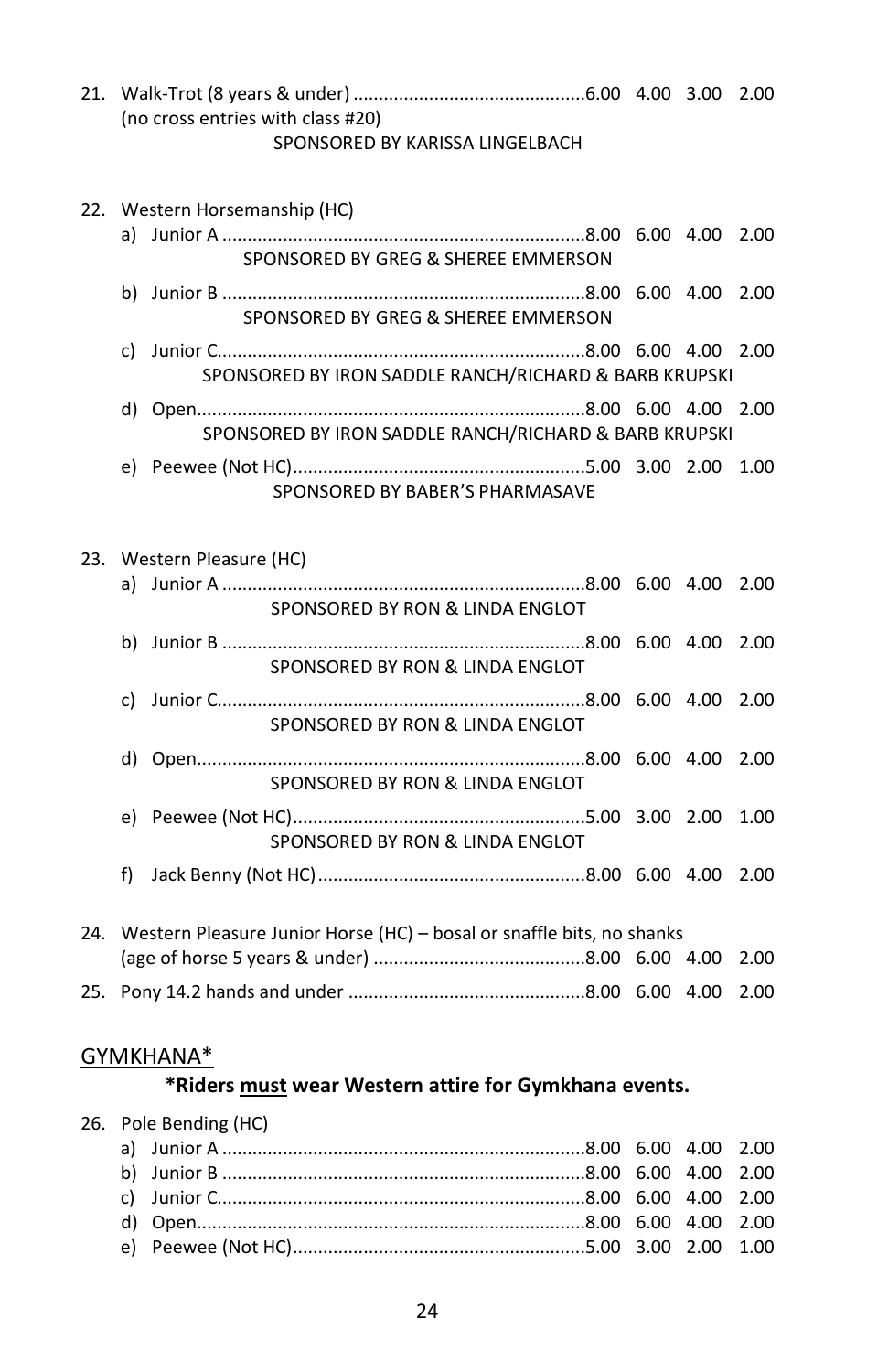| 27. |                                                                                       |                                   |                              | 2.00                                 |
|-----|---------------------------------------------------------------------------------------|-----------------------------------|------------------------------|--------------------------------------|
| 28. | Figure 8 Stake Race (HC)<br>b)<br>c)<br>d)<br>e)<br>SPONSORED BY CONEXUS CREDIT UNION | 6.00<br>6.00<br>6.00<br>3.00 2.00 | 4.00<br>4.00<br>4.00<br>4.00 | 2.00<br>2.00<br>2.00<br>2.00<br>1.00 |
| 29. |                                                                                       |                                   |                              | 2.00                                 |
| 30. | Barrel Racing (HC)<br>b)<br>C)<br>d)<br>SPONSORED BY KEN & ELAINE BAILLIE             | 6.00<br>6.00<br>6.00              | 4.00<br>4.00<br>4.00         | 2.00<br>2.00<br>2.00<br>2.00         |
|     |                                                                                       |                                   |                              | 1.00                                 |
| 31. | Musical Chairs (rider must be able to mount alone) 8.00 6.00 4.00                     |                                   |                              | 2.00                                 |
| 32. |                                                                                       |                                   |                              | 2.00                                 |
| 33. |                                                                                       |                                   |                              | 2.00                                 |

#### ADDITIONAL SHOW SPONSORS

Bob & Anne Moulding: Porta Potties Noble Bros. Laine Englot

#### **Main Judge: Sherry Clemens**

In regard to EIA designation, the Abernethy Horse Show is designated as a "C" event. We encourage participants to test for Coggins in 2022, however it is **not mandatory.**

Please note that changes may be made to the event listing without notice. Use the official event listing available the morning of the show to ensure accuracy.

The Abernethy Agricultural Society, all its members, and show committee will not be responsible for any and all loss, liability, damage, or costs due to the participation in the Abernethy Horse Show to riders, horses, owners, or spectators.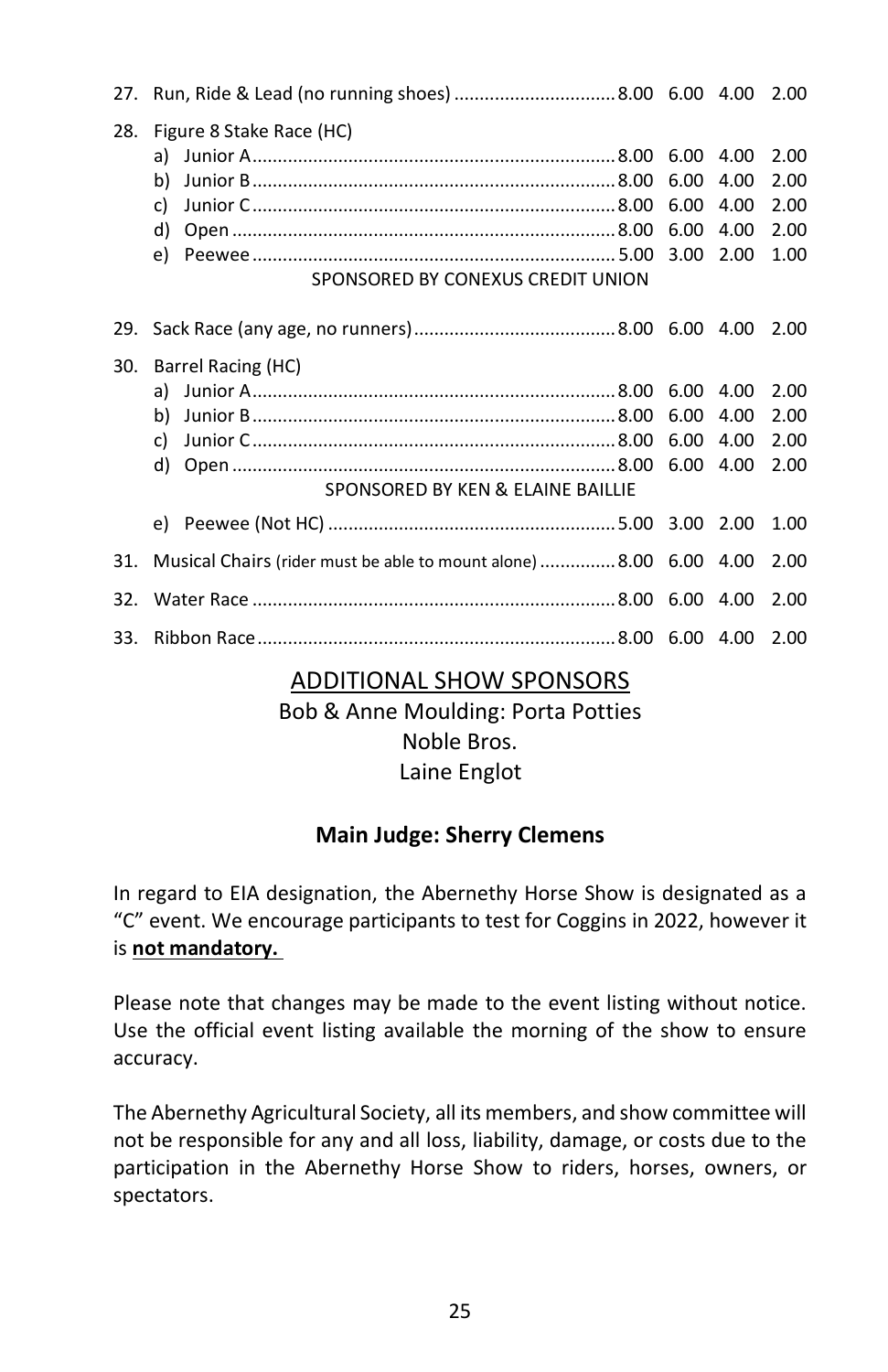## **INDOOR EXHIBITS**

#### **RULES AND REGULATIONS**

- 1. All items must be entered via e-mail or letter and received **no later than 11pm on Friday, July 8 th, 2022**. No late entries please.
- 2. Inside exhibits must be delivered and placed **between 7:00am and 10:00am the day prior to Fair Day**. Judging will begin at **11:00am** the day prior to Fair Day. This enables judging to be done in daylight.
- 3. All articles must be the work of the exhibitor.
- 4. No article will be given more than one entry.
- 5. Only one entry allowed in each class from any one exhibitor.
- 6. No prize money will be paid until after the books have been made up.
- 7. Suitable precautions will be taken to safeguard all exhibits, but the Abernethy Agricultural Society will not be responsible for any loss.
- 8. No one will be allowed to remain near the judges during their inspection of exhibits except the directors appointed for that purpose.
- 9. Cards of entry will be completed by the Fair Secretary including Class, Section, and Entry Number. These must be attached to the item(s) BY THE EXHIBITOR and must remain closed and attached until the judges have given out their awards. **The Exhibit Building will open at 8am Fair Day. THE EXHIBIT BUILDING WILL CLOSE AT 4:00PM ON FAIR DAY AT WHICH TIME ALL EXHIBITS WILL BE RELEASED BY THE DIRECTORS IN CHARGE.**
- 10. All entries are at the command of the Directors while in the hall.
- 11. Any article showing wear or soil will not be accepted.
- 12. Any entry having taken two previous prizes will not be accepted again.
- 13. All decisions of the judges will be **final**.
- 14. 10% of all prize money is retained by the AAS for entry fee.
- 15. Regarding Point Counting:
	- $1<sup>st</sup> 3$  points;  $2<sup>nd</sup> 2$  points;  $3<sup>rd</sup> 1$  point;  $4<sup>th</sup> \frac{1}{2}$  point
	- 4<sup>th</sup> prize will only be given if there are 7 or more entries.
- 16. Please see below for class entry options:
	- a. OPEN CLASSES any age can enter
	- b. YOUTH (13 & UNDER) CLASSES can also enter YOUTH (18 & Under) and OPEN CLASSES
	- c. YOUTH (18 & UNDER) CLASSES can also enter OPEN CLASSES
	- EXAMPLE: A 13-year-old could enter 3 separate entries into B-0, P-4, and N-4.

#### **FOR ALL BAKING CATEGORIES – OPEN & YOUTH**

- 1. All baking to be covered within a clear Ziploc type bag. NO SARAN WRAP.
- 2. YOUTH CLASSES please disclose age.
- 3. CAKE: 2.5-3 inch square piece. One piece only, unless specified differently.
- 4. CAKE can be displayed in clear plastic container to preserve icing.
- 5. CAKE not to be shown in pans.
- 6. MUFFINS & CUPCAKES should have paper liners removed.
- 7. BREADS, BUNS, ROLLS, & PIES should NOT have glaze unless specified.
- 8. Commercial mixes are not accepted.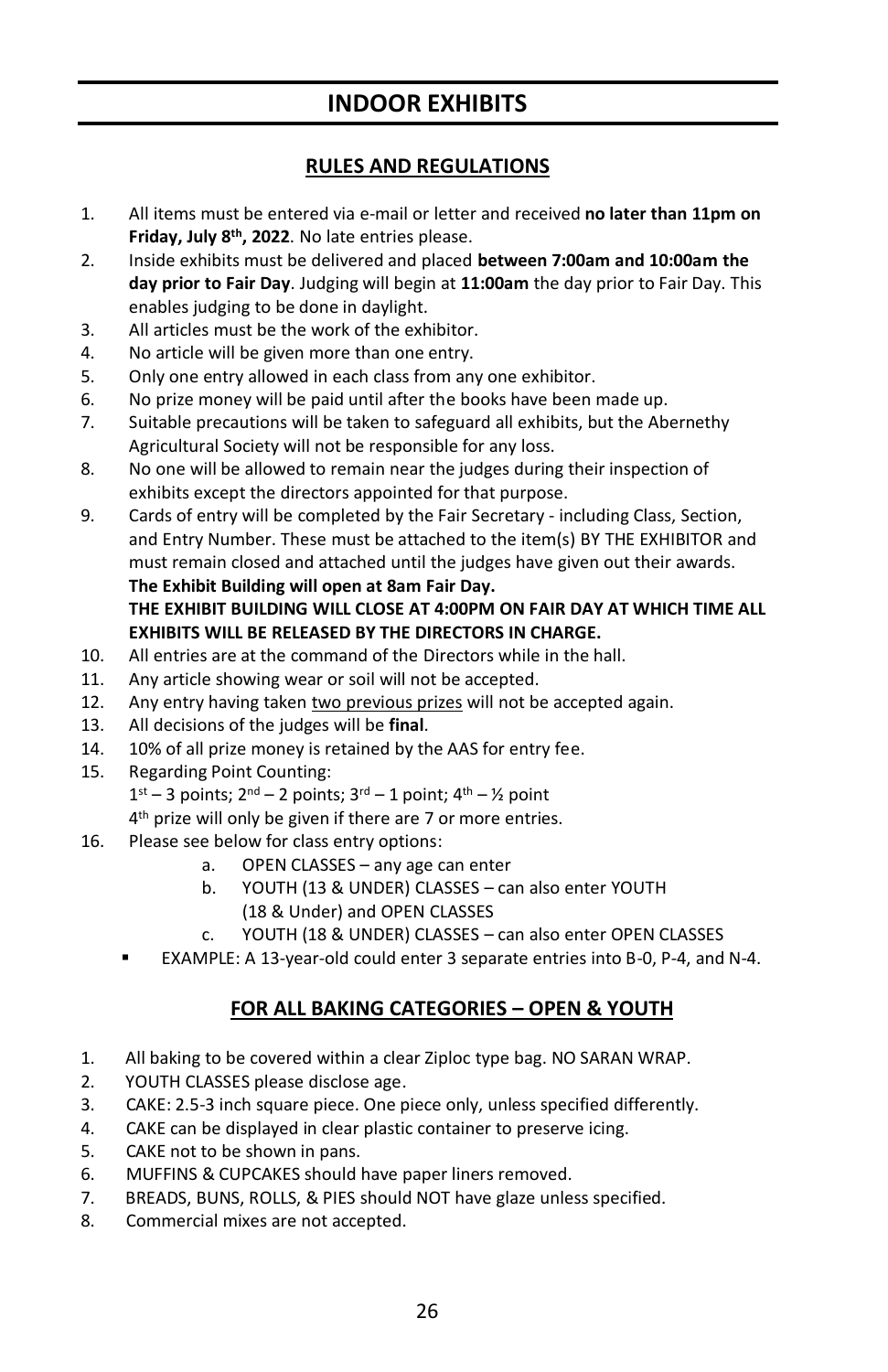## **MOST POINTS**

Additional prizes will be awarded to those who have the most points in the following sections:

|                               | $1st$ \$20.00 | $2nd - $15.00$                                                   | $3^{rd} - $10.00$ |  |
|-------------------------------|---------------|------------------------------------------------------------------|-------------------|--|
| <b>DOMESTIC PRODUCTS</b>      |               |                                                                  |                   |  |
| <b>CANNED PRODUCTS</b>        |               |                                                                  |                   |  |
| <b>SEWING - FANCY WORK</b>    |               |                                                                  |                   |  |
| <b>FINE ARTS &amp; CRAFTS</b> |               |                                                                  |                   |  |
| <b>QUILTING</b>               |               | Sponsored by Country Stitchers Quilters in Memory of Angie Noble |                   |  |

#### **YOUTH CLASSES**

| 18 Years and Under                    |   |
|---------------------------------------|---|
| Sponsored by Country Edge/Dana Lowe   |   |
| 13 Years and Under                    |   |
| Sponsored by Clip 'n' Curl/Holly Lowe |   |
|                                       |   |
|                                       | . |

**FRUITS AND VEGETABLES** Most Points........................................1 st 2 nd 3 rd Sponsored by Louise Burton in Memory of Peggy Burton

**FLOWERS & HOUSEPLANTS** Most Points........................................1 st 2 nd 3 rd Sponsored by Lynda Foster Hamilton in Memory of Don Hamilton

#### **GRAINS & GRASSES**

| Open Class   |  |  |
|--------------|--|--|
| Junior Class |  |  |

#### **In the event of a tie, the exhibitor with the most 1st places will be the winner.**

#### **IMPORTANT!**

All inside exhibits (including flowers, vegetables, grains and grasses) must be in place **prior to 10:00am on the day before Fair Day**, as judging will start at 11:00am to enable judges to work during daylight hours. Please arrange to pick up your inside exhibits **between 4:00-5:00pm** on Fair Day.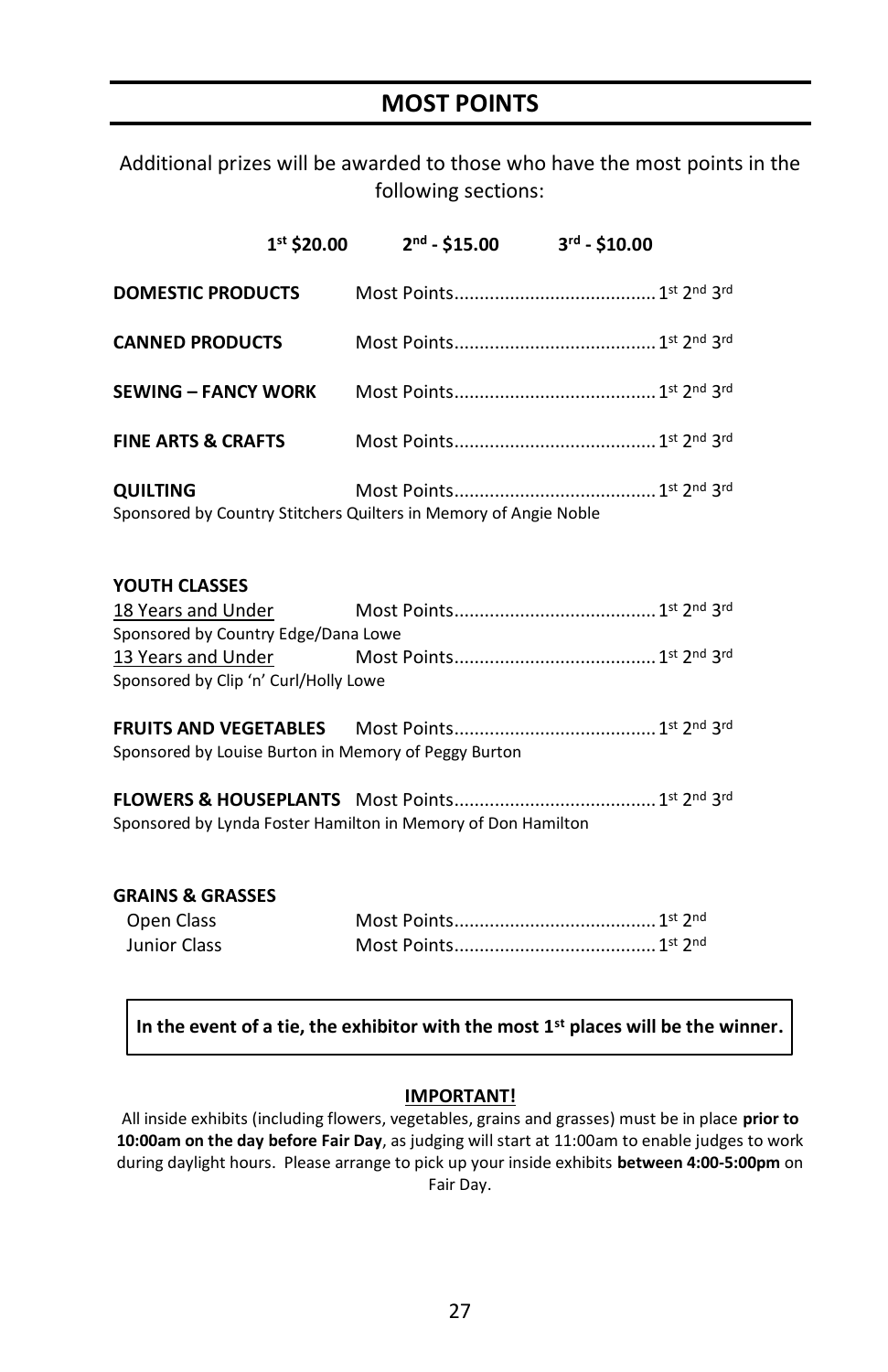## **DOMESTIC PRODUCTS**

SCORE CARD FOR BAKING: Flavour & Aroma = 40 points; Lightness = 20 points; Crust = 10 points; Shape & Uniformity of Size = 10 points; Texture = 10 points; Moisture & Colour = 10 points.

**All baking should be covered with a clean Ziploc bag, placing the logo on bottom. NO SARAN WRAP. Please use disposable plates suitable to the size of entry. Please STAPLE entry tag to outside of Ziploc bag. Clear plastic containers may be used to protect the icing. All baking should be at least 12 hours old.** 

#### **BREAD**

## **Please see Rules & Regulations on page 26. Note new changes in some categories.**

|         |                                                                                                  | 1 <sub>st</sub> | 2 <sub>nd</sub> | 2rd  |
|---------|--------------------------------------------------------------------------------------------------|-----------------|-----------------|------|
| $A-1$   |                                                                                                  |                 |                 | 3.00 |
| $A-2$   | Fruit Bread (baked in any size container) 5.00                                                   |                 | 4.00            | 3.00 |
| $A-3$   |                                                                                                  |                 |                 | 3.00 |
| $A - 4$ |                                                                                                  |                 |                 | 3.00 |
| $A-5$   | Loaf of Brown or Multigrain Bread<br>-baked in a bread maker (please label/list grains)5.00 4.00 |                 |                 | 3.00 |
| $A-6$   |                                                                                                  |                 |                 | 3.00 |
| $A-7$   | Loaf of white bread made with any flour                                                          |                 |                 |      |
|         |                                                                                                  |                 |                 | 3.00 |
| A-8     | SPECIAL BY ABERNETHY CO-OP ASSOCIATION                                                           |                 |                 |      |
|         | Loaf of brown bread made with Co-op flour that was                                               |                 |                 |      |
|         | not made in a bread maker.                                                                       |                 |                 |      |
|         | (purchase slip to accompany exhibit)                                                             |                 |                 |      |
|         |                                                                                                  |                 |                 |      |
| $A-9$   | SPECIAL BY ABERNETHY CO-OP ASSOCIATION                                                           |                 |                 |      |
|         |                                                                                                  |                 |                 |      |
| $A-10$  | SPECIAL BY ABERNETHY CO-OP ASSOCIATION                                                           |                 |                 |      |
|         | Cinnamon Buns (3, standard method - non-spiced sweet dough,                                      |                 |                 |      |
|         | spread with cinnamon mixture, rolled and $cut - no$ fruit)                                       |                 |                 |      |
|         |                                                                                                  |                 |                 |      |
| $A-11$  |                                                                                                  |                 |                 |      |
| $A-12$  | Loaf of Bread                                                                                    |                 |                 |      |
|         | -Made with at least 50% home ground flour (please label)  5.00 4.00 3.00                         |                 |                 |      |
| $A-13$  | <b>SPECIAL BY RUECKER FAMILY FARM</b>                                                            |                 |                 |      |
|         | Loaf of gluten-free bread (recipe to accompany exhibit)                                          |                 |                 |      |
|         |                                                                                                  |                 |                 |      |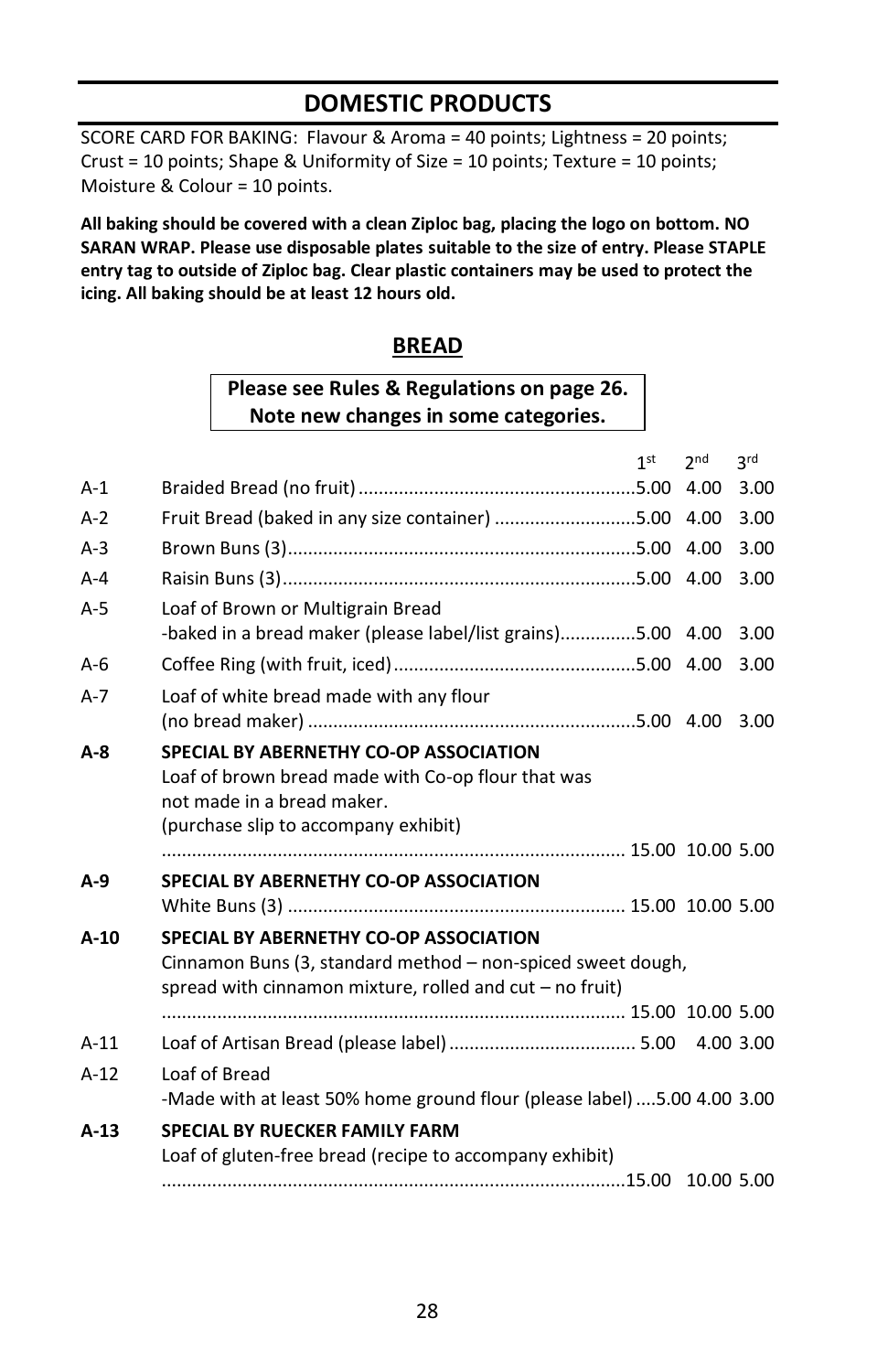#### **BAKING**

## **Please see Rules & Regulations on page 26. Note new changes in some categories.**

|            | 1 <sup>st</sup><br>2 <sub>nd</sub>                         | <b>3rd</b> |
|------------|------------------------------------------------------------|------------|
| $B-0$      | 4.00                                                       | 3.00       |
| $B-1$      | 4.00                                                       | 3.00       |
| $B-2$      | 4.00                                                       | 3.00       |
| $B-3$      | 4.00                                                       | 3.00       |
| $B-4$      | 4.00                                                       | 3.00       |
| <b>B-5</b> | Any Vegetable Loaf (name of vegetable) 5.00<br>4.00        | 3.00       |
| $B-6$      | 4.00                                                       | 3.00       |
| $B-7$      | <b>SPECIAL BY ELAINE BAILLIE</b>                           |            |
|            | In memory of mother Mary Heil                              |            |
|            | Rolled Oat Cookies (3, rolled with filling) 15.00<br>10.00 | 5.00       |
| $B-8$      |                                                            | 3.00       |
| $B-9$      | Shortbread (3, not whipped – no nuts or fruit)5.00<br>4.00 | 3.00       |
| $B-10$     | Unbaked Dainties (2 kinds, 2 pieces of each) 5.00<br>4.00  | 3.00       |
| $B-11$     | 4.00                                                       | 3.00       |
| $B-12$     | 4.00                                                       | 3.00       |
| $B-13$     | 4.00                                                       | 3.00       |
| $B-14$     | 4.00                                                       | 3.00       |
| $B-15$     | 4.00                                                       | 3.00       |
| $B-16$     | 4.00                                                       | 3.00       |
| $B-17$     | Baked Slices (2 kinds, 2 pieces of each)5.00<br>4.00       | 3.00       |
| $B-18$     | Favorite Recipe (your choice) using rhubarb                |            |
|            |                                                            | 3.00       |
| $B-19$     | Bake with the 2022 Fair Colours (Teal, Agua, or Turguoise) |            |
|            | -Make 3 Cookies OR 3 Slices OR 3 Muffins                   | 3.00       |
|            |                                                            |            |
| $B-20$     |                                                            | 3.00       |
|            |                                                            |            |

#### **B-21 SPECIAL BY ABERNETHY AGRICULTURAL SOCIETY**

Granny's Favorite Cookies (only Grandmas may enter) This class does not count towards most points in Baking.

- **NO NUTS**
- To be judged on Fair Day at 10:30am.

Entries: 3 cookies, to be brought to **Pet Show area by 10:15am on** Fair Day. Entry tags must be requested by 8<sup>th</sup> with all other entries. .........................................................................................15.00 10.00 5.00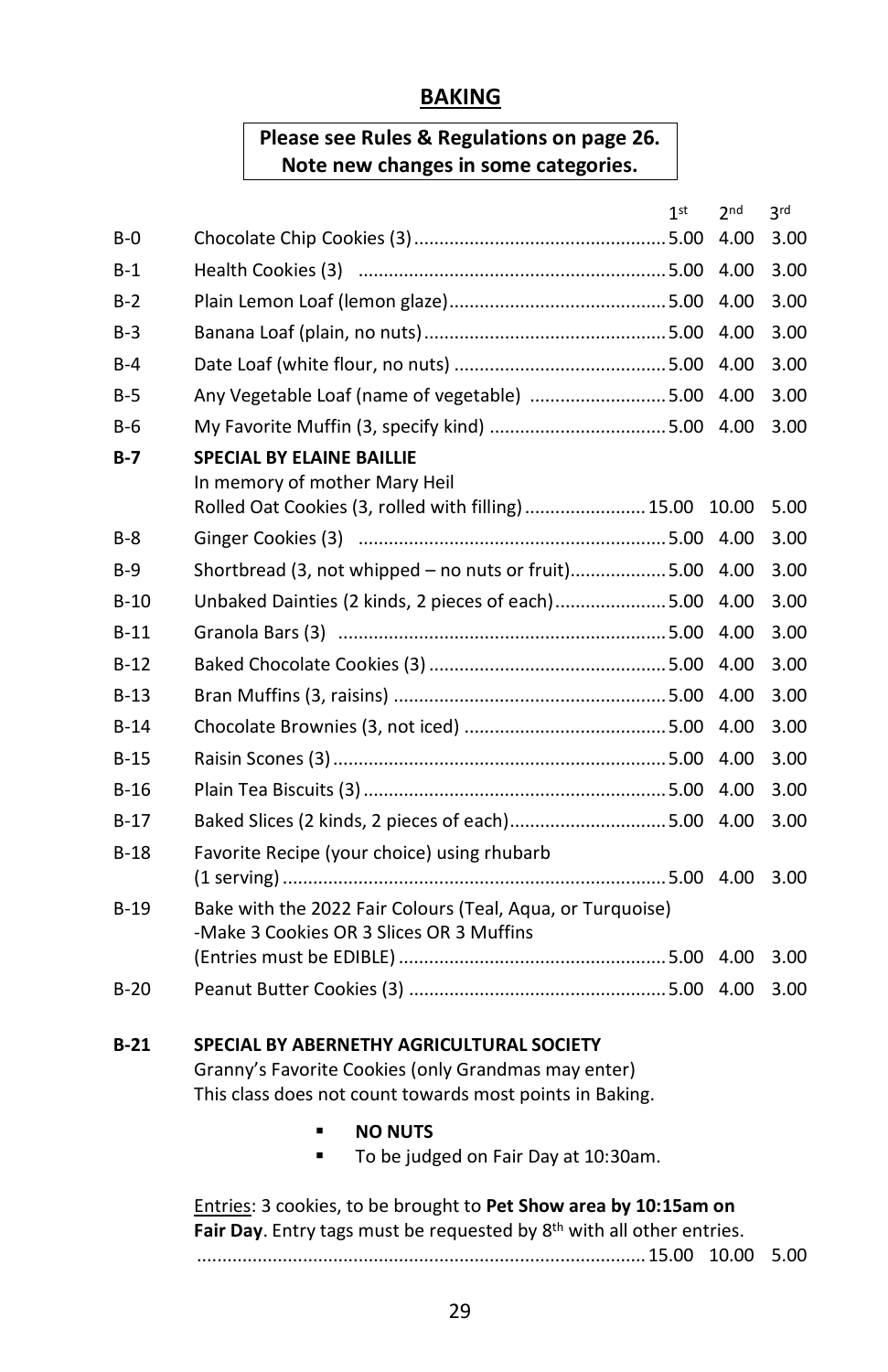#### The following **B-22 classes are for men or boys ONLY:**

#### **B-22 SPECIAL BY ABERNETHY AGRICULTURAL SOCIETY**

a) Loaf of Bread, any kind (baked in a bread maker) ....15.00 10.00 5.00 b) Cookies (3, any kind)..................................................15.00 10.00 5.00 c) Favorite Pie (1 serving)..............................................15.00 10.00 5.00 d) Cupcakes – DARE TO BAKE with 2022 Fair Colours (Teal, Aqua, or Turquoise).........................................15.00 10.00 5.00

#### The following **B-23 classes are for exhibitors who have NEVER won a prize before in the Baking Section of the Abernethy Agricultural Fair:**

| $B-23$ |                                                                                                                                                               | 3.00 |
|--------|---------------------------------------------------------------------------------------------------------------------------------------------------------------|------|
|        | c) Pie (1 serving, any kind, specify kind) 5.00 4.00 3.00                                                                                                     |      |
| B-24   | <b>HERITAGE SPECIAL BY CATHERINE BARNSLEY</b><br>Sample from 60-year-old family recipe.<br>Include the recipe, origin, who used it, and when 15.00 10.00 5.00 |      |
|        |                                                                                                                                                               |      |

#### **B-25 SPECIAL BY RICK McCORRISTER**

| Gluten-free muffins $-$ 3, specify kind of flour(s) used |  |
|----------------------------------------------------------|--|
|                                                          |  |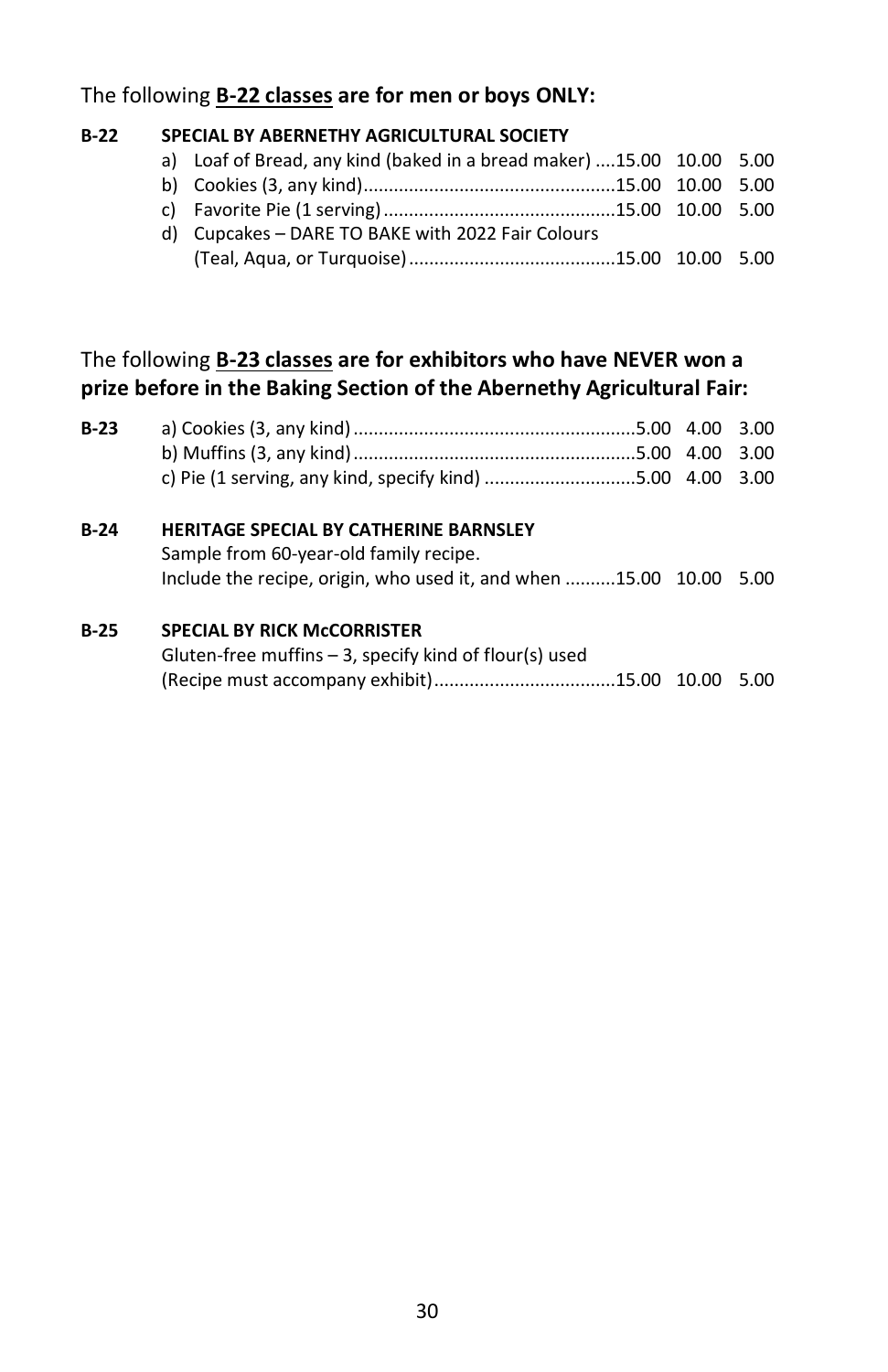#### **CAKES (No mixes)**

NOTE: For all cake entries – 1 serving = 2.5-3 inch square unless otherwise specified. NEW: Clear plastic containers may be used to protect the icing.

#### **Please see Rules & Regulations on page 26. Note new changes in some categories.**

|        |                                                                                                                                                                 | 1 <sub>st</sub> | 2 <sub>nd</sub> | 3rd  |
|--------|-----------------------------------------------------------------------------------------------------------------------------------------------------------------|-----------------|-----------------|------|
| $C-0$  | Chiffon Cake, any flavor (1 slice of ring cake)  5.00                                                                                                           |                 | 4.00            | 3.00 |
| $C-1$  | Cake with Brown Sugar Icing (1 serving) 5.00                                                                                                                    |                 | 4.00            | 3.00 |
| $C-2$  | Chocolate Cake Single Layer (Iced 1 serving) 5.00                                                                                                               |                 | 4.00            | 3.00 |
| $C-3$  | Zucchini Cake Single Layer                                                                                                                                      |                 |                 |      |
|        |                                                                                                                                                                 |                 | 4.00            | 3.00 |
| $C-4$  | Boiled Raisin Cake (not iced, 1 serving)5.00                                                                                                                    |                 | 4.00            | 3.00 |
| $C-5$  |                                                                                                                                                                 |                 | 4.00            | 3.00 |
| $C-6$  |                                                                                                                                                                 |                 | 4.00            | 3.00 |
| $C-7$  |                                                                                                                                                                 |                 | 4.00            | 3.00 |
| $C-8$  | Cheesecake (baked, 1 pie shaped serving)5.00                                                                                                                    |                 | 4.00            | 3.00 |
| $C-9$  | <b>SPECIAL BY CONEXUS CREDIT UNION</b>                                                                                                                          |                 |                 |      |
|        | Decorated whole cake – any occasion                                                                                                                             |                 |                 |      |
|        |                                                                                                                                                                 |                 |                 | 5.00 |
| $C-10$ | SPECIAL BY ABERNETHY AGRICULTURAL SOCIETY<br>Decorated whole cake – celebrating Abernethy Fair's 115th<br>Anniversary - Must incorporate the 2022 Fair Colours: |                 |                 |      |
|        |                                                                                                                                                                 |                 | 10.00           | 5.00 |
| $C-11$ | SPECIAL BY KAREN NOBLE & JUDY LEGAARDEN                                                                                                                         |                 |                 |      |
|        | Carrot Cake with Cream Cheese Icing (1 serving)<br>(please use NEW cake recipe on next page)  15.00                                                             |                 | 10.00           | 5.00 |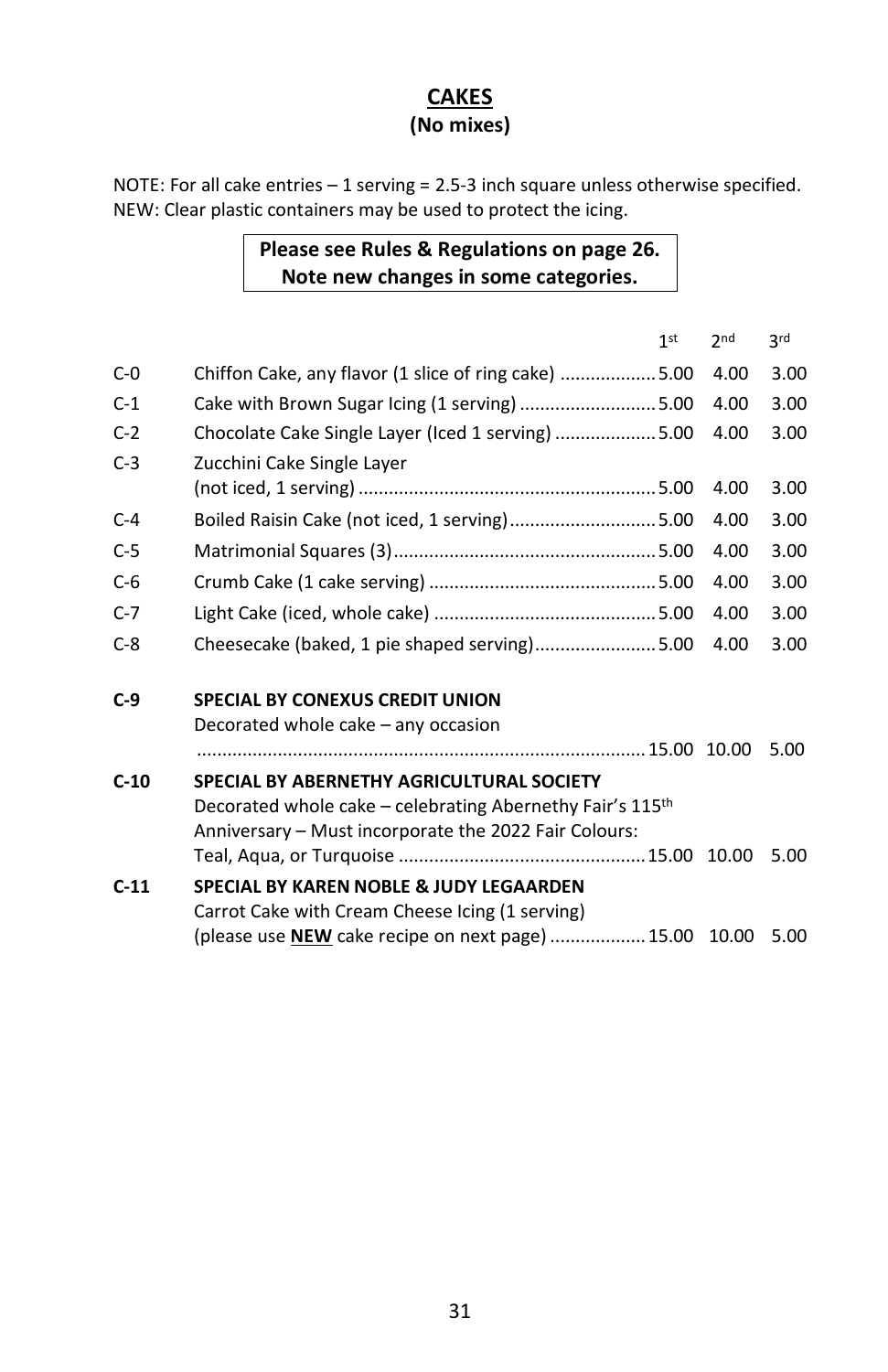#### **Carrot Cake with Cream Cheese Icing (for C-11)**

| $13/4C$ sugar<br>3<br>2 C<br>2 tsp<br>$1/2$ tsp salt                                                                                                                        | $11/2C$ canola oil<br>eggs<br>flour<br>baking soda | 3 tsp<br>1 tsp<br>2 C<br>1 C | cinnamon<br>ground cloves<br>peeled and grated carrots<br>chopped walnuts (optional)<br>1 (8 oz) crushed pineapple |  |  |  |
|-----------------------------------------------------------------------------------------------------------------------------------------------------------------------------|----------------------------------------------------|------------------------------|--------------------------------------------------------------------------------------------------------------------|--|--|--|
| Mixing directions:                                                                                                                                                          |                                                    |                              |                                                                                                                    |  |  |  |
| Beat together oil, sugar and eggs until well combined.<br>In a bowl, sift together flour, baking soda, salt, cinnamon and cloves. Add to egg-sugar mixture,<br>mixing well. |                                                    |                              |                                                                                                                    |  |  |  |
| Drain nineannle well. Add carrots, walnuts(ontional) and nineannle to mixture. Blend to mix                                                                                 |                                                    |                              |                                                                                                                    |  |  |  |

Drain pineapple well. Add carrots, walnuts(optional) and pineapple to mixture. Blend to mix well. Pour batter into a greased and floured 9 x 13 cake pan. Bake at 350 F for about 45 – 60 minutes, or until pick inserted in center comes out clean.

Let cake cool on rack. Ice with cream cheese frosting. ENJOY!

# **PIES & TARTS**

#### **Please see Rules & Regulations on page 26. Note new changes in some categories.**

|        |                                                            | 1 <sup>st</sup> | 2nd | <b>3rd</b> |
|--------|------------------------------------------------------------|-----------------|-----|------------|
| $D-0$  | <b>SPECIAL BY KERRY FARM</b>                               |                 |     |            |
|        | Apple Pie made with Honey (1 serving)5.00 4.00             |                 |     | 3.00       |
|        |                                                            |                 |     |            |
| $D-1$  |                                                            |                 |     | 3.00       |
| $D-2$  | Raisin Pie, woven lattice top (1 serving) 5.00 4.00        |                 |     | 3.00       |
| D-3    | Lemon Pie with Meringue (1 serving)5.00 4.00               |                 |     | 3.00       |
| $D-4$  |                                                            |                 |     | 3.00       |
| $D-5$  |                                                            |                 |     | 3.00       |
| D-6    |                                                            |                 |     | 3.00       |
| $D-7$  |                                                            |                 |     | 3.00       |
| $D-8$  |                                                            |                 |     | 3.00       |
| $D-9$  | <b>SPECIAL BY ANDREW SCHEER</b>                            |                 |     |            |
|        |                                                            |                 |     | 5.00       |
| $D-10$ | Favourite Pie (1 serving)                                  |                 |     |            |
|        | (any kind not listed above, name of kind on tag) 5.00 4.00 |                 |     | 3.00       |
|        | <b>SPECIAL BY LYLIA SNYDER</b>                             |                 |     |            |
|        | <b>MOST POINTS in PIES &amp; TARTS</b>                     |                 |     |            |

In memory of her Mother, Cora Miller..........................20.00 15.00 10.00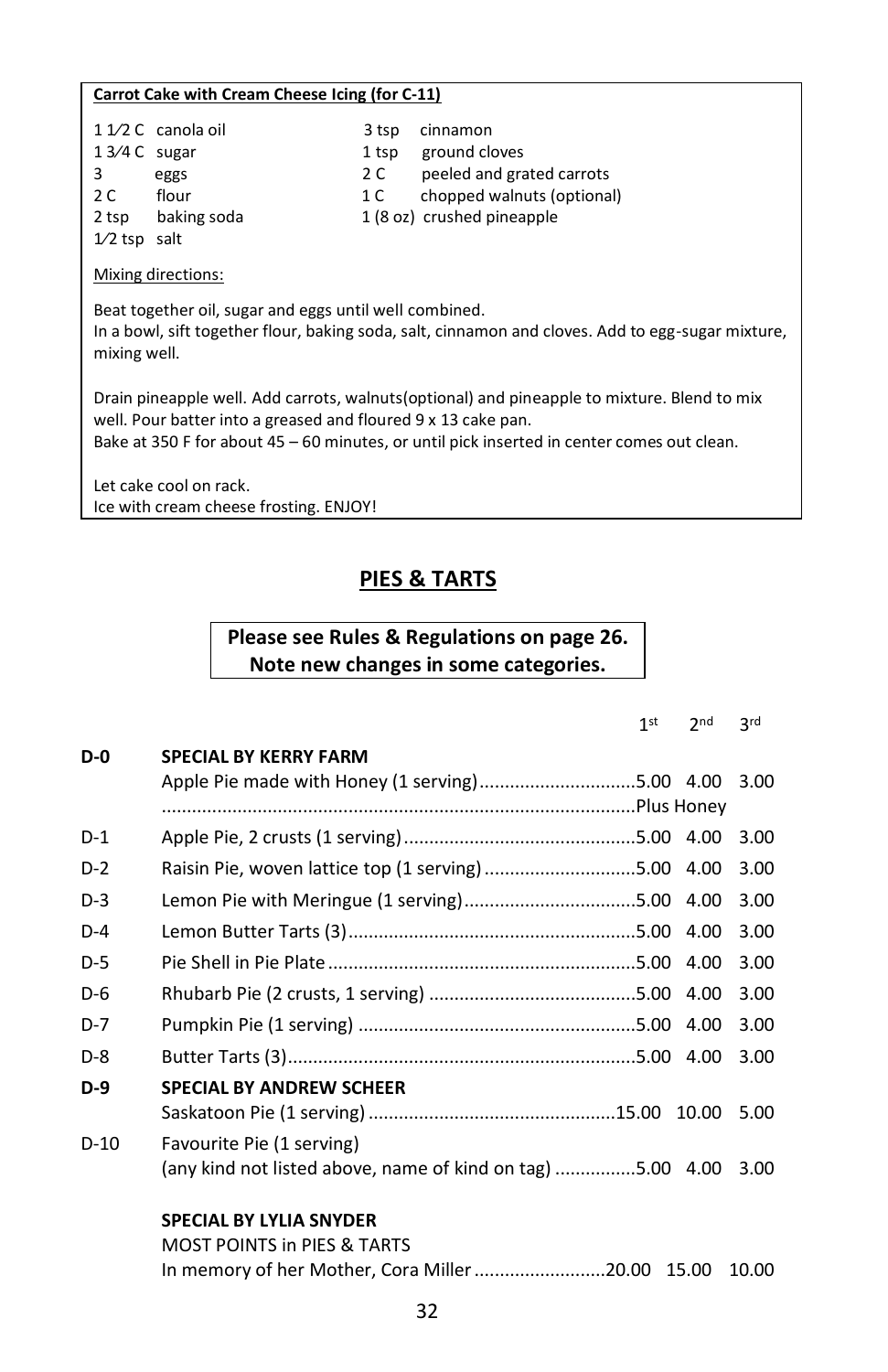## **MISCELLANEOUS**

#### **(Domestics)**

**NEW: Canning entries to be exhibited in 125-500ml jar unless otherwise stated.** Please use clear jar with new lid.

#### **Please see Rules & Regulations on page 26. Note new changes in some categories.**

|         |                                                      | 1 <sup>st</sup> | 2 <sub>nd</sub> | 3 <sub>rd</sub> |
|---------|------------------------------------------------------|-----------------|-----------------|-----------------|
| $E-1$   |                                                      |                 | 4.00            | 3.00            |
| $E-2$   |                                                      |                 | 4.00            | 3.00            |
| $E-3$   |                                                      |                 |                 | 3.00            |
| $E-4$   | A Sample of International Baking or Cooking (labeled |                 |                 |                 |
|         |                                                      |                 |                 | 3.00            |
| E-5     |                                                      |                 | 4.00            | 3.00            |
| E-6     | <b>SPECIAL BY RUECKER FAMILY FARM</b>                |                 |                 |                 |
|         | Lentil Soup (sealed)                                 |                 |                 |                 |
|         |                                                      |                 |                 | 5.00            |
| $E - 7$ |                                                      |                 |                 | 3.00            |
| $E-8$   |                                                      |                 |                 | 3.00            |
| $E-9$   |                                                      |                 |                 | 3.00            |
| $E-10$  |                                                      |                 |                 | 3.00            |
| $E-11$  |                                                      |                 |                 | 3.00            |
| $E-12$  | Gluten-Free Recipe                                   |                 |                 |                 |
|         |                                                      |                 |                 | 3.00            |
| $E-13$  |                                                      |                 |                 | 3.00            |
| $E-14$  |                                                      |                 | 4.00            | 3.00            |
| $E-15$  |                                                      |                 | 4.00            | 3.00            |
| $E-16$  |                                                      |                 |                 | 3.00            |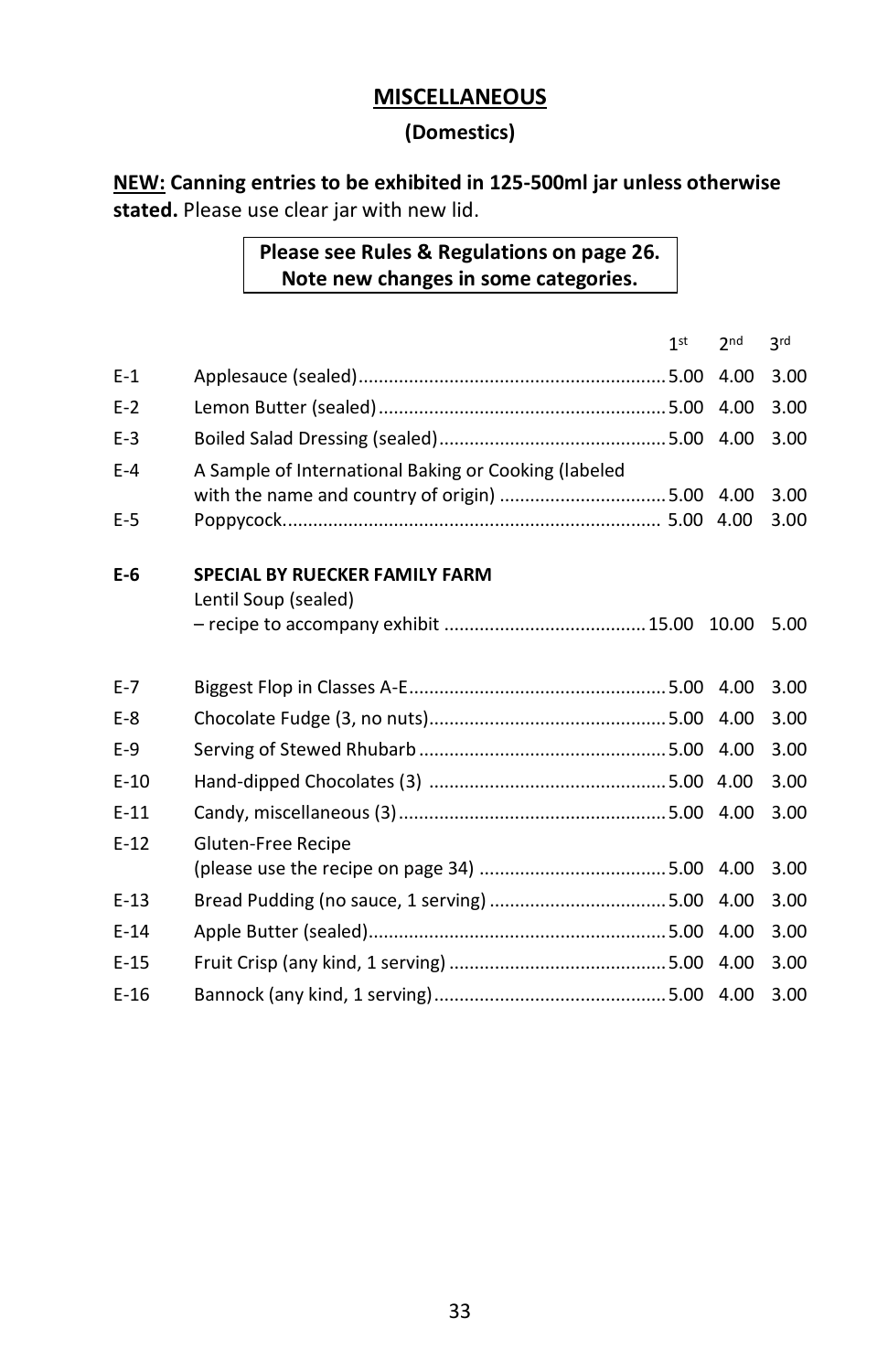(From the Kitchen of Wilda Nordlund)

#### INGREDIENTS

- 1 C Butter
- ¾ C White Sugar
- ½ C Brown Sugar
- 1 Egg
- ¾ C Coconut
- 1 ¼ C Gluten-Free Quick Oats
- 1 ½ C Gluten-Free Oat Flour
- 1 tsp Baking Powder
- 1 tsp Baking Soda

- INSTRUCTIONS
- 1. Preheat oven to 325 degrees F.
- 2. Cream butter, white sugar, and brown sugar.
- 3. Mix in egg.
- 4. Fold in coconut, GF quick oats, GF flour, baking powder, and baking soda.
- 5. Drop spoonfuls of batter onto parchment paper. (Don't flatten for a softer chew.)
- 6. Bake for 7 minutes.
- 7. Cool and enjoy!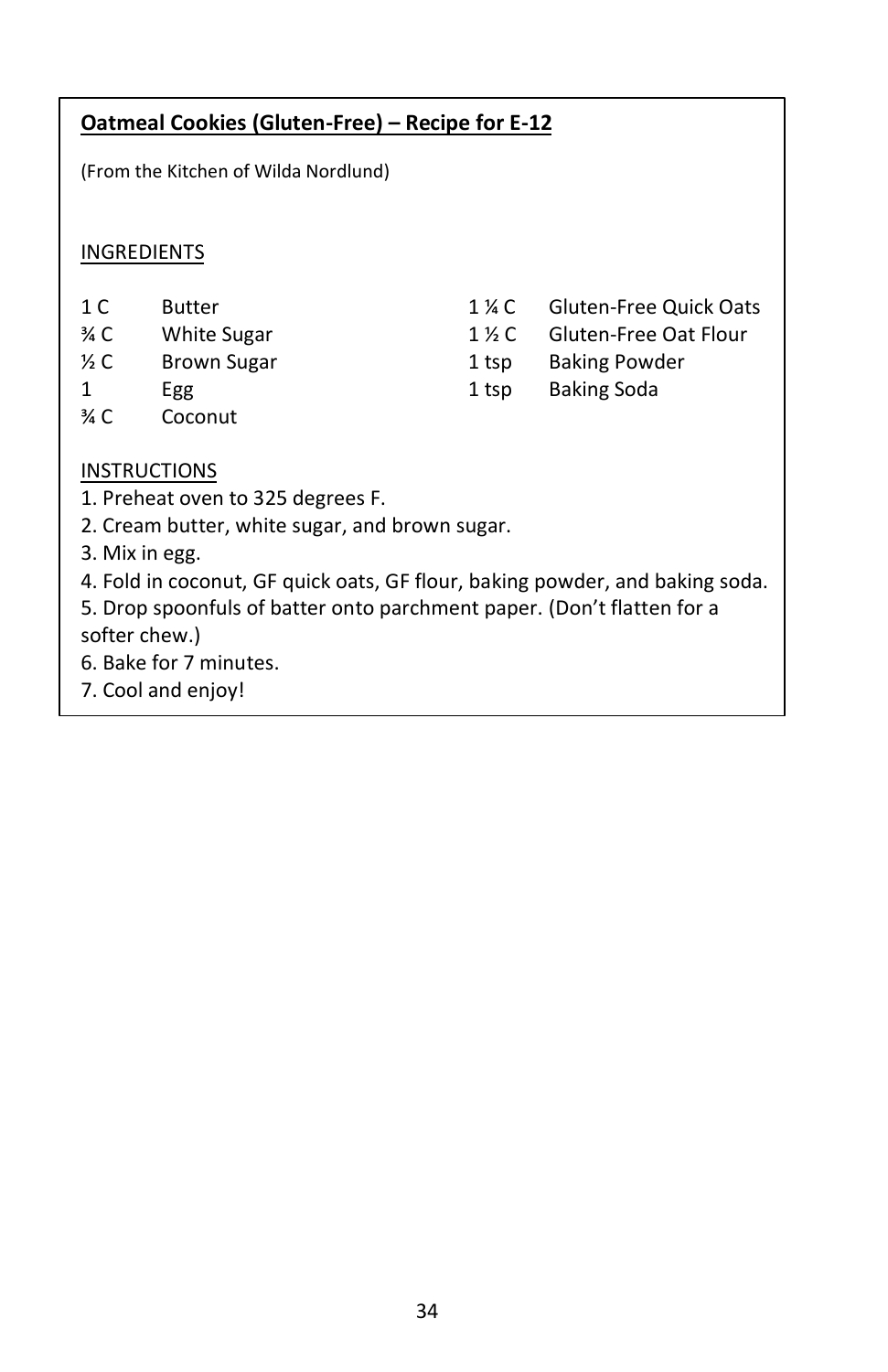## **CANNED PRODUCTS**

SCORE CARD: Flavour = 35 points; Pack = 20 points; Texture = 15 points; Clearness = 10 points; Colour = 10 points; Container = 10 points.

**Canned goods should not be exhibited in containers of tinted glass. Be sure the jars are tightly sealed. Never exhibit a jar of canned vegetables which is cloudy or shows sediment at the bottom of the jar. NO WAX.**

#### **NEW: 125 – 1000ml jars can be used.**

#### **\*ALL ENTRIES MUST HAVE NEW LIDS\***

#### **Please see Rules & Regulations on page 26. Note new changes in some categories.**

 $4<sup>et</sup>$ 

|        |                                                | 1 <sup>st</sup> | 2 <sub>nd</sub> | 3 <sub>rd</sub> |
|--------|------------------------------------------------|-----------------|-----------------|-----------------|
| $F-1$  | <b>Dill Pickles</b>                            |                 |                 |                 |
|        |                                                |                 | 4.00<br>4.00    | 3.00<br>3.00    |
|        |                                                |                 |                 |                 |
| $F-2$  |                                                |                 | 4.00            | 3.00            |
| $F-3$  |                                                |                 | 4.00            | 3.00            |
| $F-4$  |                                                |                 | 4.00            | 3.00            |
| $F-5$  |                                                |                 | 4.00            | 3.00            |
| $F-6$  |                                                |                 | 4.00            | 3.00            |
| $F-7$  |                                                |                 | 4.00            | 3.00            |
| $F-8$  |                                                |                 | 4.00            | 3.00            |
| $F-9$  |                                                |                 | 4.00            | 3.00            |
| $F-10$ | Jam not listed elsewhere (specify kind) 5.00   |                 | 4.00            | 3.00            |
| $F-11$ | Jelly not listed elsewhere (specify kind) 5.00 |                 | 4.00            | 3.00            |
| $F-12$ |                                                |                 |                 | 3.00            |
| $F-13$ | Raspberry Jam                                  |                 |                 |                 |
|        |                                                |                 | 4.00            | 3.00            |
|        |                                                |                 | 4.00            | 3.00            |
| $F-14$ | Strawberry Jam                                 |                 |                 |                 |
|        |                                                |                 | 4.00<br>4.00    | 3.00<br>3.00    |
|        |                                                |                 |                 |                 |
| $F-15$ |                                                |                 | 4.00            | 3.00            |
| $F-16$ |                                                |                 | 4.00            | 3.00            |
| $F-17$ |                                                |                 | 4.00            | 3.00            |
| $F-18$ |                                                |                 | 4.00            | 3.00            |
| $F-19$ |                                                |                 | 4.00            | 3.00            |
| $F-20$ |                                                |                 | 4.00            | 3.00            |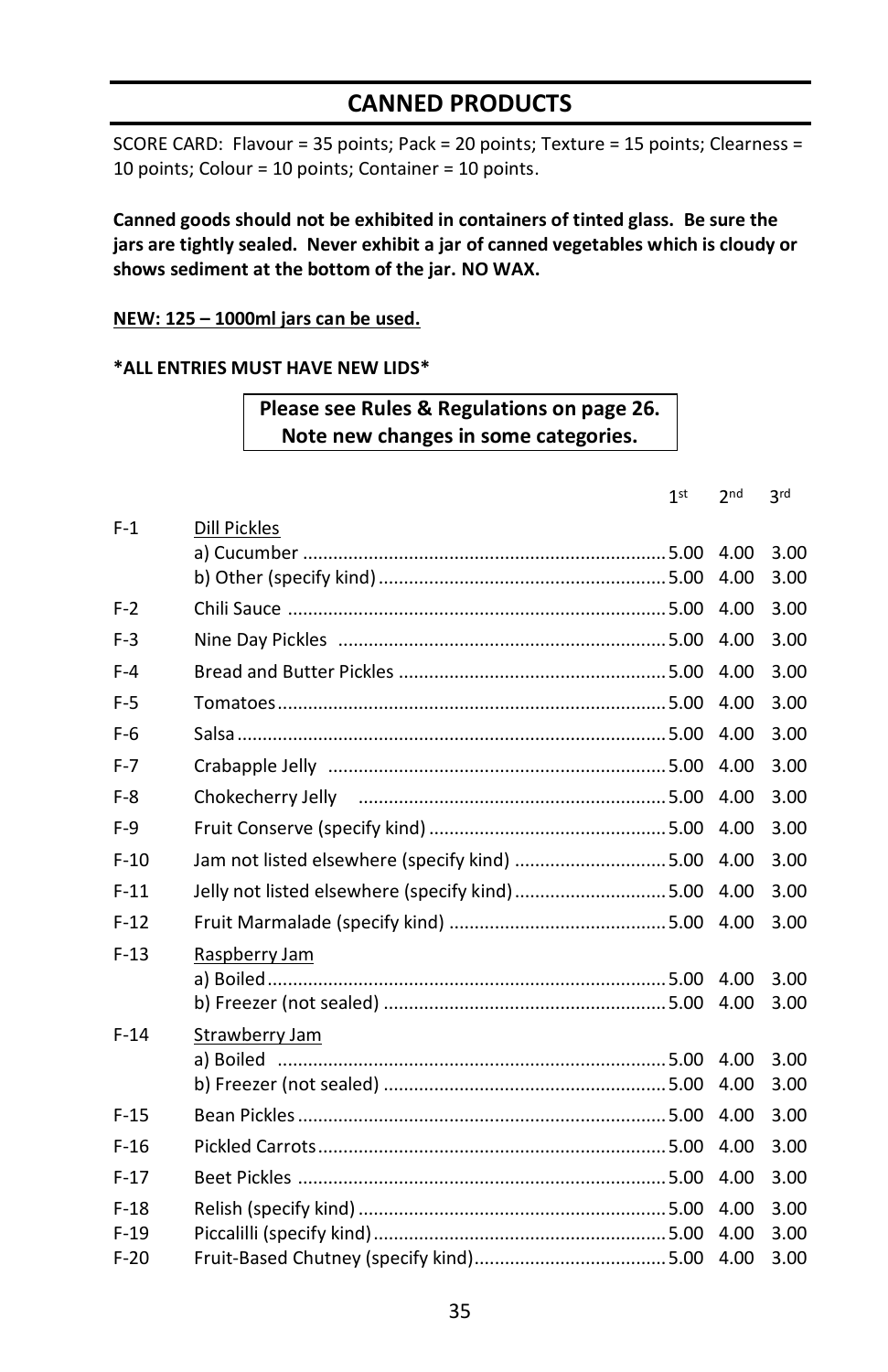## **SEWING – FANCY WORK**

Any item having taken 2 previous prizes will not be accepted for exhibition.

SCORE CARD FOR SEWING & FANCY WORK: Workmanship = 50 points; Harmony of Colours, Design & Material = 20 points; Suitability for Purpose = 20 points; General Appearance & Pressing = 10 points.

SCORE CARD FOR KNITTING & CROCHET WORK: General Appearance, Cleanliness & Pressing = 30 points; Evenness of Stitches = 30 points; Choice of Thread or Yarn = 10 points; Design = 10 points; Joining of Thread or Wool = 10 points; Finish of Ends = 10 points.

> **Please see Rules & Regulations on page 26. Note new changes in some categories.**

## **SEWING**

|        |                                                 | 1st | 2 <sub>nd</sub> | <b>2rd</b> |
|--------|-------------------------------------------------|-----|-----------------|------------|
| $G-1$  |                                                 |     | 4.00            | 3.00       |
| $G-2$  |                                                 |     | 4.00            | 3.00       |
| $G-3$  |                                                 |     | 4.00            | 3.00       |
| $G-4$  |                                                 |     | 4.00            | 3.00       |
| $G-5$  |                                                 |     |                 | 3.00       |
| $G-6$  |                                                 |     |                 | 3.00       |
| $G-7$  |                                                 |     |                 | 3.00       |
| $G-8$  |                                                 |     |                 | 3.00       |
| $G-9$  |                                                 |     | 4.00            | 3.00       |
| $G-10$ |                                                 |     |                 | 3.00       |
| $G-11$ |                                                 |     |                 | 3.00       |
| $G-12$ |                                                 |     |                 | 3.00       |
| $G-13$ |                                                 |     |                 | 3.00       |
| $G-14$ | Homemade Clothing (with paper piecing)5.00 4.00 |     |                 | 3.00       |
| $G-15$ |                                                 |     |                 | 3.00       |
| $G-16$ | Pair of Socks                                   |     |                 |            |
|        |                                                 |     | 4.00            | 3.00       |
|        |                                                 |     | 4.00            | 3.00       |
| $G-17$ |                                                 |     |                 | 3.00       |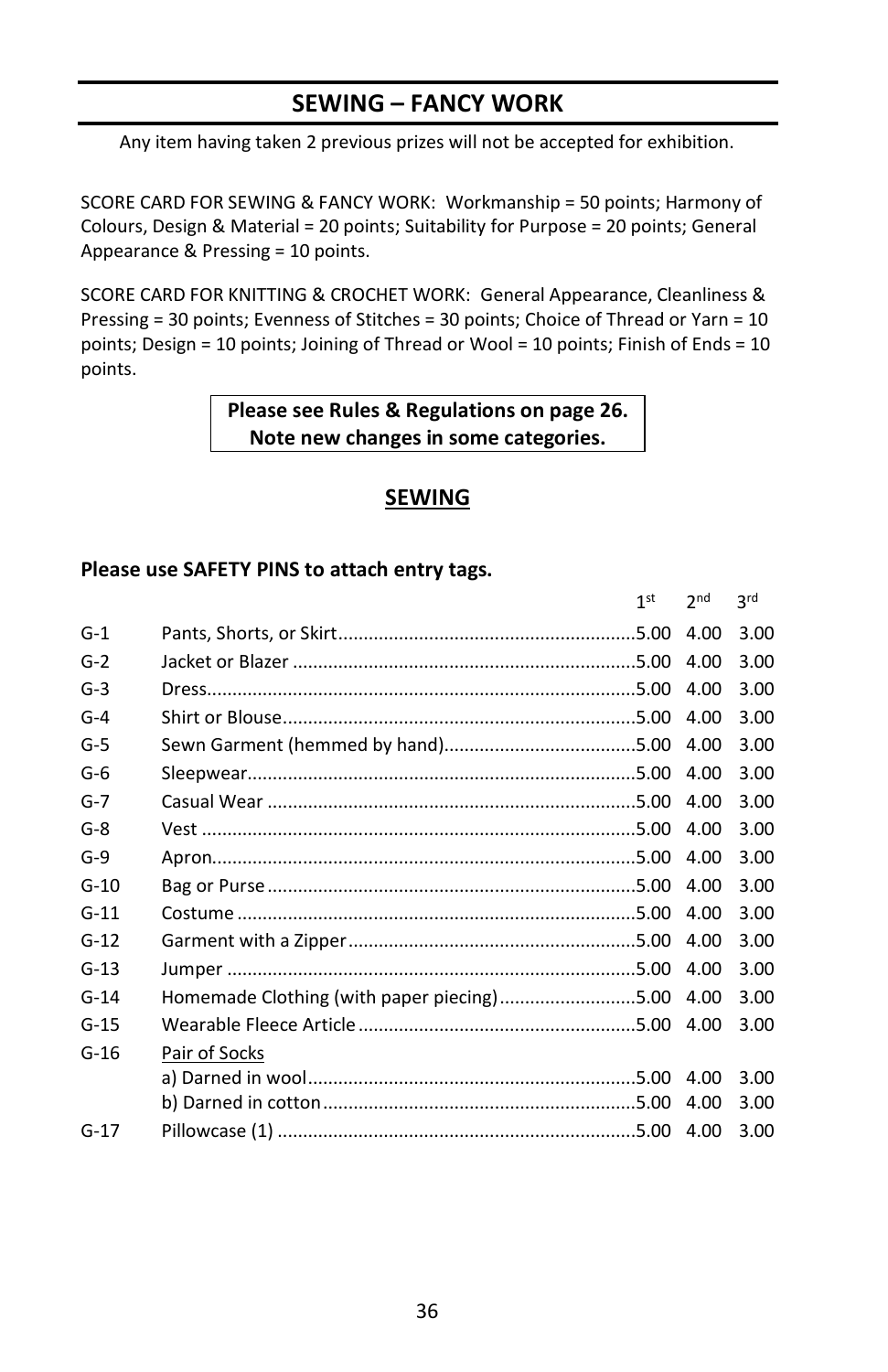## **EMBROIDERY**

## **Please see Rules & Regulations on page 26. Note new changes in some categories.**

#### **Please use SAFETY PINS to attach entry tags.**

|                                    | 1 <sup>st</sup> | 2 <sub>nd</sub> | <b>3rd</b>                                           |
|------------------------------------|-----------------|-----------------|------------------------------------------------------|
|                                    |                 |                 | 3.00                                                 |
|                                    |                 |                 | 3.00                                                 |
| Counted Cross Stitch (any article) |                 |                 | 3.00                                                 |
| Tea Cloth (embroidered)            |                 |                 |                                                      |
|                                    |                 |                 | 3.00                                                 |
|                                    |                 |                 | 3.00                                                 |
|                                    |                 |                 | 3.00                                                 |
|                                    |                 |                 | 3.00                                                 |
|                                    |                 |                 | 3.00                                                 |
| Petit Point/Crewel/Needlepoint/    |                 |                 |                                                      |
|                                    |                 |                 | 3.00                                                 |
|                                    |                 |                 | 3.00                                                 |
|                                    |                 |                 | Embroidered Article (not listed elsewhere) 5.00 4.00 |

## **CROCHETING**

|       |                                                                                                                       | 1 <sup>st</sup> | 2 <sub>nd</sub> | 3rd  |
|-------|-----------------------------------------------------------------------------------------------------------------------|-----------------|-----------------|------|
| $J-1$ |                                                                                                                       |                 |                 | 3.00 |
| $J-2$ |                                                                                                                       |                 |                 | 3.00 |
| $J-3$ |                                                                                                                       |                 |                 | 3.00 |
| $J-4$ | <b>SPECIAL BY SUSAN GIENI</b><br>In memory of Grandma, Cora Miller                                                    |                 |                 | 5.00 |
| J-5   | Crocheted Head Covering (any age)<br>Please identify - IE. Toque, headband, etc. 5.00 4.00                            |                 |                 | 3.00 |
| $J-6$ | Crocheted Neck Covering (any age)<br>Please identify – IE. Shawl, crowl, infinity scarf, etc.  5.00 4.00              |                 |                 | 3.00 |
| $J-7$ | Crocheted Shoulder Covering (any age)<br>Please identify – IE. Shawl, poncho, capelet, etc. 5.00 4.00                 |                 |                 | 3.00 |
| $J-8$ | Crocheted Article for Hands/Lower Arms (any age)<br>Please identify - IE. Mitts, gloves, wrist warmers, etc 5.00 4.00 |                 |                 | 3.00 |
| $J-9$ |                                                                                                                       |                 |                 | 3.00 |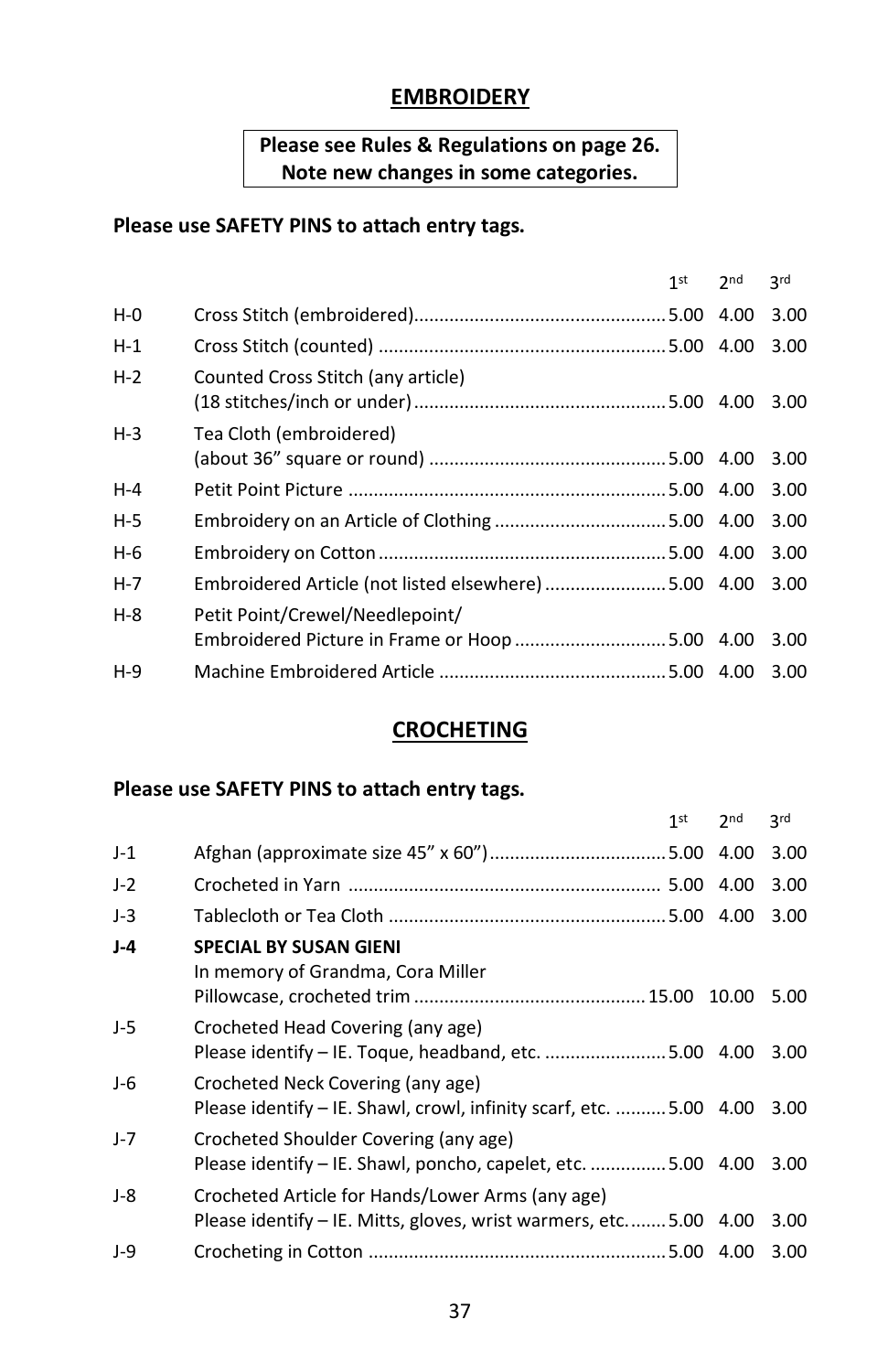## **KNITTING**

## **Please see Rules & Regulations on page 26. Note new changes in some categories.**

|        | 2 <sub>nd</sub><br>1 <sup>st</sup>                                                                                        | 3 <sub>rd</sub> |
|--------|---------------------------------------------------------------------------------------------------------------------------|-----------------|
| $K-1$  | 4.00                                                                                                                      | 3.00            |
| $K-2$  | Hand-Knitted Article, ADULT, to wear over shoulders<br>Please identify - IE. Shawl, poncho, capelet, cloak, etc 5.00 4.00 | 3.00            |
| $K-3$  | 4.00                                                                                                                      | 3.00            |
| $K-4$  |                                                                                                                           | 3.00            |
| $K-5$  | <b>SPECIAL BY MARIE McMILLAN</b><br>In memory of Grandma, Cora Miller                                                     | 5.00            |
| K-6    | <b>SPECIAL BY CATHY SCHMIDT</b><br>In memory of Grandma, Cora Miller                                                      | 5.00            |
| $K-7$  |                                                                                                                           | 3.00            |
| $K-8$  | Hand-Knitted Article incorporating 2022 Fair Colours                                                                      | 3.00            |
| $K-9$  | Hand-Knitted Neck Covering<br>Please identify - IE. Scarf, cowl, infinity scarf, etc5.00 4.00                             | 3.00            |
| $K-10$ | Hand-Knitted Head Covering<br>Please identify - IE. Toque, tam, headband, etc 5.00 4.00                                   | 3.00            |
| $K-11$ | Hand-Knitted Article for Infant (under 2 years old)5.00 4.00                                                              | 3.00            |
| $K-12$ | <b>SPECIAL BY KAY WALTERS FAMILY</b><br>In memory of Mom/G'ma Kay                                                         |                 |
|        | Hand-Knitted Article for Child (age 2-12) 15.00 10.00                                                                     | 5.00            |
| $K-13$ | Hand-Knitted Towel & Dishcloth (1 set) 5.00 4.00                                                                          | 3.00            |
| $K-14$ |                                                                                                                           | 3.00            |
| $K-15$ |                                                                                                                           | 3.00            |
| $K-16$ | Hand-Knitting, any article not mentioned above                                                                            | 3.00            |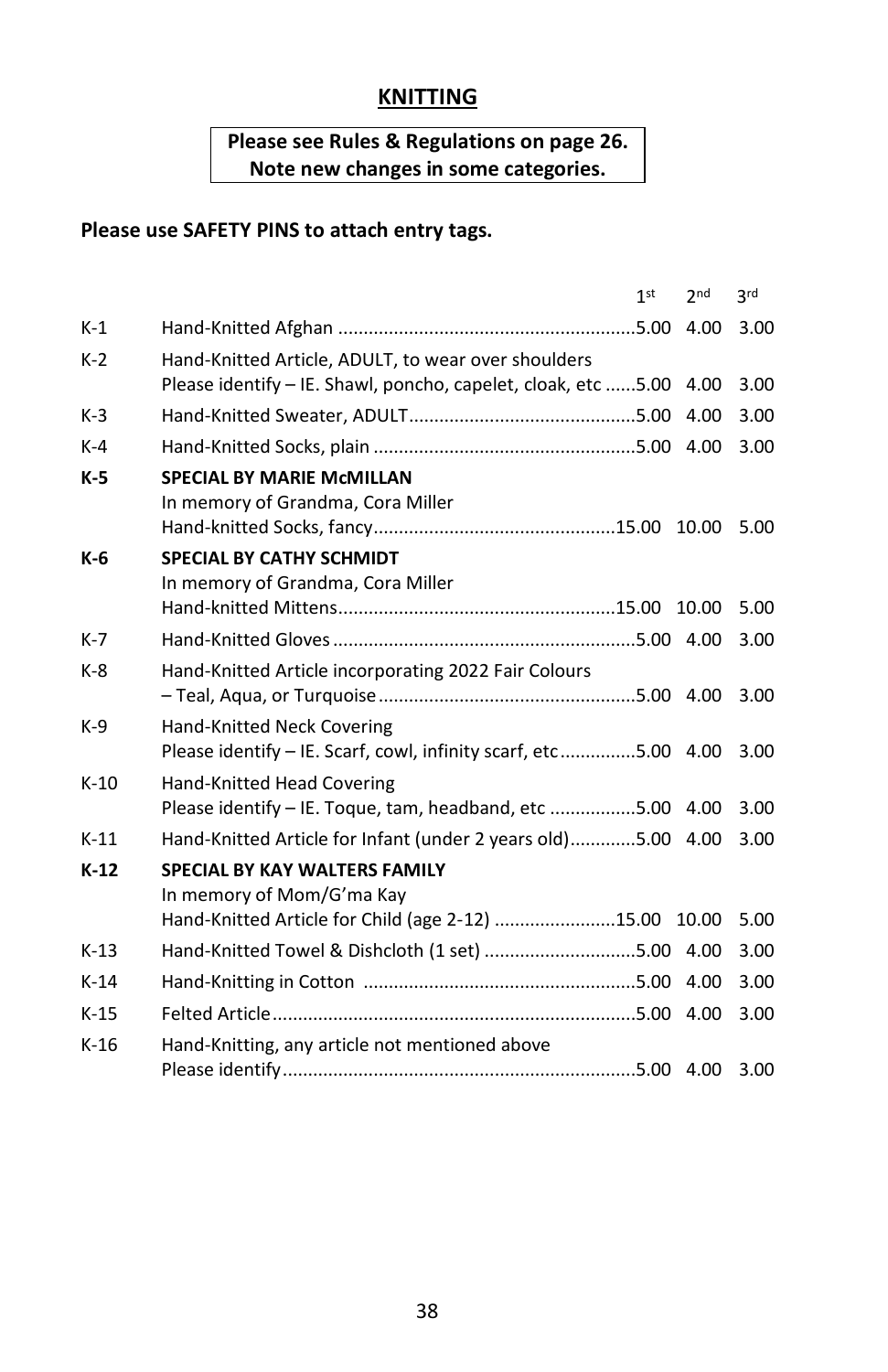#### **QUILTING**

Long arm, professionally quilted quilts are eligible only in the designated areas. Size of "quilts" to be AT LEAST 48" square.

|          |                                                                                               | 1 <sup>st</sup> | 2 <sub>nd</sub> | 3rd          |
|----------|-----------------------------------------------------------------------------------------------|-----------------|-----------------|--------------|
| Q-1      | Patchwork Quilt                                                                               |                 |                 |              |
|          |                                                                                               |                 | 4.00            | 3.00         |
|          | b) Standard sewing machine-quilted 5.00<br>c) Mid or Long arm-quilted (name of quilter)  5.00 |                 | 4.00<br>4.00    | 3.00<br>3.00 |
|          |                                                                                               |                 |                 |              |
| $Q-2$    | <b>Appliquéd Quilt</b>                                                                        |                 | 4.00            | 3.00         |
|          | b) Standard sewing machine-quilted  5.00                                                      |                 | 4.00            | 3.00         |
|          | c) Mid or Long arm-quilted (name of quilter)  5.00                                            |                 | 4.00            | 3.00         |
| Q-3      | Lap Quilt                                                                                     |                 |                 |              |
|          |                                                                                               |                 | 4.00            | 3.00         |
|          |                                                                                               |                 | 4.00            | 3.00         |
|          | c) Mid or Long arm-quilted (name of quilter)  5.00                                            |                 | 4.00            | 3.00         |
| Q-4      |                                                                                               |                 | 4.00            | 3.00         |
| Q-5      |                                                                                               |                 | 4.00            | 3.00         |
| Q-6      | Quilt made by a group (include name of group)5.00                                             |                 | 4.00            | 3.00         |
| Q-7      | Child's Quilt or Comforter                                                                    |                 |                 |              |
|          |                                                                                               |                 | 4.00            | 3.00         |
|          |                                                                                               |                 | 4.00            | 3.00         |
|          | c) Mid or Long arm-quilted (name of quilter)  5.00                                            |                 | 4.00            | 3.00         |
| Q-8      |                                                                                               |                 | 4.00            | 3.00         |
| $Q-9$    | Quilted Article (not listed elsewhere)  5.00                                                  |                 | 4.00            | 3.00         |
| $Q - 10$ |                                                                                               |                 | 4.00            | 3.00         |
| $Q-11$   | <b>SPECIAL BY DIANE FRASER</b>                                                                |                 |                 |              |
|          | In memory of Mother, Cora Miller                                                              |                 |                 |              |
|          |                                                                                               |                 | 10.00           | 5.00         |
|          |                                                                                               |                 | 4.00            | 3.00         |
| Q-12     | <b>Quilt-in Progress</b>                                                                      |                 |                 |              |
|          |                                                                                               |                 | 4.00<br>4.00    | 3.00<br>3.00 |
|          | c) Mid or Long arm-quilted (name of quilter)  5.00                                            |                 | 4.00            | 3.00         |
| $Q-13$   |                                                                                               |                 | 4.00            | 3.00         |
| $Q-14$   | Oven Mitts or Pot Holders (quilted by exhibitor)5.00                                          |                 | 4.00            | 3.00         |
| Q-15     |                                                                                               |                 | 4.00            | 3.00         |
| Q-16     |                                                                                               |                 | 4.00            | 3.00         |
| $Q-17$   |                                                                                               |                 | 4.00            | 3.00         |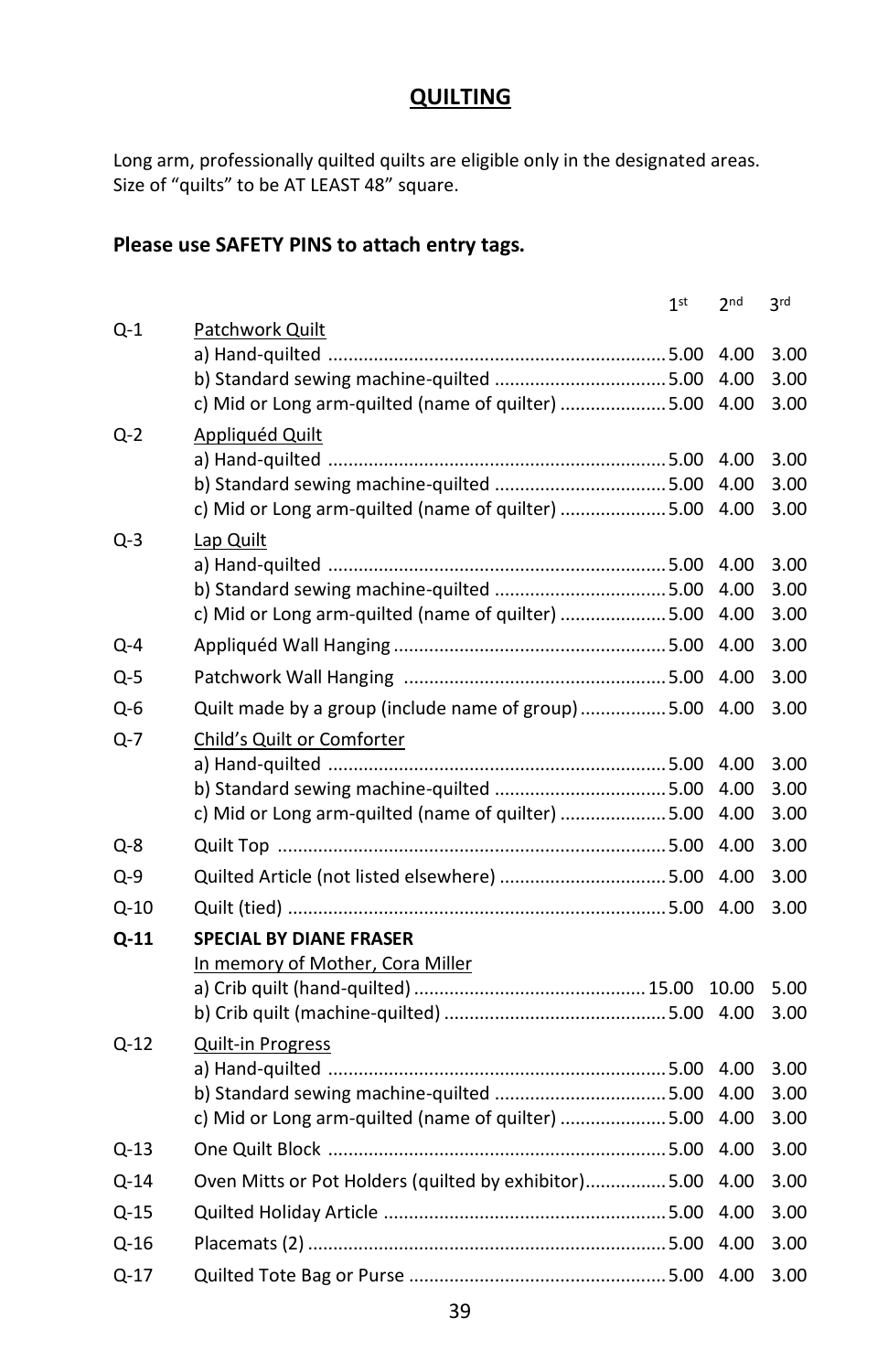| $Q-18$   |                                                                                                                                                                                                                                                |                      | 3.00                 |
|----------|------------------------------------------------------------------------------------------------------------------------------------------------------------------------------------------------------------------------------------------------|----------------------|----------------------|
| $Q-19$   | <b>Beginner Quilt</b><br>c) Mid or Long arm-quilted (name of quilter) 5.00                                                                                                                                                                     | 4.00<br>4.00<br>4.00 | 3.00<br>3.00<br>3.00 |
| $Q - 20$ | Miniature Quilt (maximum 24" wide x 24" long) 5.00                                                                                                                                                                                             | 4.00                 | 3.00                 |
| $Q-21$   |                                                                                                                                                                                                                                                | 4.00                 | 3.00                 |
| $Q - 22$ | Quilted Article (using some recycled material) 5.00                                                                                                                                                                                            | 4.00                 | 3.00                 |
| $Q - 23$ |                                                                                                                                                                                                                                                | 4.00                 | 3.00                 |
| $Q - 24$ |                                                                                                                                                                                                                                                | 4.00                 | 3.00                 |
| $Q-25$   |                                                                                                                                                                                                                                                | 4.00                 | 3.00                 |
| $Q - 26$ | Item made with pre-cuts from one fabric collection<br>Yardage may also be incorporated with the pre-cuts.<br>Pre-cuts are charm squares, layer cakes, Bali strips, etc.<br>(Specify type of pre-cut)<br>b) Standard sewing machine-quilted5.00 | 4.00<br>4.00         | 3.00<br>3.00         |
|          | c) Mid or Long arm-quilted (name of quilter)5.00                                                                                                                                                                                               | 4.00                 | 3.00                 |
| $Q - 27$ |                                                                                                                                                                                                                                                | 4.00                 | 3.00                 |
| $Q - 28$ |                                                                                                                                                                                                                                                | 4.00                 | 3.00                 |
| $Q - 29$ | Mug Rugs<br>(Smaller than a place mat and larger than a mug mat)<br>A mug rug has room for a beverage and a small plate5.00 4.00                                                                                                               |                      | 3.00                 |
| Q-30     | SPECIAL BY ABERNETHY AGRICULTURAL SOCIETY                                                                                                                                                                                                      |                      |                      |

| A Quilted Article incorporating one or all 2022 Fair Colours |  |
|--------------------------------------------------------------|--|
| (Teal, Agua, or Turguoise)                                   |  |
| Open to ALL kinds of quilting – Hand, machine, & long arm    |  |
|                                                              |  |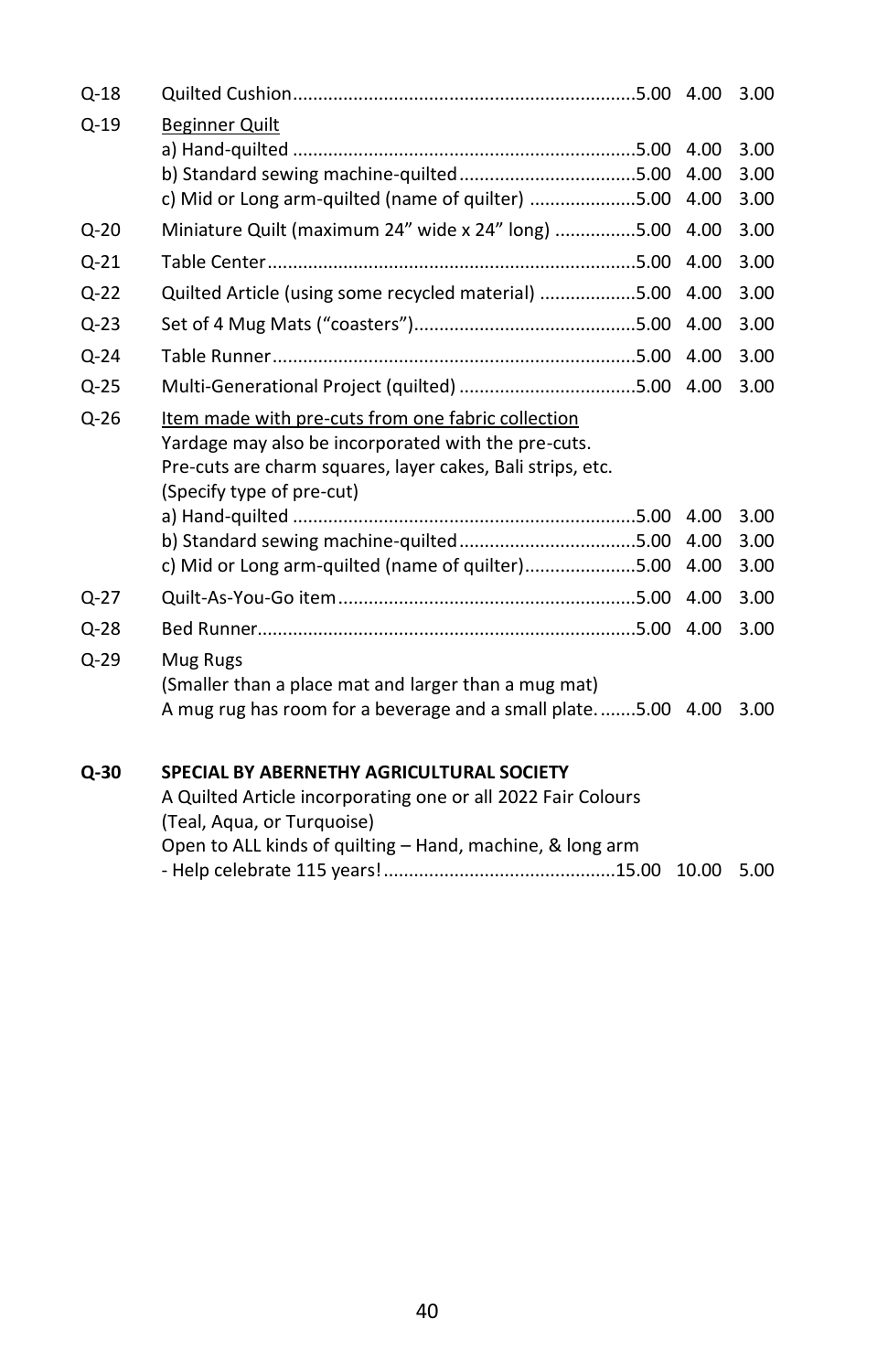# **FINE ARTS & CRAFTS**

## **Please see Rules & Regulations on page 26. Note new changes in some categories.**

|          |                                                                                               | 1 <sup>st</sup> | 2 <sub>nd</sub> | 3 <sup>rd</sup> |
|----------|-----------------------------------------------------------------------------------------------|-----------------|-----------------|-----------------|
| L-1      | Original Poem (approximately 8-25 lines)5.00                                                  |                 | 4.00            | 3.00            |
| $L-2$    |                                                                                               |                 | 4.00            | 3.00            |
| L-3      |                                                                                               |                 | 4.00            | 3.00            |
| $L - 4$  |                                                                                               |                 | 4.00            | 3.00            |
| L-5      |                                                                                               |                 | 4.00            | 3.00            |
| L-6      |                                                                                               |                 | 4.00            | 3.00            |
| L-7      |                                                                                               |                 | 4.00            | 3.00            |
| L-8      |                                                                                               |                 | 4.00            | 3.00            |
| $L-9$    |                                                                                               |                 | 4.00            | 3.00            |
| $L-10$   |                                                                                               |                 | 4.00            | 3.00            |
| $L-11$   | Black and White or Color Photograph:                                                          |                 | 4.00            | 3.00            |
| $L-12$   |                                                                                               |                 | 4.00            | 3.00            |
| $L - 13$ |                                                                                               |                 | 4.00            | 3.00            |
| $L-14$   |                                                                                               |                 | 4.00            | 3.00            |
| $L-15$   | Three Homemade Items (suitable for gifts) 5.00 4.00                                           |                 |                 | 3.00            |
| $L-16$   | Photography - a group of 4 snapshots displayed:<br>1 indoor, 1 scenery, 1 life, 1 own choice. |                 |                 | 3.00            |
| $L-17$   | Appliqué or Decoration on ANY t-shirt or                                                      |                 | 4.00            | 3.00            |
| $L-18$   |                                                                                               |                 |                 | 3.00            |
| $L-19$   | Something useful from something useless!5.00                                                  |                 | 4.00            | 3.00            |
| $L-20$   | <b>SPECIAL BY ABERNETHY NATURE &amp; HERITAGE MUSEUM</b>                                      |                 |                 |                 |
|          | Heirloom or Antique (no larger than a clock) 15.00                                            |                 | 10.00           | 5.00            |
| $L-21$   | Any Craft by an Adult (not listed elsewhere) 5.00 4.00                                        |                 |                 | 3.00            |
| $L-22$   |                                                                                               |                 | 4.00            | 3.00            |
| $L-23$   |                                                                                               |                 | 4.00            | 3.00            |
| $L-24$   |                                                                                               |                 | 4.00            | 3.00            |
| $L-25$   |                                                                                               |                 | 4.00            | 3.00            |
| $L-26$   |                                                                                               |                 | 4.00            | 3.00            |
| $L-27$   |                                                                                               |                 | 4.00            | 3.00            |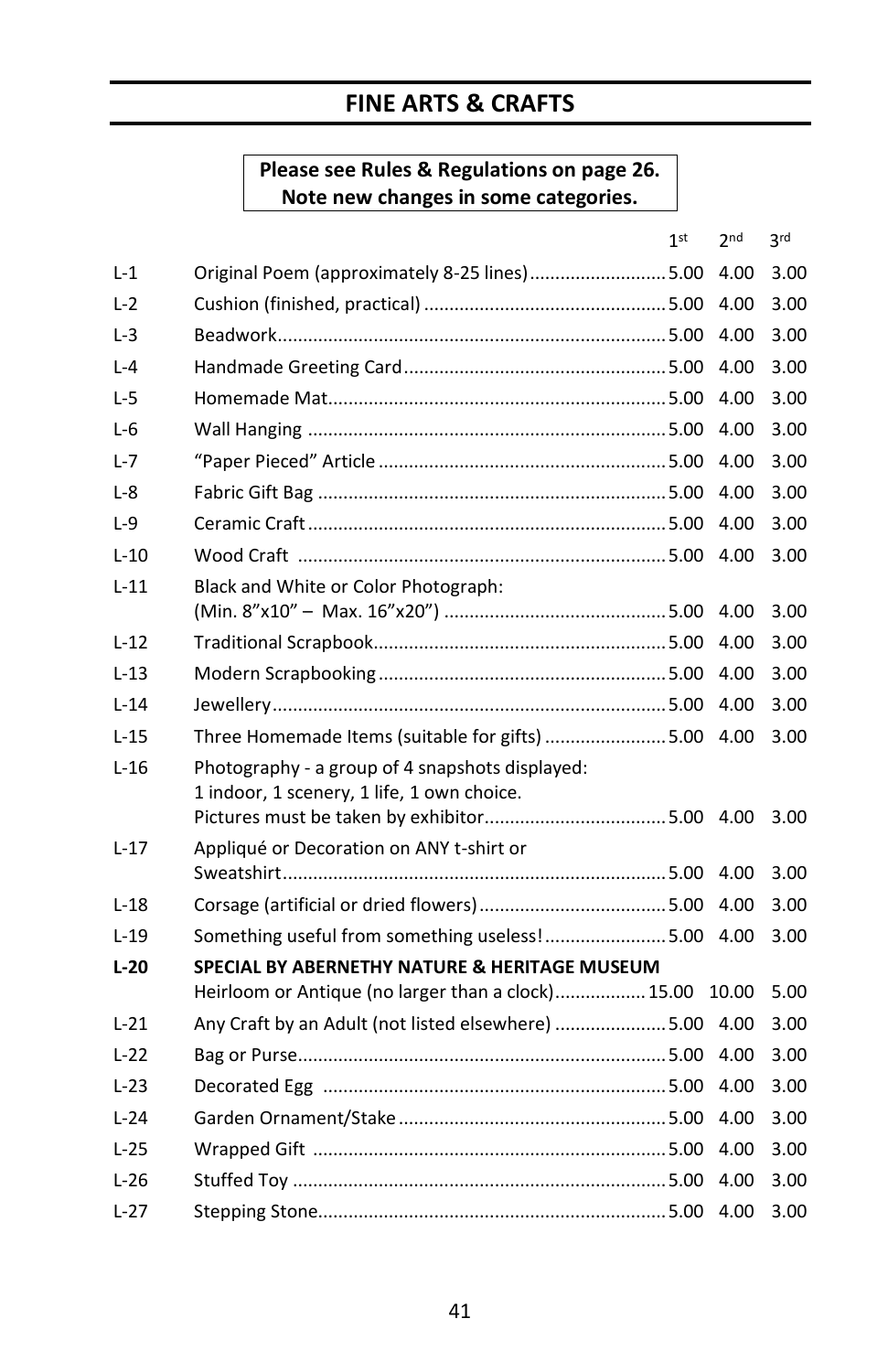#### **2D FINE ART**

#### **Please see Rules & Regulations on page 26. Note new changes in some categories.**

#### $1<sup>st</sup>$   $2<sup>nd</sup>$   $3<sup>rd</sup>$

| $L-28$ | Painting                                               |  |
|--------|--------------------------------------------------------|--|
|        |                                                        |  |
|        |                                                        |  |
|        |                                                        |  |
| $L-29$ | Sketching (black and white, any medium) 5.00 4.00 3.00 |  |
| $L-30$ |                                                        |  |
| $L-31$ |                                                        |  |
| $L-32$ |                                                        |  |
|        |                                                        |  |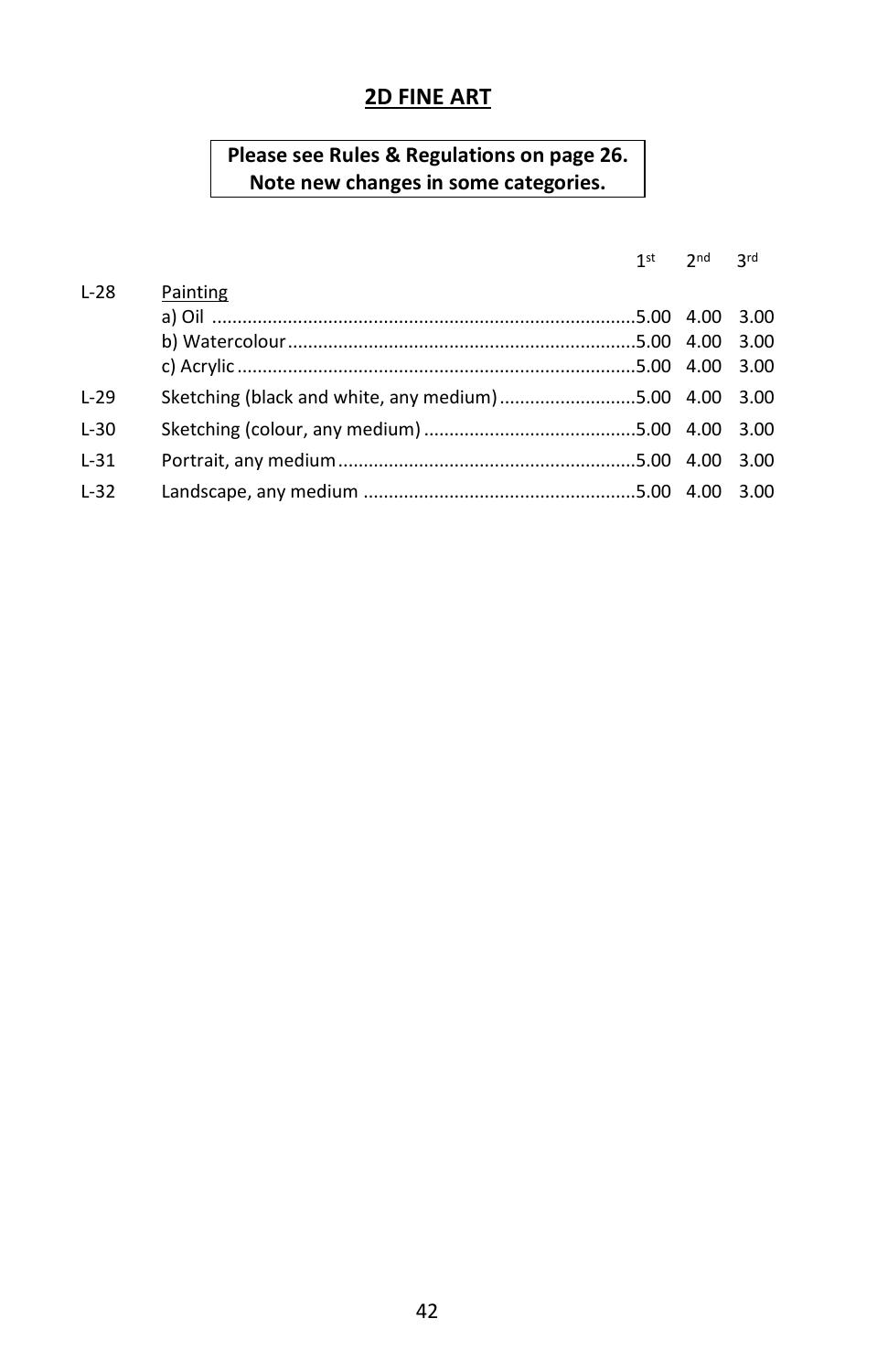# **YOUTH CLASSES**

#### **YOUTH**

## **(18 & Under)**

#### **Please see Rules & Regulations on page 26. Note new changes in some categories.**

All baking to be covered with a clear Ziploc bag. No Saran Wrap! Please use disposable plates and disclose age on entry tag.

NOTE: For all cake entries – 1 serving = 2.5-3 inch square unless otherwise specified. NEW: Clear plastic containers may be used to protect the icing.

|        |                                                                                                                          | 1 <sup>st</sup> | 2 <sub>nd</sub> | 3 <sub>rd</sub> |
|--------|--------------------------------------------------------------------------------------------------------------------------|-----------------|-----------------|-----------------|
| $N-0$  |                                                                                                                          |                 | 4.00            | 3.00            |
| $N-1$  |                                                                                                                          |                 | 4.00            | 3.00            |
| $N-2$  | Favourite Loaf (name of kind on tag) 5.00                                                                                |                 | 4.00            | 3.00            |
| $N-3$  |                                                                                                                          |                 |                 | 3.00            |
| $N-4$  | SPECIAL BY KARISSA, KELVIN LINGELBACH, & FAMILY<br>IN MEMORY OF BOB SMITH                                                |                 |                 | 5.00            |
| $N-5$  |                                                                                                                          |                 |                 | 3.00            |
| $N-6$  |                                                                                                                          |                 |                 | 3.00            |
| $N-7$  |                                                                                                                          |                 | 4.00            | 3.00            |
| $N-8$  |                                                                                                                          |                 |                 | 3.00            |
| $N-9$  | Chocolate Cupcakes (3, not iced and                                                                                      |                 |                 | 3.00            |
| $N-10$ | Favourite Cookie (not chocolate chip)                                                                                    |                 |                 | 3.00            |
| $N-11$ |                                                                                                                          |                 |                 | 3.00            |
| $N-12$ |                                                                                                                          |                 |                 | 3.00            |
| $N-13$ |                                                                                                                          |                 |                 | 3.00            |
| $N-14$ | <b>SPECIAL BY CONEXUS CREDIT UNION</b><br>Decorated cake, any occasion (not cut or tasted)15.00 10.00                    |                 |                 | 5.00            |
| $N-15$ | <b>SPECIAL BY CAROL BITTNER</b>                                                                                          |                 | 10.00           | 5.00            |
| $N-16$ | <b>SPECIAL: ISABEL BARNSLEY MEMORIAL</b><br>School Lunch – use a balance of food groups;<br>Displayed in lunch container |                 |                 | 5.00            |
|        |                                                                                                                          |                 |                 |                 |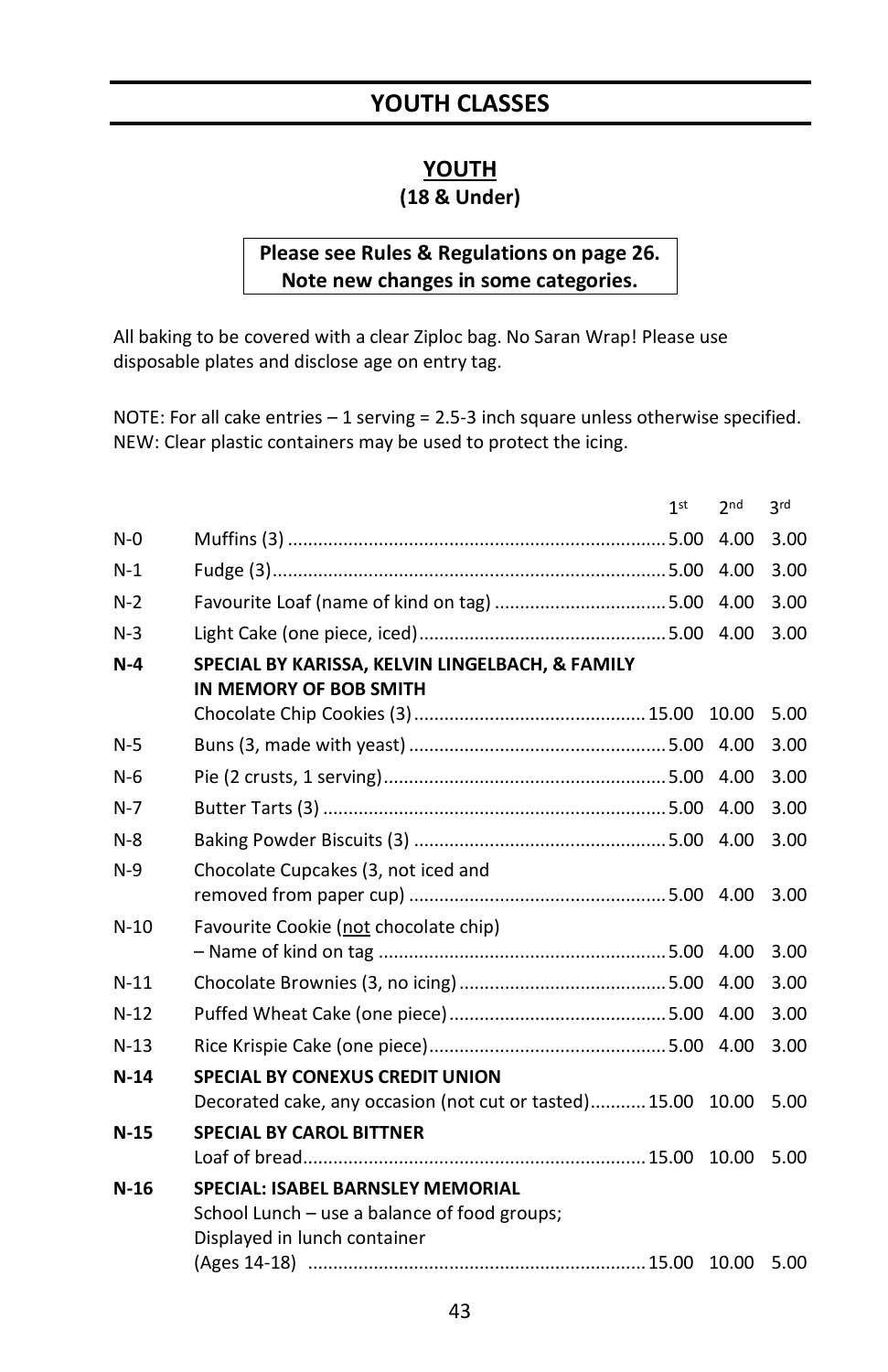| N-17   | Baking using 2022 Fair Colours! - Teal, Aqua, or Turquoise     |       |      |
|--------|----------------------------------------------------------------|-------|------|
|        |                                                                | 4.00  | 3.00 |
| $N-18$ |                                                                | 4.00  | 3.00 |
| $N-19$ |                                                                | 4.00  | 3.00 |
| $N-20$ |                                                                | 4.00  | 3.00 |
| $N-21$ |                                                                | 4.00  | 3.00 |
| $N-22$ | <b>SPECIAL BY CAROL BITTNER</b>                                | 10.00 | 5.00 |
| $N-23$ | <b>SPECIAL BY CAROL BITTNER</b>                                |       |      |
|        |                                                                | 10.00 | 5.00 |
| $N-24$ |                                                                |       | 3.00 |
| $N-25$ |                                                                |       | 3.00 |
| $N-26$ |                                                                | 4.00  | 3.00 |
| $N-27$ |                                                                |       | 3.00 |
| $N-28$ | Any project not from a kit, made at home,                      |       |      |
|        |                                                                | 4.00  | 3.00 |
| N-29   |                                                                | 4.00  | 3.00 |
| $N-30$ |                                                                | 4.00  | 3.00 |
| $N-31$ |                                                                | 4.00  | 3.00 |
| $N-32$ |                                                                | 4.00  | 3.00 |
| $N-33$ |                                                                | 4.00  | 3.00 |
| $N-34$ |                                                                | 4.00  | 3.00 |
| $N-35$ |                                                                | 4.00  | 3.00 |
| $N-36$ |                                                                | 4.00  | 3.00 |
| $N-37$ | Poster on Farm Safety, Farm Scenery, or Farm Collage 5.00 4.00 |       | 3.00 |
| N-38   | Group of 4 Snapshots - Displayed:                              |       |      |
|        | 1 indoor, 1 life, 1 scenery, 1 own choice.                     |       |      |
|        |                                                                |       | 3.00 |
| $N-39$ | Display of Weeds (9 in total;                                  |       | 3.00 |
| N-40   | <b>SPECIAL BY THE ANDRES FAMILY</b>                            |       |      |
|        | Display of Wildflowers                                         |       |      |
|        | (9 in total - pressed, mounted, & named) 15.00 10.00           |       | 5.00 |
| $N-41$ |                                                                |       | 3.00 |
| $N-42$ | Alter a photo using any computer program                       |       |      |
|        | Display on 8.5" x 11" photo paper                              |       |      |
|        |                                                                |       | 3.00 |
| $N-43$ | Most Unusual COLLECTION                                        |       | 3.00 |
|        |                                                                |       |      |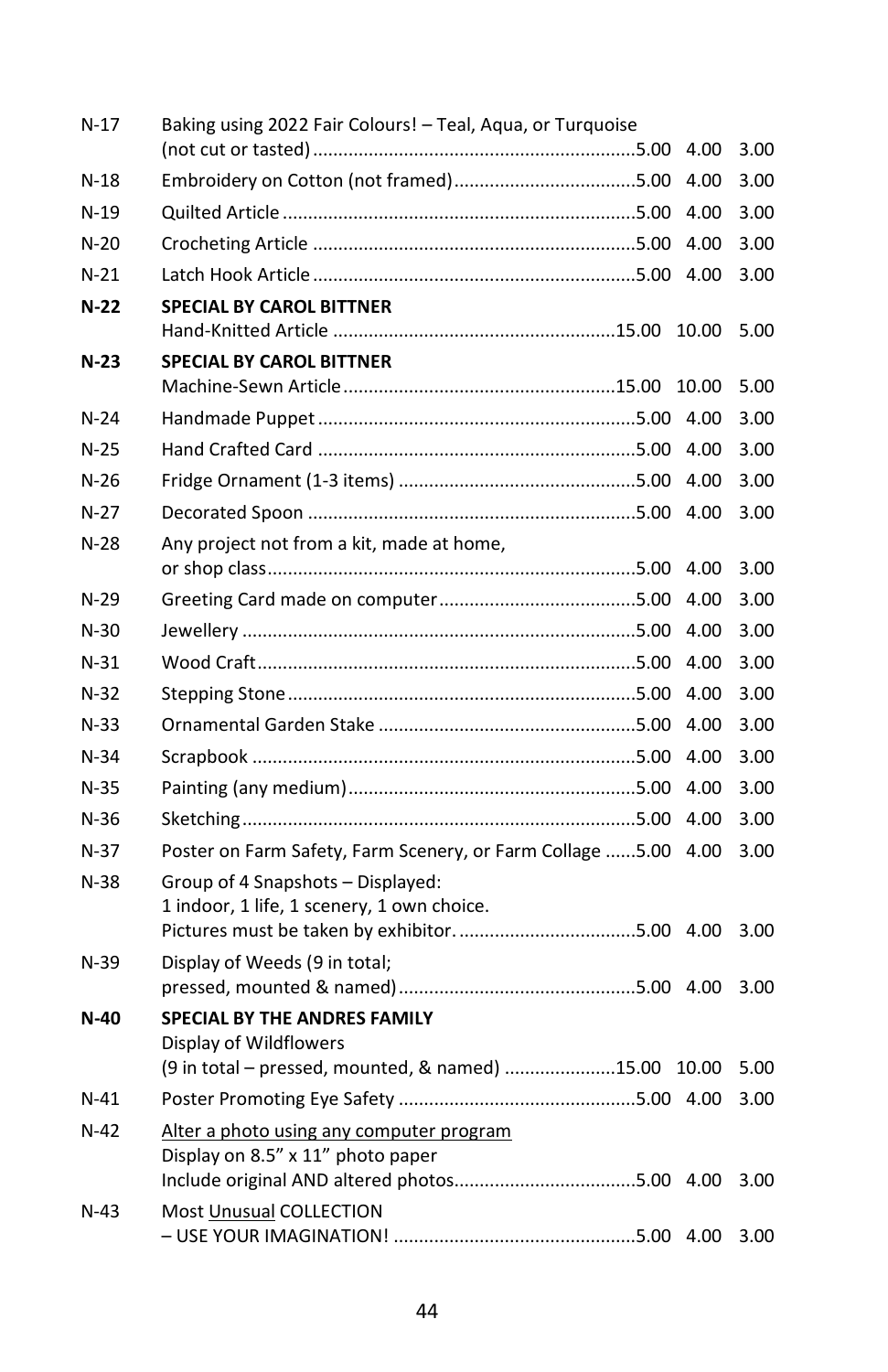#### **YOUTH (13 & Under)**

#### **Please see Rules & Regulations on page 26. Note new changes in some categories.**

The same article cannot be shown more than two years.

All baking to be covered with a clear Ziploc bag. No Saran Wrap! Please use disposable plates and disclose age on entry tag.

NOTE: For all cake entries – 1 serving = 2.5-3 inch square unless otherwise specified. NEW: Clear plastic containers may be used to protect the icing.

|            |                                                                                                                                            | 1st | 2nd   | 2rd          |
|------------|--------------------------------------------------------------------------------------------------------------------------------------------|-----|-------|--------------|
| $P - Q$    | Favourite Cookie (3) - not chocolate chip5.00                                                                                              |     | 4.00  | 3.00         |
| $P-1$      |                                                                                                                                            |     |       | 3.00         |
| $P-2$      | Light Cupcakes                                                                                                                             |     |       | 3.00         |
| $P-3$      | Decorated Cupcakes (3) - removed from paper cup<br>Judged on decoration, not cut or tasted5.00 4.00                                        |     |       | 3.00         |
| $P - 4$    |                                                                                                                                            |     |       | 3.00         |
| $P-5$      | <b>SPECIAL BY CAROL BITTNER</b><br>Decorated Cake (not cut or tasted)  15.00 10.00                                                         |     |       | 5.00         |
| $P-6$      | <b>SPECIAL: ISABEL BARNSLEY MEMORIAL</b><br>School Lunch – use a balance of food groups;<br>Displayed in lunch container                   |     | 10.00 | 5.00         |
| P-7        | <b>SPECIAL BY CAROL BITTNER</b>                                                                                                            |     | 10.00 | 5.00         |
| <b>P-8</b> | <b>SPECIAL BY CAROL BITTNER</b>                                                                                                            |     | 10.00 | 5.00         |
| $P-9$      | Poster Promoting Eye Safety                                                                                                                |     |       | 3.00<br>3.00 |
| $P-10$     | <b>SPECIAL BY ABERNETHY NATURE &amp; HERITAGE MUSEUM</b><br>Nature Art<br>Made with: wild grasses, moss, flowers, cones, etc.  15.00 10.00 |     |       | 5.00         |
| $P-11$     |                                                                                                                                            |     |       | 3.00         |
| $P-12$     |                                                                                                                                            |     | 4.00  | 3.00         |
| $P-13$     |                                                                                                                                            |     | 4.00  | 3.00         |
| $P-14$     |                                                                                                                                            |     | 4.00  | 3.00         |
| $P-15$     |                                                                                                                                            |     |       | 3.00         |
|            |                                                                                                                                            |     |       |              |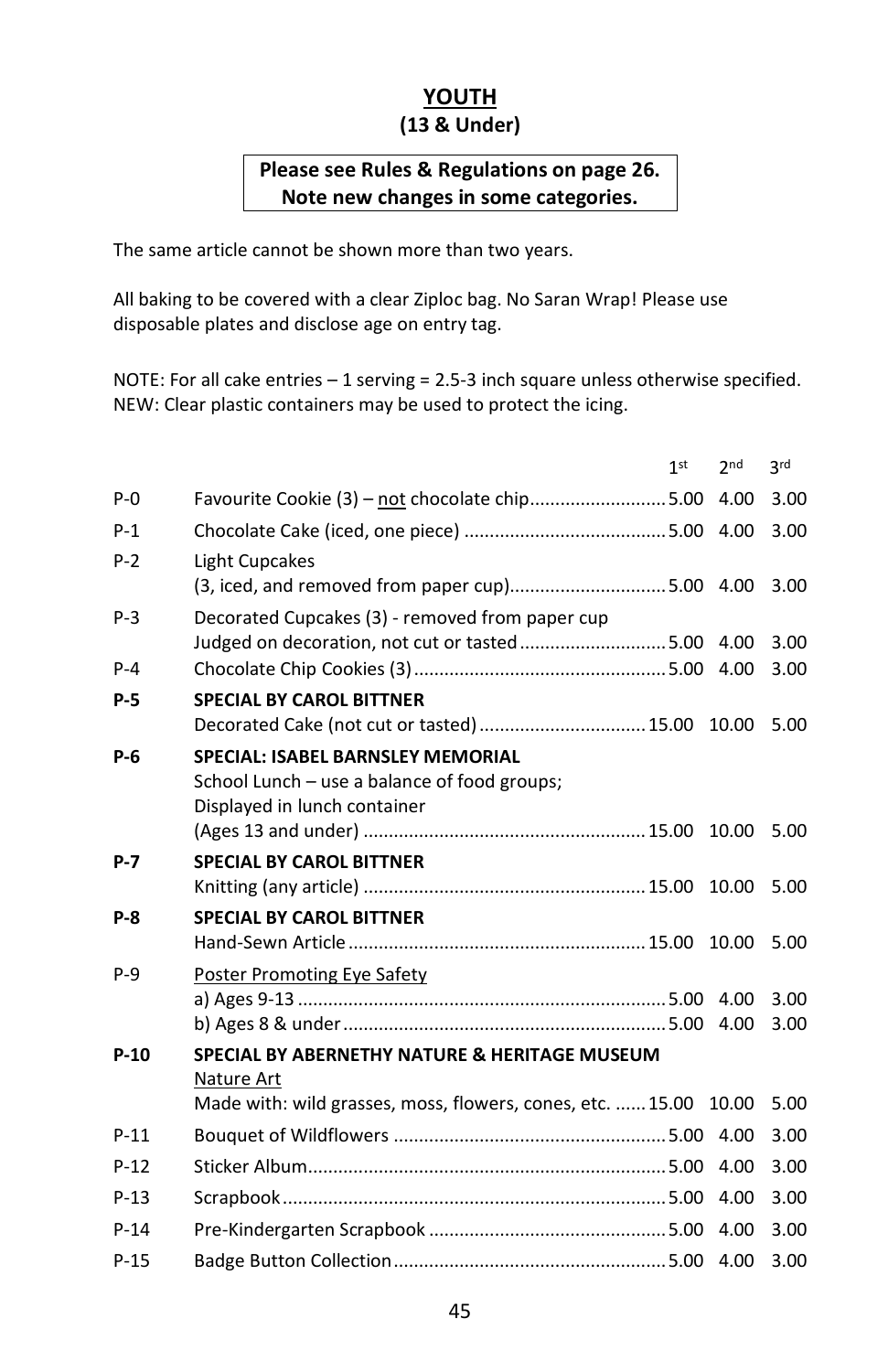| $P-16$ | Paint by Number (1 picture, not framed) 5.00 4.00         |      | 3.00 |
|--------|-----------------------------------------------------------|------|------|
| $P-17$ | Any Craft (made from a kit)                               |      | 3.00 |
| $P-18$ | Any Craft Made at Home                                    | 4.00 | 3.00 |
| $P-19$ |                                                           | 4.00 | 3.00 |
| $P-20$ |                                                           | 4.00 | 3.00 |
| $P-21$ |                                                           | 4.00 | 3.00 |
| $P-22$ |                                                           | 4.00 | 3.00 |
| $P-23$ |                                                           | 4.00 | 3.00 |
| $P-24$ | 12 Polished Stones (displayed in an egg carton) 5.00 4.00 |      | 3.00 |
| $P-25$ | 12 Field Stones (in egg carton) - not polished            |      |      |
|        |                                                           | 4.00 | 3.00 |
|        |                                                           | 4.00 | 3.00 |
| $P-26$ | Necklace (strung from breakfast cereal) 5.00 4.00         |      | 3.00 |
| $P-27$ |                                                           | 4.00 | 3.00 |
| $P-28$ | Article made from Lego Kit (no larger than 12" x 18")     |      | 3.00 |
| $P-29$ | Article made from Lego, not a kit                         |      | 3.00 |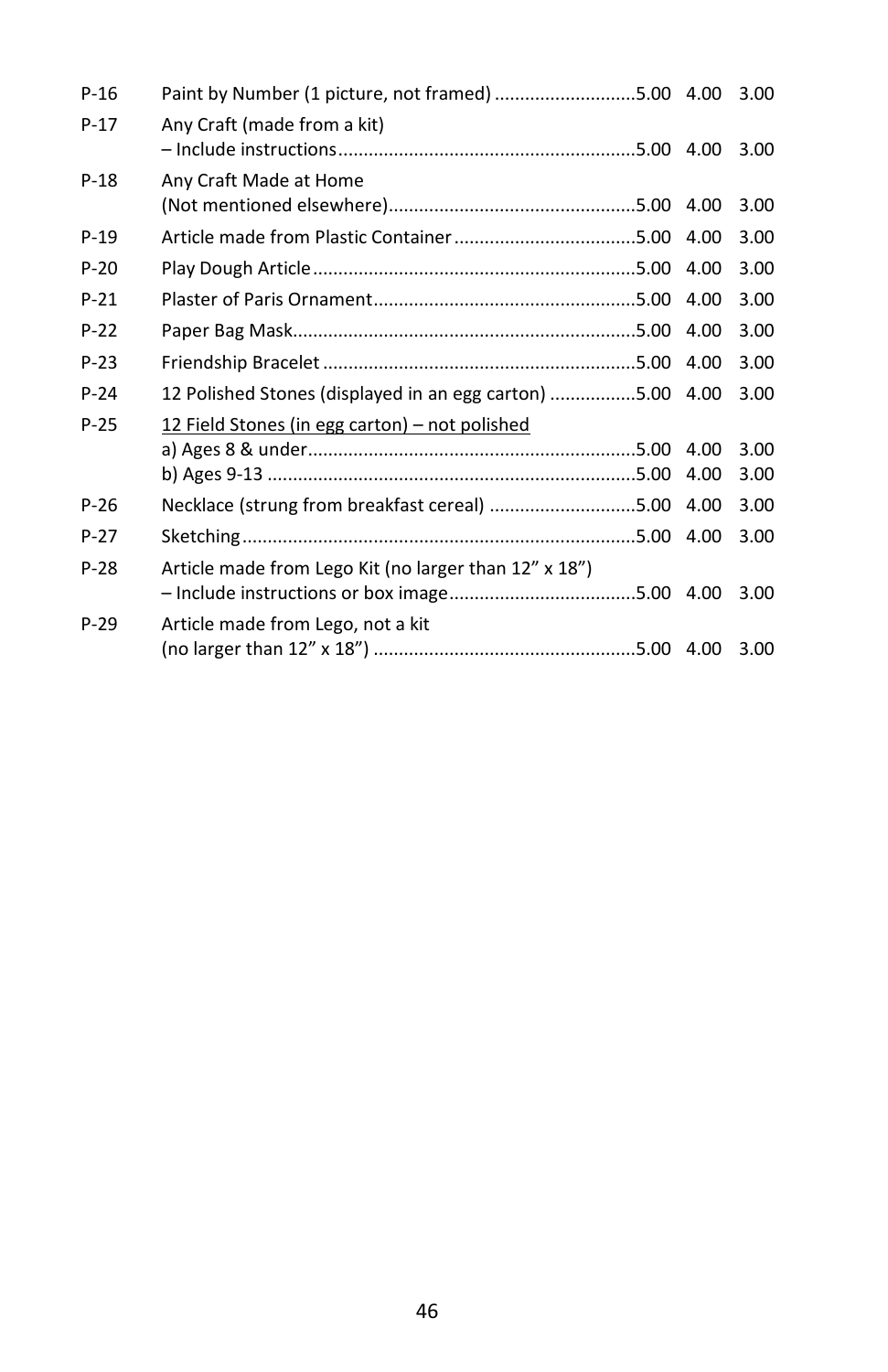# **FRUITS AND VEGETABLES**

#### **Please see Rules & Regulations on page 26. Note new changes in some categories.**

#### Rules:

- 1. Please show your entries in containers or plates suitable to the size of category (we are limited in space).
- 2. Your containers should be clean free of dirt and mud before placing on display table.
- 3. Please include the name of variety, if known.
- 4. Place root end of lettuce, chard, etc in plastic bag with damp paper towel or in container of water.

|         |                                                                                                                        | 1 <sup>st</sup> | 2 <sub>nd</sub> | <b>3rd</b>   |
|---------|------------------------------------------------------------------------------------------------------------------------|-----------------|-----------------|--------------|
| $V-1$   | Radishes (3, root trimmed 2 $\frac{1}{2}$ , leave some stem 2", no leaves)                                             |                 |                 | 3.00         |
| $V-2$   | Golden Wax Beans (9 pods)                                                                                              |                 |                 | 3.00         |
| $V-3$   | Green Beans (9 pods)                                                                                                   |                 |                 | 3.00         |
| $V - 4$ | Beets (3 round, remove whiskers, leave on stem 2", no leaves)                                                          |                 |                 | 3.00         |
| $V-5$   | Beets (3 cylindrical, remove whiskers, leave on stem 2", no leaves)                                                    |                 |                 | 3.00         |
| $V-6$   |                                                                                                                        |                 | 4.00            | 3.00         |
| $V-7$   |                                                                                                                        |                 | 4.00            | 3.00         |
| $V-8$   |                                                                                                                        |                 |                 | 3.00         |
| $V-9$   | Lettuce<br>b) Lettuce - leaf, one plant $(2 - 2 \frac{1}{2})$ " root) 5.00 4.00                                        |                 |                 | 3.00<br>3.00 |
| $V-10$  | Onions (3, grown from seed, skin on, roots trimmed to 1/2 inch,<br>and stems trimmed to 5-6", folded & tied) 5.00 4.00 |                 |                 | 3.00         |
| $V-11$  | Onions (3, grown from sets, skin on, roots trimmed to 1/2 inch<br>and stems trimmed to 5-6", folded & tied)5.00        |                 | 4.00            | 3.00         |
| $V-12$  |                                                                                                                        |                 | 4.00            | 3.00         |
| $V-13$  |                                                                                                                        |                 | 4.00            | 3.00         |
| $V-14$  |                                                                                                                        |                 |                 | 3.00         |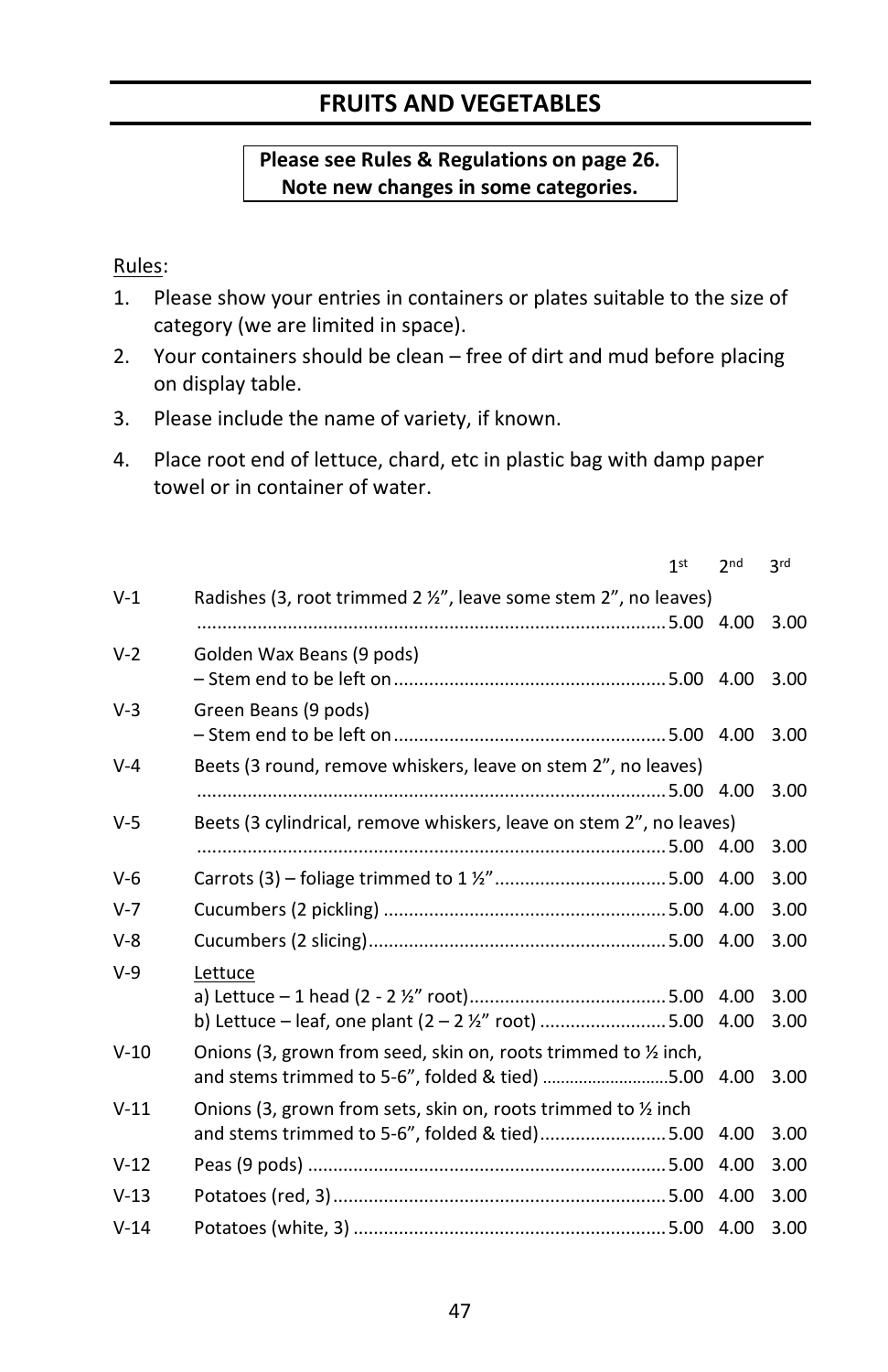| Herb (1 variety, any kind, can be displayed in container of water)<br>$V-15$ |                                                                |  |      |
|------------------------------------------------------------------------------|----------------------------------------------------------------|--|------|
|                                                                              |                                                                |  | 3.00 |
| $V-16$                                                                       |                                                                |  | 3.00 |
| $V-17$                                                                       |                                                                |  | 3.00 |
| $V-18$                                                                       |                                                                |  | 3.00 |
| $V-19$                                                                       |                                                                |  | 3.00 |
| $V-20$                                                                       |                                                                |  | 3.00 |
| $V-21$                                                                       | Rhubarb (4 stalks, leave 3-4" leaf and stem end left on for    |  |      |
|                                                                              |                                                                |  | 3.00 |
| $V-22$                                                                       | Centerpiece (made with fruits and vegetables) 5.00 4.00        |  | 3.00 |
| $V-23$                                                                       | Zucchini (7-9" long, leave stem end on)                        |  |      |
|                                                                              | - Must be uniform in size, not overripe 5.00 4.00              |  | 3.00 |
| $V-24$                                                                       | Any Other Vegetable (not listed above, please label) 5.00 4.00 |  | 3.00 |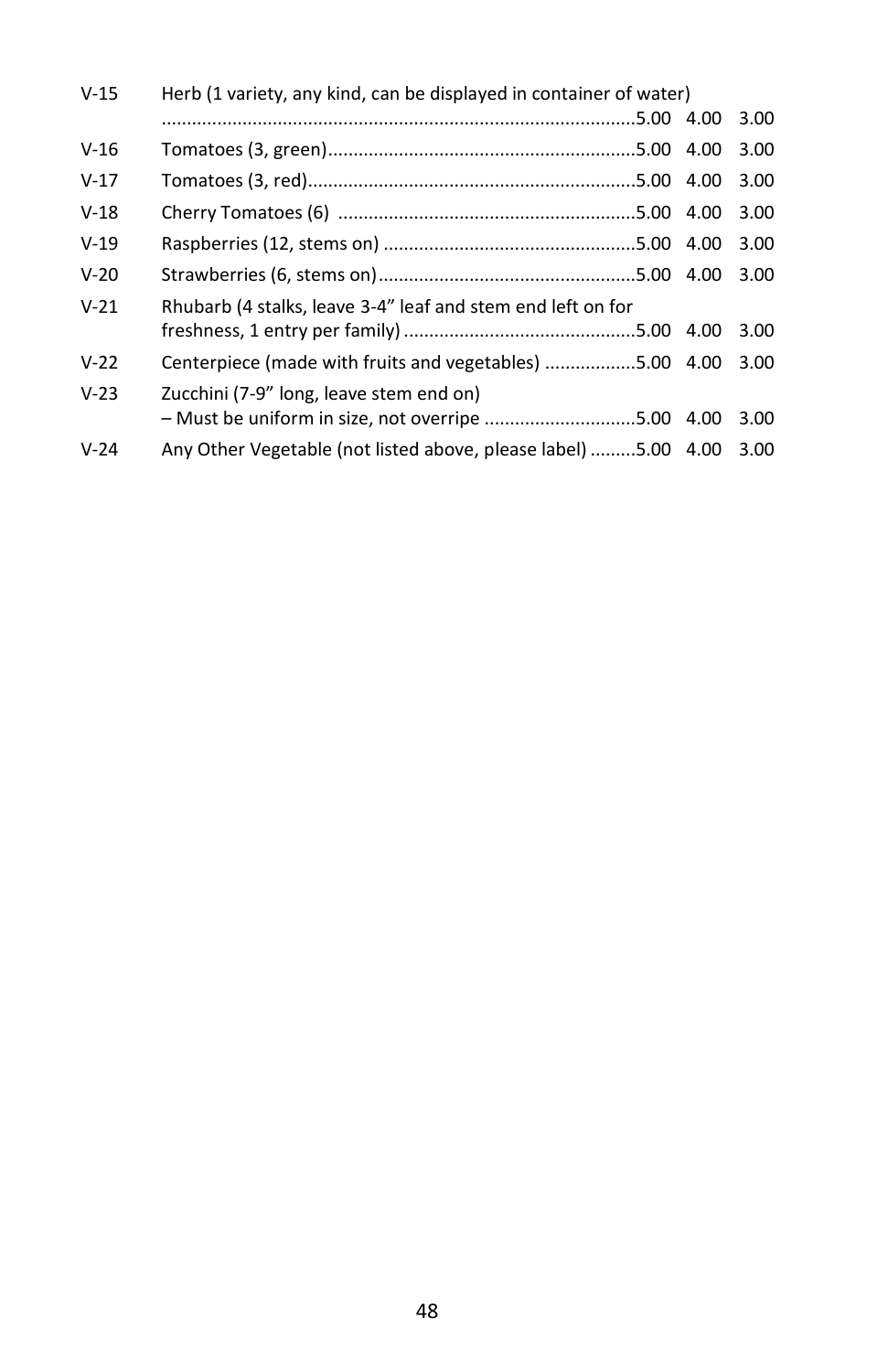# **FLOWERS & HOUSE PLANTS**

The same article cannot be shown more than two years. Please include name of variety, if known.

#### **Please see Rules & Regulations on page 26. Note new changes in some categories.**

|        | 1 <sub>st</sub>                                                                                                                           | 2 <sub>nd</sub> | <b>3rd</b> |
|--------|-------------------------------------------------------------------------------------------------------------------------------------------|-----------------|------------|
| W-1    | Arrangement of Sweet Peas (no foliage) 5.00                                                                                               | 4.00            | 3.00       |
| $W-2$  | Arrangement of Annuals (not more than 5 kinds)                                                                                            | 4.00            | 3.00       |
| $W-3$  |                                                                                                                                           | 4.00            | 3.00       |
| $W-4$  |                                                                                                                                           | 4.00            | 3.00       |
| $W-5$  | Marigolds (3 large blooms, displayed in vase) 5.00                                                                                        | 4.00            | 3.00       |
| W-6    | Petunias (double, 3 blossoms on foil) 5.00                                                                                                | 4.00            | 3.00       |
| $W-7$  | Arrangement of Perennials (not more than 5 kinds)  5.00                                                                                   | 4.00            | 3.00       |
| W-8    |                                                                                                                                           | 4.00            | 3.00       |
| W-9    |                                                                                                                                           | 4.00            | 3.00       |
| $W-10$ |                                                                                                                                           | 4.00            | 3.00       |
| $W-11$ |                                                                                                                                           | 4.00            | 3.00       |
| $W-12$ |                                                                                                                                           | 4.00            | 3.00       |
| $W-13$ |                                                                                                                                           | 4.00            | 3.00       |
| $W-14$ |                                                                                                                                           | 4.00            | 3.00       |
| $W-15$ |                                                                                                                                           | 4.00            | 3.00       |
| W-16   |                                                                                                                                           | 4.00            | 3.00       |
| $W-17$ | Arrangement of Roses (3) - May include foliage  5.00                                                                                      | 4.00            | 3.00       |
| $W-18$ |                                                                                                                                           | 4.00            | 3.00       |
| $W-19$ |                                                                                                                                           | 4.00            | 3.00       |
| $W-20$ | <b>SPECIAL BY BETH GRAINGER FLORISTS</b><br>In Memory of Mother, Dorothy Moxham:<br>Arrangement of Fresh Flowers in Novel Container 15.00 | 10.00           | 5.00       |
| $W-21$ |                                                                                                                                           | 4.00            | 3.00       |
| $W-22$ |                                                                                                                                           | 4.00            | 3.00       |
| $W-23$ |                                                                                                                                           | 4.00            | 3.00       |
| $W-24$ |                                                                                                                                           | 4.00            | 3.00       |
| W-25   | SPECIAL BY RBC ROYAL BANK, BALCARRES BRANCH                                                                                               |                 |            |
|        | Arrangement of Flowers in an Antique Container                                                                                            | 10.00           | 5.00       |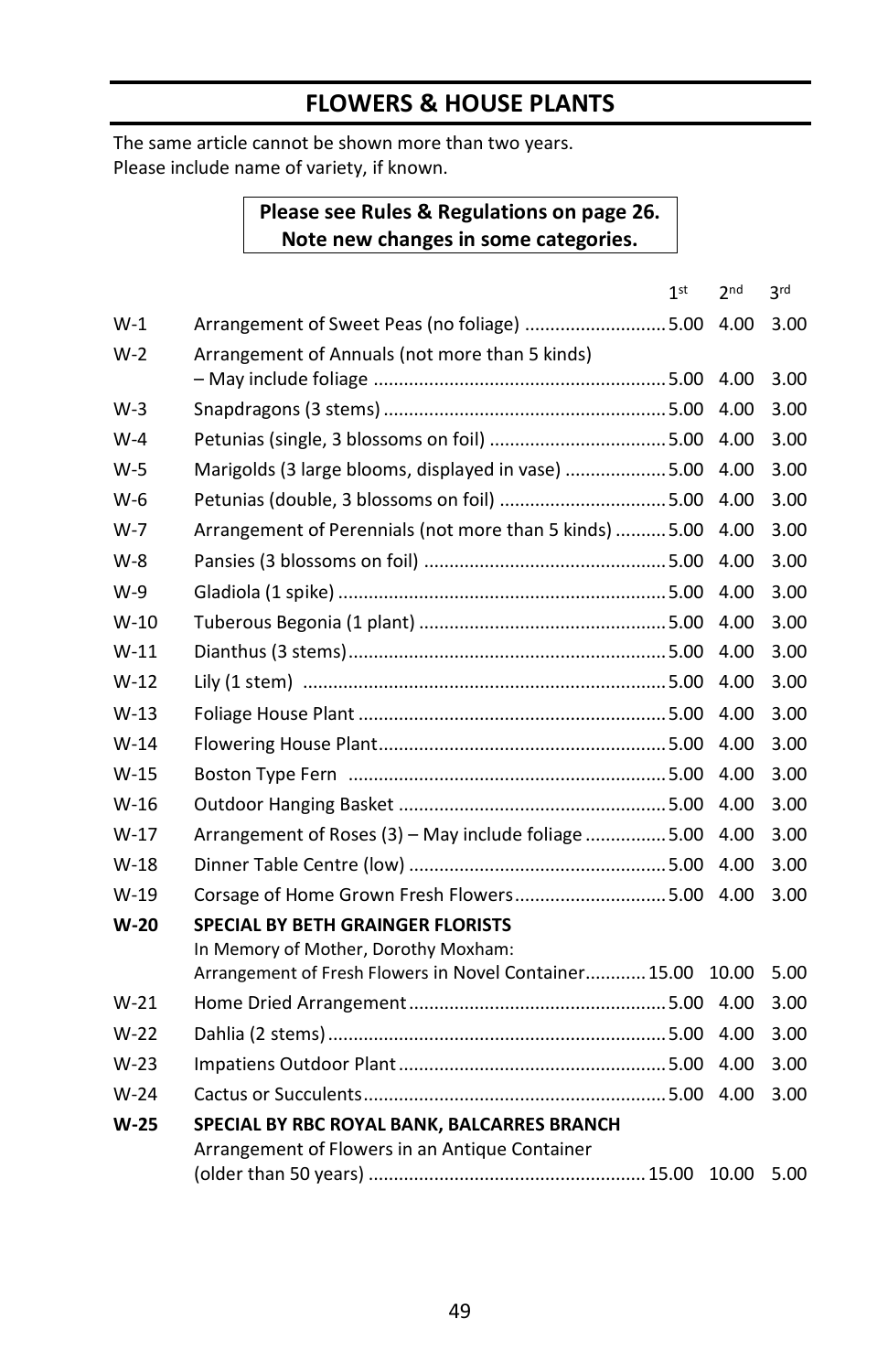#### **GRAINS AND GRASSES**

DIRECTOR: Ron McKinnon

**Please see Rules & Regulations on page 26. Note new changes in some categories.** 

## **OPEN CLASS**

Sheaves to be **AT LEAST 2 inches in diameter** at the center. Exhibits not conforming to this rule will be disqualified.

Wheat, oats, barley and rye must have leaves stripped off the stem. All sheaves must be grown during the current year. Only one entry allowed in each class by any one exhibitor.

Grain to be shown in clean, clear, 4-litre ice cream pails (full).

|         |                                                                                   | 1 <sub>st</sub> | 2 <sub>nd</sub> | 3rd  |
|---------|-----------------------------------------------------------------------------------|-----------------|-----------------|------|
| $X-1$   | Hard Red or White Spring Wheat Sheaf                                              |                 |                 |      |
|         |                                                                                   |                 | 4.00            | 3.00 |
| $X-2$   |                                                                                   |                 | 4.00            | 3.00 |
| $X-3$   |                                                                                   |                 | 4.00            | 3.00 |
| $X - 4$ |                                                                                   |                 | 4.00            | 3.00 |
| $X-5$   |                                                                                   |                 | 4.00            | 3.00 |
| $X-6$   |                                                                                   |                 | 4.00            | 3.00 |
| $X - 7$ |                                                                                   |                 | 4.00            | 3.00 |
| $X - 8$ |                                                                                   |                 | 4.00            | 3.00 |
| $X-9$   | <b>Crested Wheat Grass Sheaf</b>                                                  |                 |                 | 3.00 |
| $X-10$  | <b>Brome Grass Sheaf</b>                                                          |                 |                 | 3.00 |
| $X-11$  | Hard Red or White Spring Wheat<br>(any variety, grown in previous year) 5.00 4.00 |                 |                 | 3.00 |
| $X-12$  | Oats (any variety, grown in previous year)5.00 4.00                               |                 |                 | 3.00 |
| $X-13$  | Fall Rye (any variety, grown in previous year)5.00 4.00                           |                 |                 | 3.00 |
| $X-14$  | Flax Seed (any variety, grown in previous year) 5.00 4.00                         |                 |                 | 3.00 |
| $X-15$  | Durum Wheat (any variety, grown in previous year) 5.00 4.00                       |                 |                 | 3.00 |
| $X-16$  | CPS Red or White Wheat                                                            |                 |                 | 3.00 |
| $X-17$  | Canola Seed<br>(any variety, grown in previous year) 5.00 4.00                    |                 |                 | 3.00 |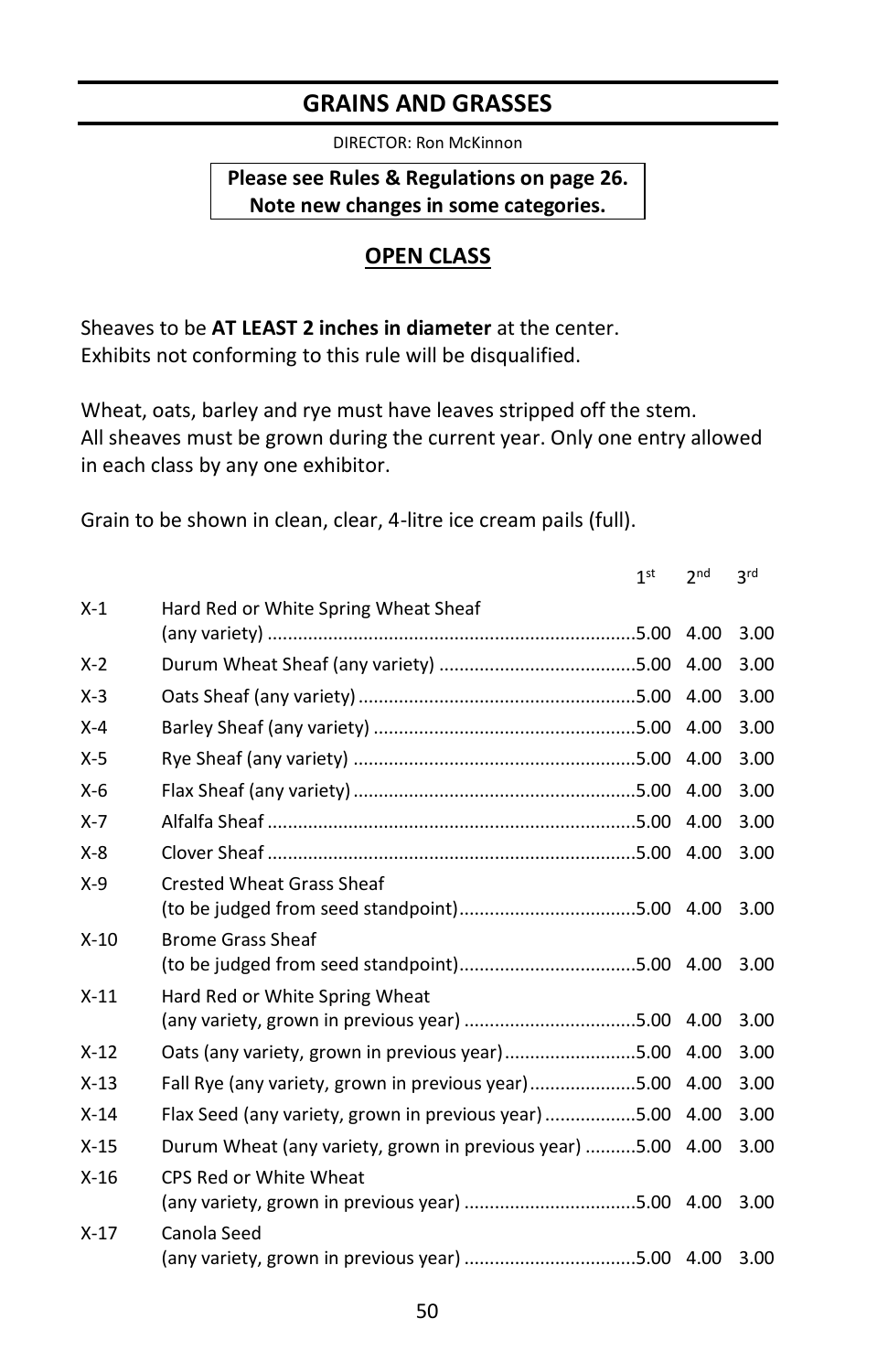| $X-18$ | <b>SPECIAL BY RUECKER FAMILY FARM</b>                              |  |
|--------|--------------------------------------------------------------------|--|
|        | Barley (any variety, grown in previous year) 15.00 10.00 5.00      |  |
| $X-19$ | Lentils (any variety, grown in previous year) 5.00 4.00 3.00       |  |
| $X-20$ | Peas (any variety, grown in previous year) 5.00 4.00 3.00          |  |
| $X-21$ | Canary Seed (any variety, grown in previous year)5.00 4.00 3.00    |  |
| $X-22$ | Mustard Seed (any variety, grown in previous year)  5.00 4.00 3.00 |  |
|        |                                                                    |  |

#### **JUNIOR CLASS (Age 6-18 years old)**

#### **OPEN TO RURAL & URBAN YOUTH**

Sheaves to be at LEAST 2" in diameter at the center. Exhibits not conforming to this rule will be disqualified.

Wheat, oats, barley and rye must have leaves stripped off the stem. All sheaves must be grown during the current year. Only one entry allowed in each class by any one exhibitor.

Grain to be shown in clean, clear, 4-litre ice cream pails (full).

|         |                                                                                                  | 1 <sup>st</sup> | 2 <sub>nd</sub> | 2rd  |
|---------|--------------------------------------------------------------------------------------------------|-----------------|-----------------|------|
| $Y-1$   | Hard Red or White Spring Wheat Sheaf                                                             |                 | 4.00            | 3.00 |
| $Y-2$   |                                                                                                  |                 | 4.00            | 3.00 |
| $Y-3$   |                                                                                                  |                 | 4.00            | 3.00 |
| $Y-4$   |                                                                                                  |                 | 4.00            | 3.00 |
| $Y-5$   |                                                                                                  |                 | 4.00            | 3.00 |
| $Y-6$   |                                                                                                  |                 | 4.00            | 3.00 |
| $Y - 7$ |                                                                                                  |                 | 4.00            | 3.00 |
| $Y-8$   | Brome Grass Sheaf (forage standpoint)5.00                                                        |                 | 4.00            | 3.00 |
| $Y-9$   | Hard Red or White Spring Wheat                                                                   |                 |                 | 3.00 |
| $Y-10$  | Oats (any variety, grown in previous year)5.00 4.00                                              |                 |                 | 3.00 |
| $Y-11$  | <b>SPECIAL BY RUECKER FAMILY FARM</b><br>Barley (any variety, grown in previous year)15.00 10.00 |                 |                 | 5.00 |
| $Y-12$  | Durum Wheat<br>(any variety, grown in previous year)5.00 4.00                                    |                 |                 | 3.00 |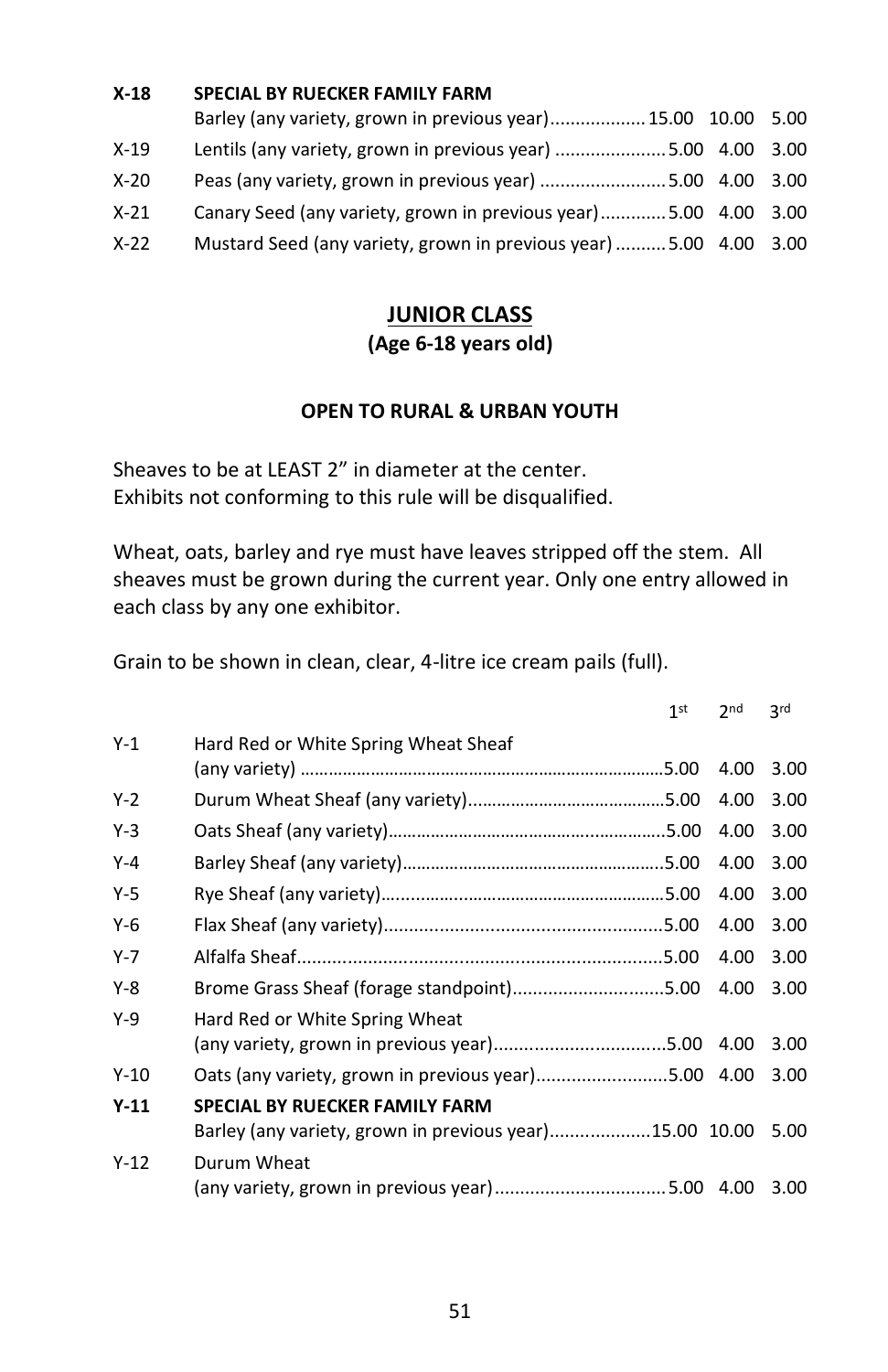| $Y-13$   | CPS Red or White Wheat                                           |  |
|----------|------------------------------------------------------------------|--|
|          | (any variety, grown in previous year) 5.00 4.00 3.00             |  |
| $Y-14$   | Flax Seed (any variety, grown in previous year) 5.00 4.00 3.00   |  |
| $Y-15$   |                                                                  |  |
| $Y-16$   | Lentils (any variety, grown in previous year) 5.00 4.00 3.00     |  |
| $Y - 17$ | Peas (any variety, grown in previous year)5.00 4.00 3.00         |  |
| $Y-18$   | Canary Seed (any variety, grown in previous year) 5.00 4.00 3.00 |  |
| $Y-19$   | Mustard Seed (any variety, grown in previous year)5.00 4.00 3.00 |  |
| $Y-20$   |                                                                  |  |
|          |                                                                  |  |

#### **SPECIAL BY CONEXUS CREDIT UNION:**

| <b>Best Overall Cereal Sheaf</b>                          |  |
|-----------------------------------------------------------|--|
| from <b>both</b> Open and Junior Classes 15.00 10.00 5.00 |  |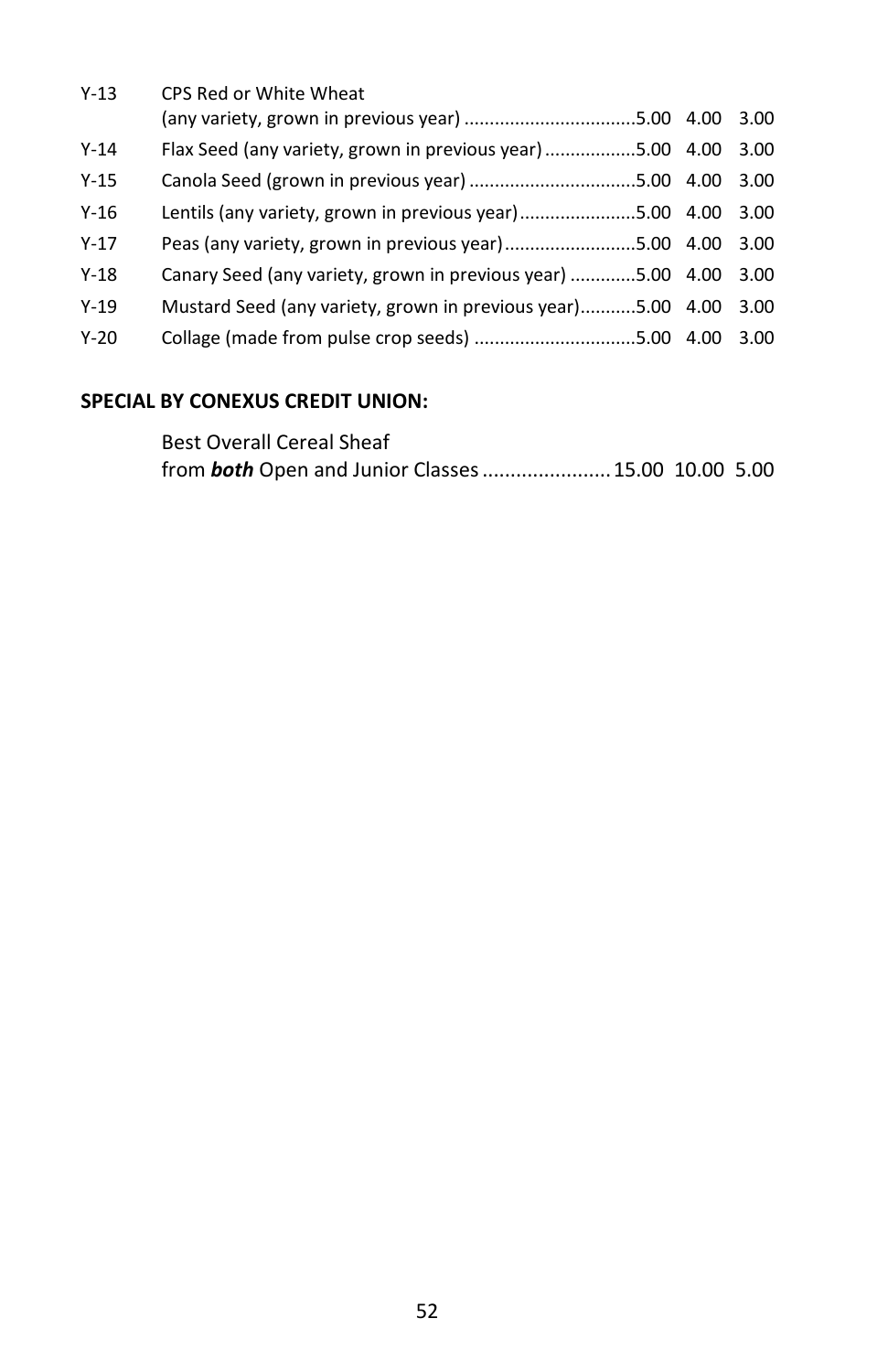# **ADDITIONAL RINK EVENTS & ACTIVITITES**

## **SCHOOL SECTION**

NORMALLY DISPLAYED IN CURLING RINK

For 2022 Fair, School Section is not occurring. We look forward to seeing your entries in 2023!

Schools will be contacted Fall 2022.

# **GRANNY'S COOKIE JUDGING**

See B-21 (page 29) for details

10:30am – PET SHOW AREA (North end of Skating Rink)

# **DIAPER DERBY**

SPONSORED BY GIL & NELLE PENNY FAMILY

- Derby **begins at 10:45am** PET SHOW AREA (North end of Skating Rink)
- 36 months-and-under crawl, walk, or run!

## **PHOTO CONTEST at REGISTRATION**

CENTER OF SKATING RINK

- Bring a printed photo of you and any animal, bird, etc. **by 11:00am**
- 1  $1<sup>st</sup>$ ,  $2<sup>nd</sup>$ , and  $3<sup>rd</sup>$  prizes will be awarded
- Prizes Provided by Dairy Queen, Fort Qu'Appelle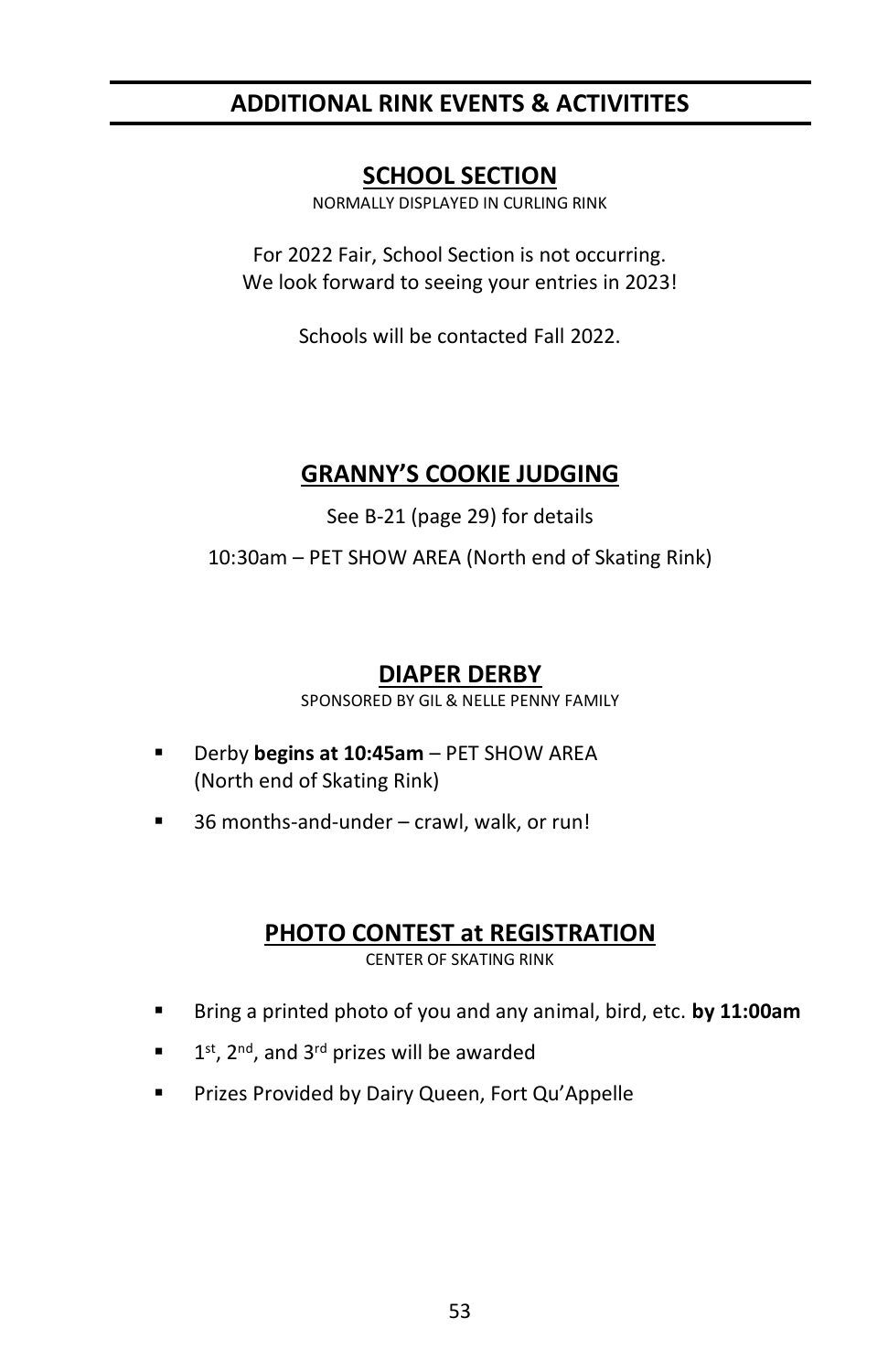# **PET SHOW**

DIRECTORS: Catherine Barnsley, Kerri-Lee Bray, Mary Cleggett, Neil Foster, Norma Garratt, Bill Ismond, Rick McCorrister, & Linda Piluschak

#### **LOCATED NORTH END OF CURLING RINK**

Begins immediately after the Diaper Derby (11:00am)

#### RULES:

- 1. Pets do NOT have to be owned by exhibitor.
- 2. Exhibitors must be age 15 or under, except for the Look-A-Like Contest and age 16+ classes on page 55.
- 3. Dogs must be on a leash.
- 4. All pets MUST be **leashed** and **under control by owner**. NO PETS allowed in Exhibit Building or Kitchen/Indoor eating areas. Please clean up after your pets.
- 5. Please come prepared to clean up after your pet.
- 6. Cats and small pets must be in a cage. There are a limited number of cages available.
- 7. NO PIGS MAY BE EXHIBITED.
- 8. Limit of one entry per class.
- 9. Register **before 11:00am** in all classes in the Skating Rink.

#### **LOOK-ALIKE CONTEST**

|  | 1st 2nd 3rd 4th |  |
|--|-----------------|--|
|  |                 |  |
|  |                 |  |

#### **CATS**

|                |                                             | 1st $2^{nd}$ $2^{rd}$ $4^{th}$ |  |
|----------------|---------------------------------------------|--------------------------------|--|
| $\overline{A}$ | Costume or Glamour Class5.00 4.00 3.00 2.00 |                                |  |
| B              |                                             |                                |  |
| $\mathsf{C}$   |                                             |                                |  |
| B              |                                             |                                |  |
| $\mathsf{C}$   |                                             |                                |  |

#### **KITTENS**

|              |                                             | 1st $2^{nd}$ $2^{rd}$ $4^{th}$ |  |
|--------------|---------------------------------------------|--------------------------------|--|
| $\mathsf{A}$ | Costume or Glamour Class5.00 4.00 3.00 2.00 |                                |  |
| $\mathsf{B}$ |                                             |                                |  |
| $\mathsf{C}$ |                                             |                                |  |
| B.           |                                             |                                |  |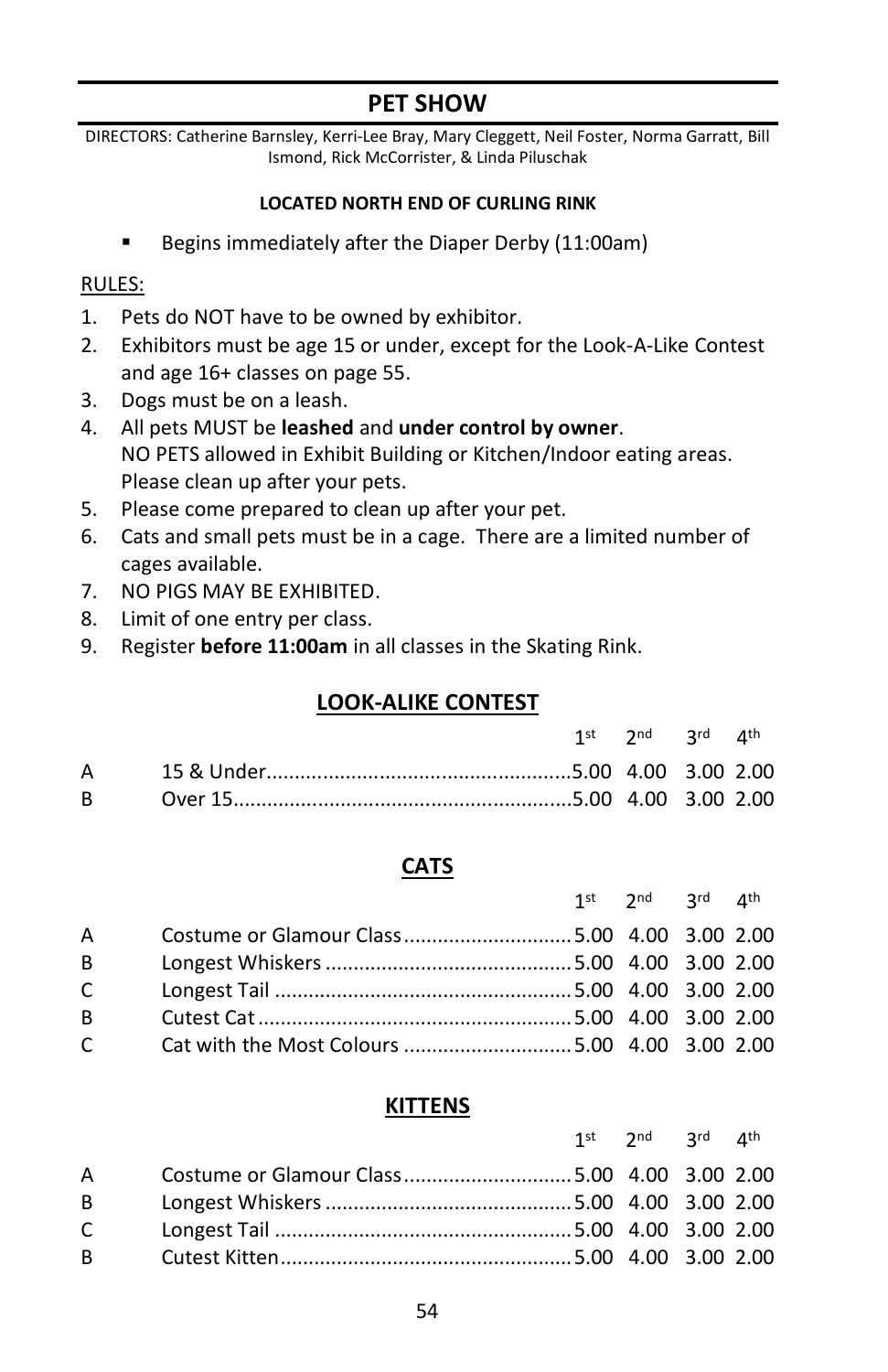#### **BEST CAT OWNED BY EXHIBITOR (Age 15 & Under) TROPHY BY SPECTRUM ELECTRIC – SASKATOON**

A cat having already won the prize twice is NOT eligible.

#### **DOGS**

|                |                                                   | 1st $2^{nd}$ $2^{rd}$ $4^{th}$ |  |
|----------------|---------------------------------------------------|--------------------------------|--|
| A              | Costume or Glamour Class 5.00 4.00 3.00 2.00      |                                |  |
| B              |                                                   |                                |  |
|                |                                                   |                                |  |
|                | Dogs Over 20 Pounds                               | 1st $2^{nd}$ $3^{rd}$ $4^{th}$ |  |
| A              |                                                   |                                |  |
| B <sub>a</sub> |                                                   |                                |  |
| $\mathsf{C}$   | Most Tail Wags (in 30 seconds)5.00 4.00 3.00 2.00 |                                |  |
|                |                                                   |                                |  |
|                | Dogs Under 20 Pounds                              | 1st $2^{nd}$ $2^{rd}$ $4^{th}$ |  |
| A              |                                                   |                                |  |
| $B \sim 1$     |                                                   |                                |  |

#### **BEST DOG OWNED BY EXHIBITOR (Age 15 & Under) TROPHY BY SPECTRUM ELECTRIC – SASKATOON**

C Most Tail Wags (in 30 seconds).......................5.00 4.00 3.00 2.00

A dog having already won the prize twice is NOT eligible.

#### **OTHER PETS**

#### **(NO PIGS)**

|                                                         | 1st $2^{nd}$ $2^{rd}$ $4^{th}$ |  |
|---------------------------------------------------------|--------------------------------|--|
|                                                         |                                |  |
| Large & Small - Not mentioned above 5.00 4.00 3.00 2.00 |                                |  |

#### **ADULT CLASSES**

#### **Pets shown by exhibitors age 16+**